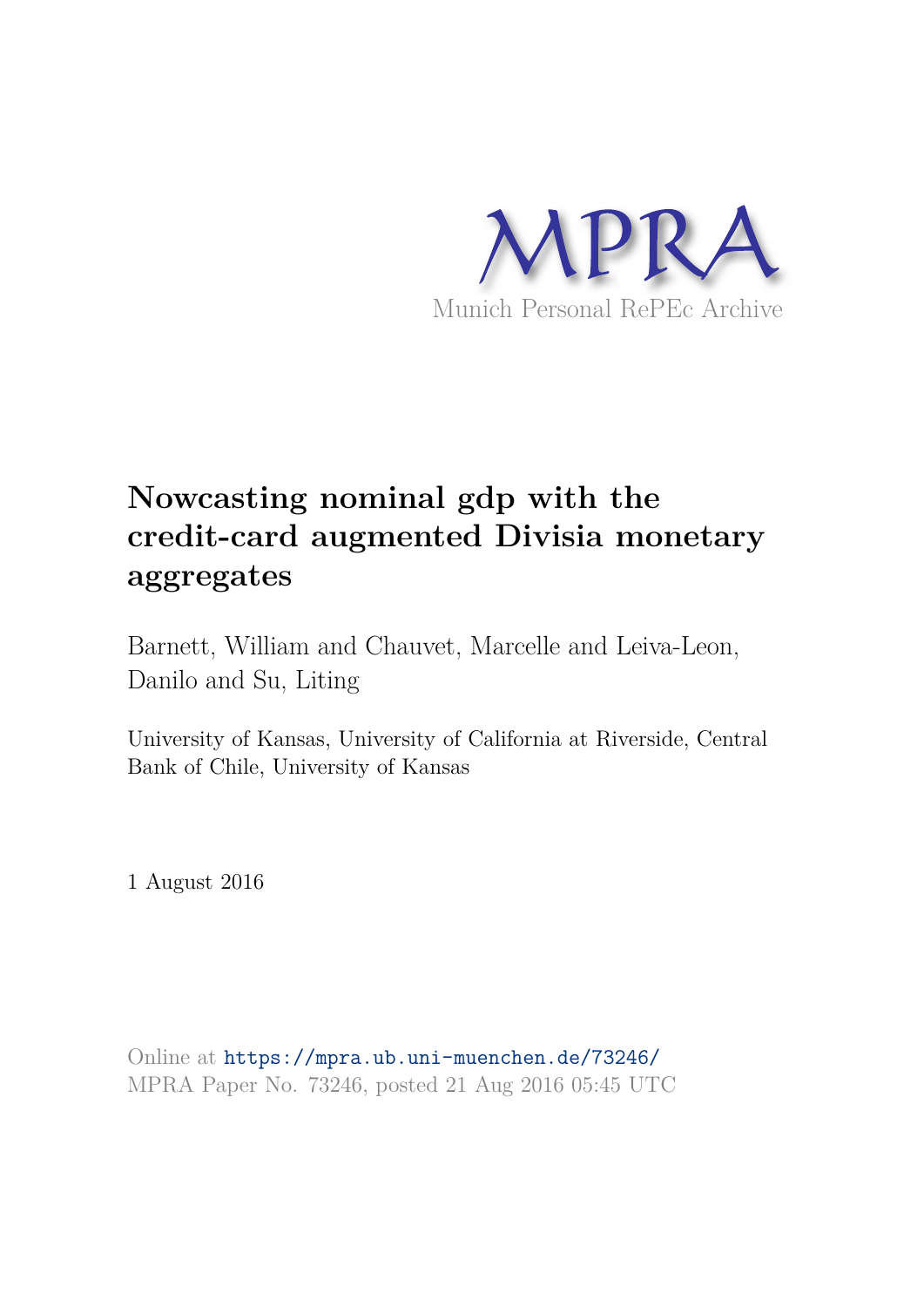# **Nowcasting Nominal GDP with the Credit-Card Augmented Divisia Monetary Aggregates**

William A. Barnett University of Kansas, Lawrence, and Center for Financial Stability, NY City

> Marcelle Chauvet University of California at Riverside

> > Danilo Leiva-Leon Central Bank of Chile

Liting Su University of Kansas, Lawrence, and Center for Financial Stability, NY City

#### August 1, 2016

While credit cards provide transactions services, as do currency and demand deposits, credit cards have never been included in measures of the money supply. The reason is accounting conventions, which do not permit adding liabilities, such as credit card balances, to assets, such as money. However, economic aggregation theory and index number theory measure service flows and are based on microeconomic theory, not accounting. We derive theory needed to measure the joint services of credit cards and money. Carried forward rotating balances are not included in the current period weakly separable block, since they were used for transactions services in prior periods. The theory is developed for the representative consumer, who pays interest for the services of credit cards during the period used for transactions. This interest rate is reported by the Federal Reserve as the average over all credit card accounts, including those not paying interest. Based on our derived theory, we propose an empirical measurement of the joint services of cr[ed](#page-1-0)it cards and money. These new Divisia monetary aggregates are widely relevant to macroeconomic research.<sup>1</sup> We evaluate the ability of our money aggregate measures to nowcast nominal GDP. This is currently topical, given proposals for nominal GDP targeting, which require monthly measures of nominal GDP. The nowcasts are estimated using only real time information, as available for policy makers at the time predictions are made. We use a multivariate state space model that takes into account asynchronous information inflow, as proposed in Barnett, Chauvet, and Leiva-Leon (2016). The model considers real time information that arrives at different frequencies and asynchronously, in addition to mixed frequencies, missing data, and ragged edges. The results indicate that the proposed parsimonious model, containing information on real economic activity, inflation, and the new augmented Divisia monetary aggregates, produces the most accurate real time nowcasts of nominal GDP growth. In particular, we find that inclusion of the new aggregate in our nowcasting model yields substantially smaller mean squared errors than inclusion of the previous Divisia monetary aggregates.

*Keywords*: Credit Cards, Money, Credit, Aggregation Theory, Index Number Theory, Divisia Index, Risk, Asset Pricing, Nowcasting, Indicators.

*JEL Classification*: C43, C53, C58, E01, E3, E40, E41, E51, E52, E58, G17.

 $\overline{a}$ 

<span id="page-1-0"></span><sup>&</sup>lt;sup>1</sup>The source of our data is the Center for Financial Stability, which is preparing to update and publicly release our new extended Divisia monetary aggregates monthly. The new aggregates will also be available monthly to Bloomberg terminal users. Our model is specific to credit cards, and not to store cards or charge cards.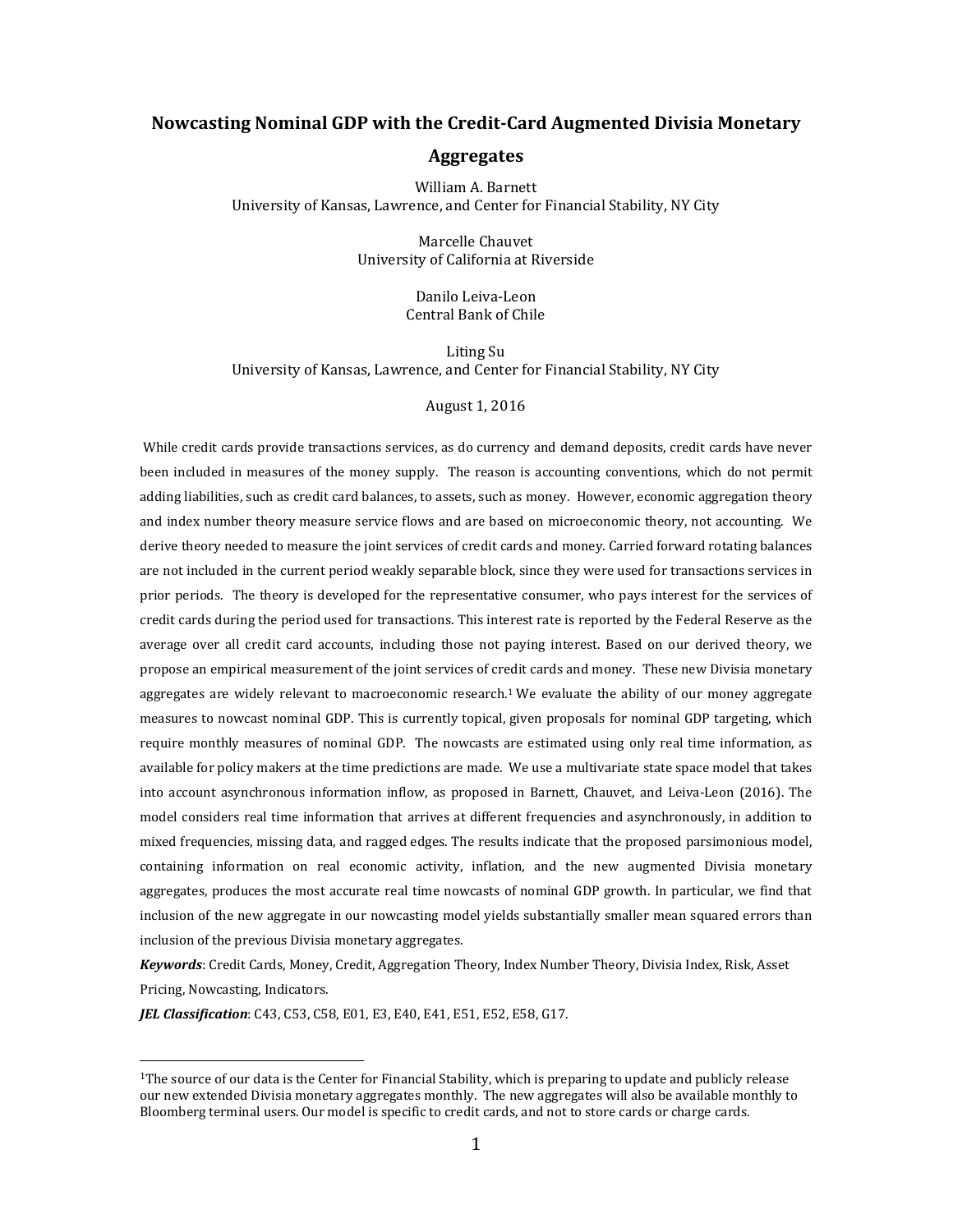### **1. Introduction**

-

Most models of the monetary policy transmission mechanism operate through interest rates, and often involve a monetary or credit channel, but not both. See, e.g., Bernanke and Blinder (1988) and Mishkin (1996). In addition, there are multiple versions of each mechanism, usually implying different roles for interest rates during the economy's adjustment to central bank policy actions. However, there is a more fundamental reason for separating money from credit. While money is an asset, credit is a liability. In accounting conventions, assets and liabilities are not added together. But aggregation theory and economic index number theory are based on microeconomic theory, not accounting conventions. Economic aggregates measure service flows. To the degree that money and some forms of credit produce joint services, those services can be aggregated.

A particularly conspicuous example is credit card services, which are directly involved in transactions and [co](#page-2-0)ntribute to the economy's liquidity in ways not dissimilar to those of money.<sup>2</sup> While this paper focuses on aggregation over monetary and credit card services, the basic principles could be relevant to some other forms of short term credit that contribute to the economy's liquidity services, such as checkable lines of credit.

While money is both an asset and part of wealth, credit cards are neither. Hence credit cards are not money. To the degree that monetary policy operates through a wealth effect (Pigou effect), as advocated by Milton Friedman, credit cards do not play a role. But to the degree that the flow of monetary services is relevant to the economy, as through the demand for monetary services or as an indicator measure, the omission of credit card services from "money" measures induces a loss of information. For example, Duca and Whitesell (1995) showed that a higher probability of credit card ownership was correlated with lower holdings of monetary transactions balances. Clearly credit card services are a substitute for the

<span id="page-2-0"></span><sup>&</sup>lt;sup>2</sup> We are indebted to Apostolos Serletis for his suggestion of this topic for research. His suggestion is contained in his presentation as discussant of Barnett's Presidential Address at the Inaugural Conference of the Society for Economic Measurement at the University of Chicago, August 18-20, 2014. The slides for Serletis's discussion can be found online at http://sem.society.cmu.edu/conference1.html.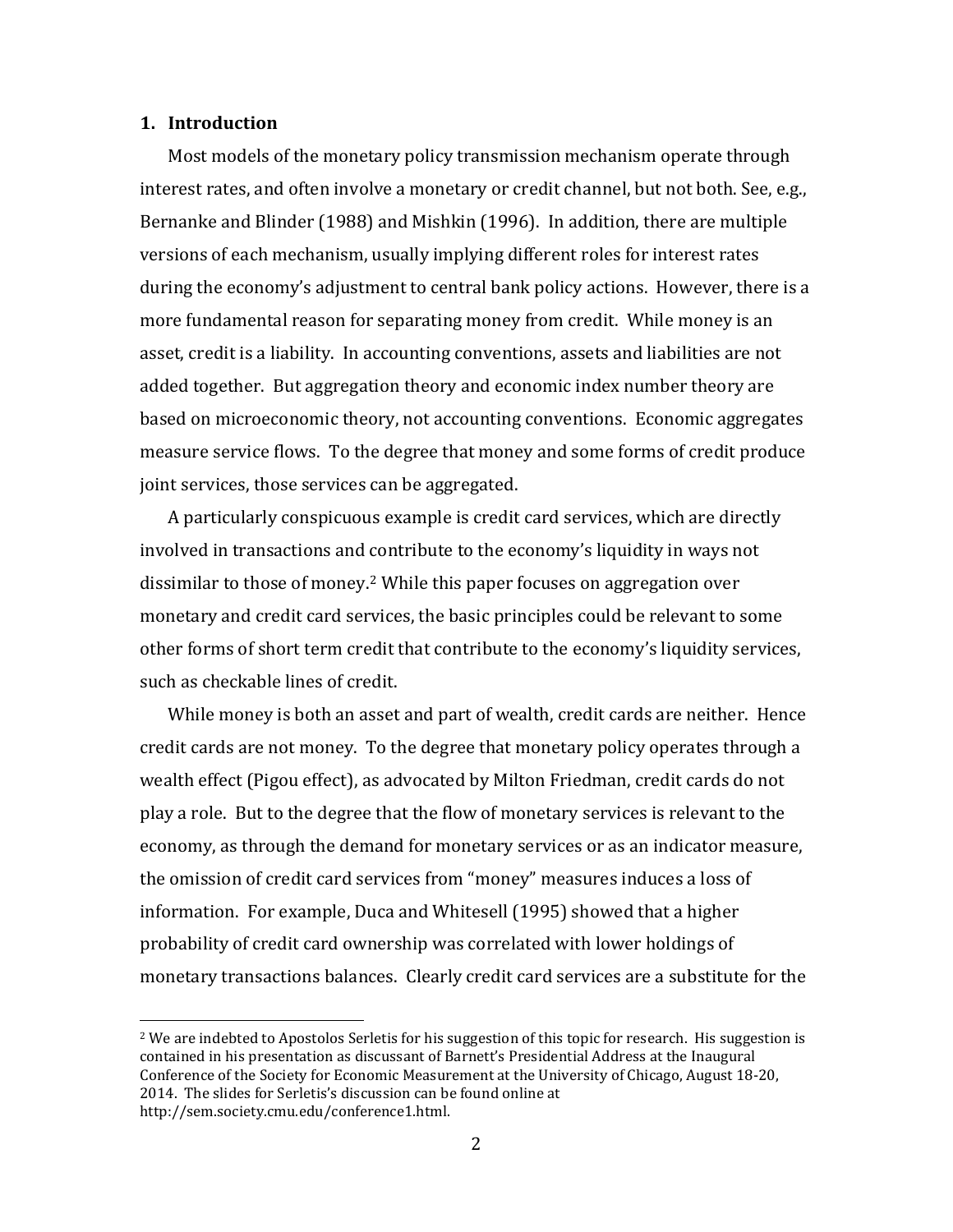services of monetary transactions balances, perhaps to a much higher degree than the services of many of the assets included in traditional monetary aggregates, such as the services of nonnegotiable certificates of deposit.

In this seminal paper, we use strongly simplifying assumptions. We assume credit cards are used to purchase consumer goods. All purchases are made at the beginning of periods, and payments for purchases are either by credit cards or money. Credit card purchases are repaid to the credit card company at the end of the current period or at the end of a future period, plus interest charged by the credit card company. Stated more formally, all discrete time periods are closed on the left and open on the right. After aggregation over consumers, the expected interest rate paid by the representative credit card holder can be very high, despite the fact that some consumers pay no interest on credit card balances. Future research is planned to disaggregate to heterogeneous agents, including consumers who repay soon enough to owe no interest. In the current model, such consumers affect the results only by decreasing the average interest rate paid by consumers on credit card balances aggregated over consumers.

To reflect the fact that money and credit cards provide services, such as liquidity and transactions services, money and credit are entered into [a](#page-3-0) derived utility function, in accordance with Arrow and Hahn's  $(1971)$  proof.<sup>3</sup> The derived utility function absorbs constraints reflecting the explicit motives for using money and credit card services. Since this paper is about measurement, we need only assume the existence of such motives. In the context of this research, we have no need to work backwards to reveal the explicit motives. As has been shown repeatedly, any

<u>.</u>

<span id="page-3-0"></span> $3$  Our research in this paper is not dependent upon the simple decision problem we use for derivation and illustration. In the case of monetary aggregation, Barnett (1987) proved that the same aggregator functions and index numbers apply, regardless of whether the initial model has money in the utility function or production function, so long as there is intertemporal separability of structure and separability of components over which aggregation occurs. That result is equally as applicable to our current results with augmented aggregation over monetary asset and credit card services. While this paper uses economic index number theory, it should be observed that there also exists a statistical approach to index number theory. That approach produces the same results, with the Divisia index interpreted to be the Divisia mean using expenditure shares as probability. See Barnett and Serletis (1990).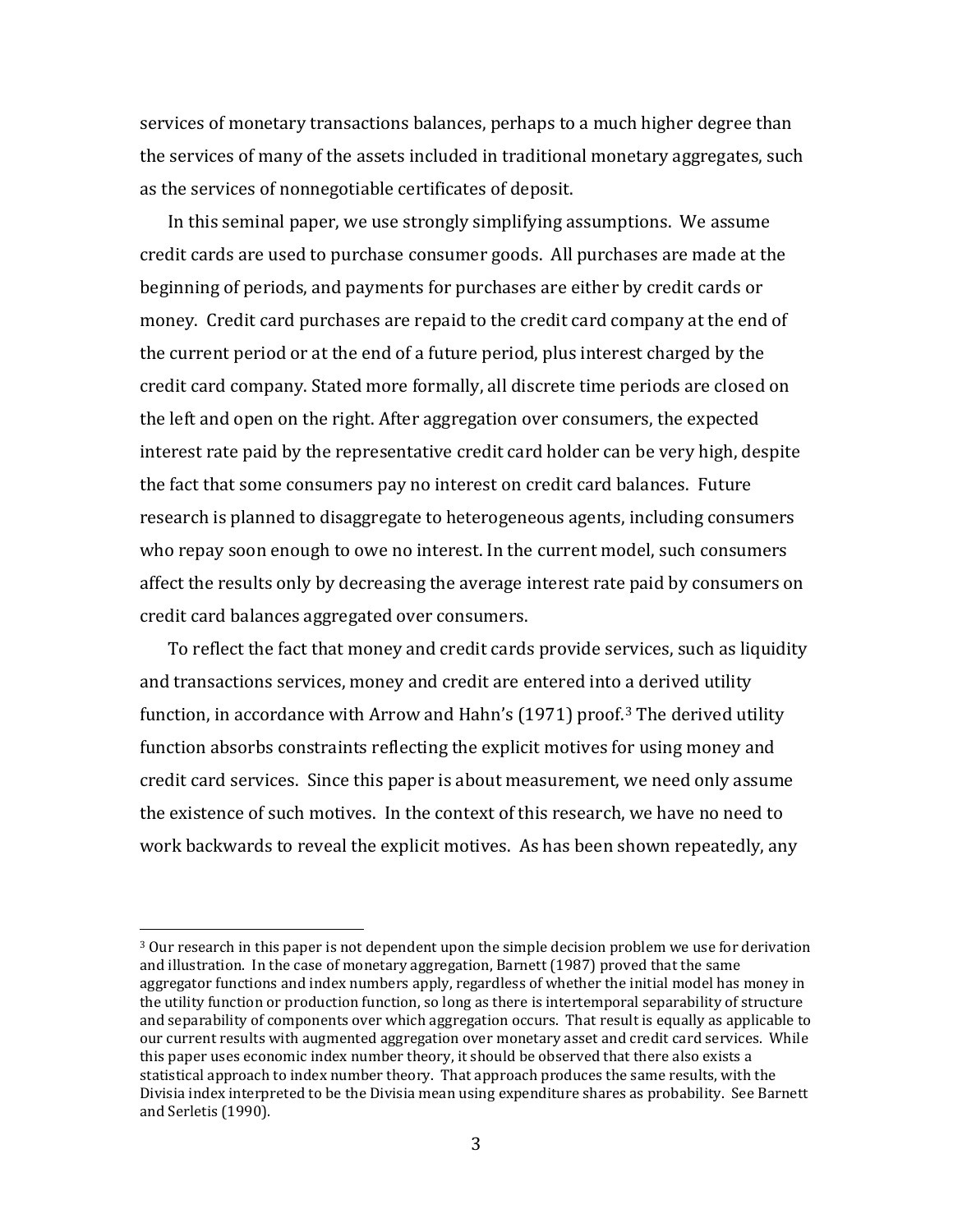of those motives, including the highly relevant transactions moti[ve](#page-4-0), are consistent with existence of a derived utility function absorbing the motive.<sup>4</sup>

Based on our derived theory, we propose an empirical measurement of the joint services of credit cards and money. These [n](#page-4-1)ew Divisia monetary aggregates are widely relevant to macroeconomic research.<sup>5</sup> We evaluate the ability of our monetary services aggregate to nowcast nominal GDP. This objective is currently topical, given proposals for nominal GDP targeting, which requires monthly measures of nominal GDP. The nowcasts are estimated using only real time information as available for policy makers at the time predictions are made. We use a multivariate state space model that takes into account asynchronous information inflow and potential parameter instability: the DYMIBREAK model proposed in Barnett, Chauvet, and Leiva-Leon (2016). The model considers real time information arriving at different frequencies and asynchronously, and takes into account potential nonstationarity, in addition to mixed frequencies, missing data, and ragged edges. The results indicate that the proposed model, containing information on real economic activity, inflation, interest rates, and the new Divisia monetary aggregates, produces the most accurate real time nowcasts of nominal GDP growth. In particular, we find that the inclusion of the new aggregate measures in our nowcasting model yields substantially smaller mean squared errors than inclusion of the previous Divisia monetary aggregates, which in turn had performed substantially better than the official simple sum monetary aggregates.

# **2. Intertemporal Allocation**

<u>.</u>

<span id="page-4-0"></span><sup>4</sup> The aggregator function is the derived function that always exists, if monetary and credit card services have positive value in equilibrium. See, e.g., Samuelson (1948), Arrow and Hahn (1971), Stanley Fischer (1974), Phlips and Spinnewyn (1982), Quirk and Saposnik (1968), and Poterba and Rotemberg (1987). Analogously, Feenstra (1986, p. 271) demonstrated "a functional equivalence between using real balances as an argument of the utility function and entering money into liquidity costs which appear in the budget constraints." The converse mapping from money and credit in the utility function back to the explicit motive is not unique. But in this paper we are not seeking to identify the explicit motives for holding money or credit card balances.

<span id="page-4-1"></span><sup>5</sup>The source of our data is the Center for Financial Stability, which is preparing to update and publically release our new extended Divisia monetary aggregates monthly. The new aggregates will also be available monthly to Bloomberg terminal users. Our model is specific to credit cards, and not to store cards or charge cards.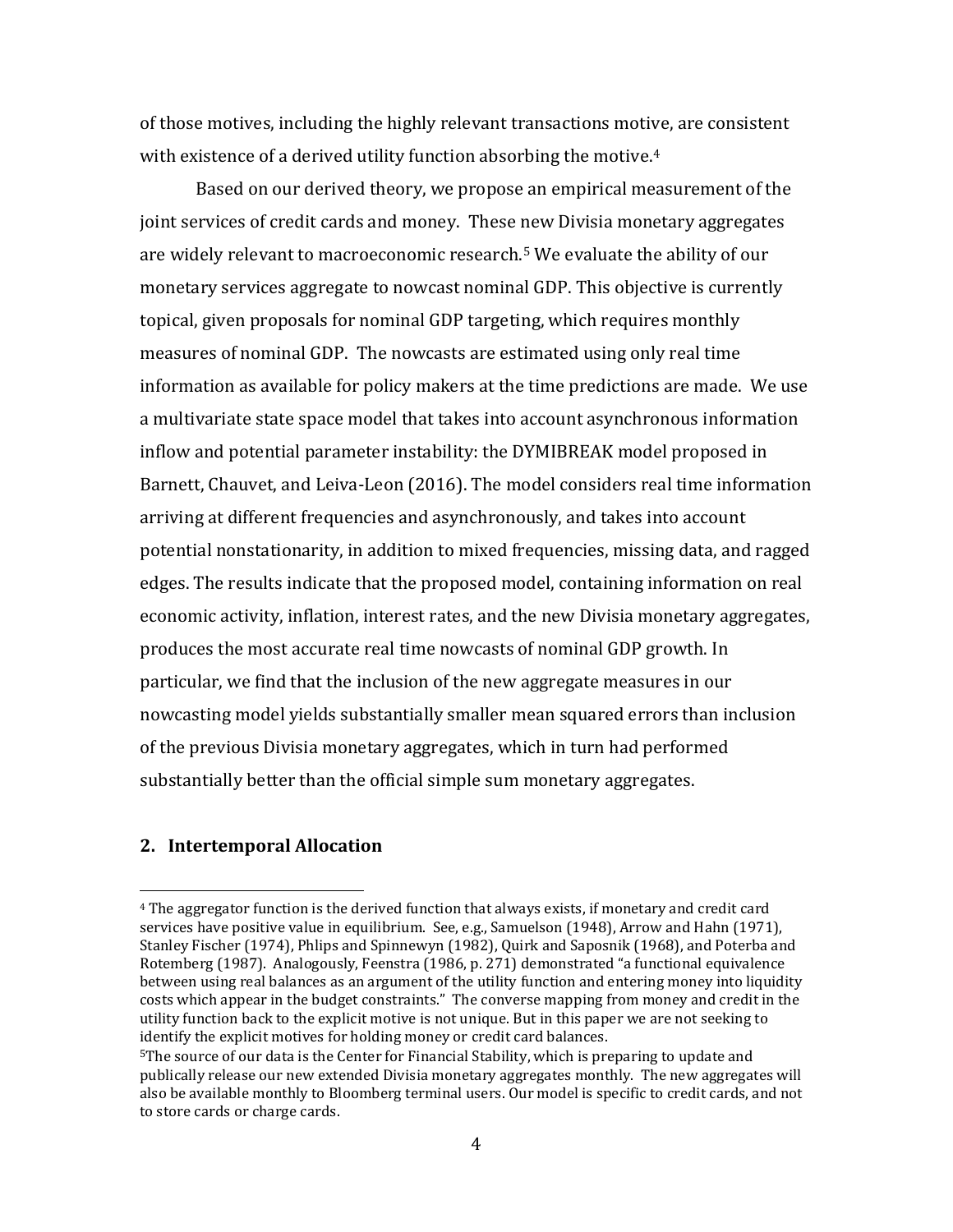We begin by defining the variables in the risk neutral case for the representative consumer:

- ${\bf x}_s$  = vector of per capita (planned) consumptions of *N* goods and services (including those of durables) during period s.
- $\mathbf{p}_s$  = vector of goods and services expected prices, and of durable goods expected rental prices during period s.
- $m_{is}$  = planned per capita real balances of monetary asset *i* during period  $s$  ( $i = 1, 2, ..., n$ ).
- $c_{is}$  = planned per capita real expenditure with credit card type *j* for transactions during period  $s$  ( $j = 1,2,...,k$ ). In the jargon of the credit card industry, those contemporaneous expenditures are called "volumes."
- $z_{js}$  = planned per capita rotating real balances in credit card type *j* during period *s* from transactions in previous periods  $(j = 1, 2, ..., k)$ .
- $y_{is} = c_{is} + z_{is}$  planned per capita total balances in credit type *j* during period *s*  $(i = 1, 2, ..., k).$
- $r_{is}$  = expected nominal holding period yield (including capital gains and losses) on monetary asset *i* during period  $s$  ( $i = 1, 2, ..., n$ ).
- $e_{is}$  = expected interest rate on  $c_{is}$ .
- $\overline{e}_{is}$  = expected interest rate on  $z_{is}$ .
- $A_s$  = planned per capita real holdings of the benchmark asset during period s.
- $R_s$  = expected (one-period holding) yield on the benchmark asset during period *s*.
- $L<sub>s</sub>$  = per capita labor supply during period s.
- $w_s$  = expected wage rate during period s.

The benchmark asset is defined to provide no services other than its expected yield,  $R_{_S}$ , which motivates holding of the asset solely as a means of accumulating wealth. As a result,  $R_s$  is the maximum expected holding period yield available to consumers in the economy in period *s* from holding a secured asset. The benchmark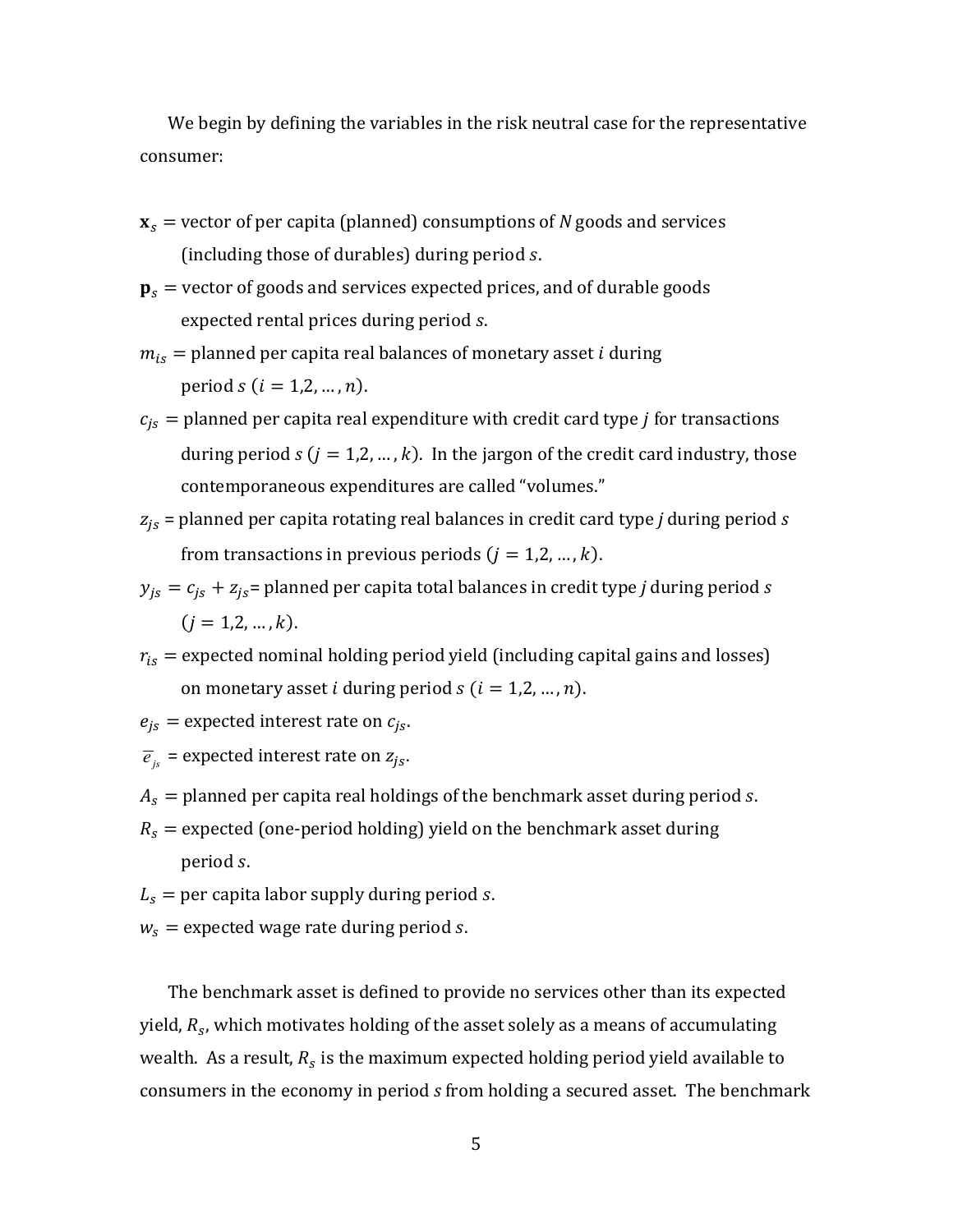asset is held to transfer wealth by consumers between multiperiod planning horizons, rather than to provide liquidity or other services. In contrast,  $\vec{e}_k$  is not the interest rate on an asset and is not secured. It is the interest rate on an unsecured liability, subject to substantial default and fraud risk. Hence,  $\overline{e}_{is}$  can be higher than the benchmark ass[e](#page-6-0)t rate, and historically has always been much higher than the benchmark asset rate.<sup>6</sup>

It is important to recognize that the decision problem we model is not of a single economic agent, but rather of the "representative consumer," aggregated over all consumers. All quantities are therefore averaged over all consumers. Gorman's assumptions for the existence of a representative consumer are implicitly accepted, as is common in almost all modern macroeconomic theory having microeconomic foundations. This modeling assumption is particularly important in understand the credit card quantities and interest rates used in our research. About 20% of credit card holders in the United States do not pay explicit interest on credit card balances, since those credit card transactions are paid off by th[e](#page-6-1) end of the period. But the 80% who do pay interest pay very high interest rates.<sup>7</sup> The Federal Reserve provides two interest rate series for credit card debt. One,  $\vec{e}_k$ , includes interest only on accounts that do pay interest to the credit card issuing banks, while the other series,  $e_{is}$ , includes the approximately 20% that do not pay interest. The latter interest rate is thereby lower, since it is averaged over interest paid on both categories of accounts. Since we are modeling the representative consumer, aggregated over all consumers,  $e_{is}$  is always less than  $\overline{e}_{is}$  for all j and s. The interest

-

<span id="page-6-0"></span><sup>6</sup> We follow the Center for Financial Stability (CFS) and the Bank of Israel in using the short term bank loan rate as a proxy for the benchmark rate. That interest rate has always exceeded the interest rate paid by banks on deposit accounts and on all other monetary assets used in the CFS Divisia monetary aggregates, and has always been lower than the Federal Reserve's reported average interest rate charged on credit card balances. For detailed information on CFS data sources, see Barnett, Liu, Mattson, and Noort (2013). For the additional data sources used by the CFS to extend to credit card services, see Barnett and Su (2016).

<span id="page-6-1"></span><sup>7</sup> The following statement is from www.motherjones.com/kevin-drum/2011/10/americans-areclueless-about-their-credit-card-debt. "In the four working age categories, about 50% of households think they have outstanding credit card debt, but the credit card companies themselves think about 80% of households have outstanding balances." Since these percentages are of total households, including those having no credit cards, the percent of credit card holders paying interest might be even higher.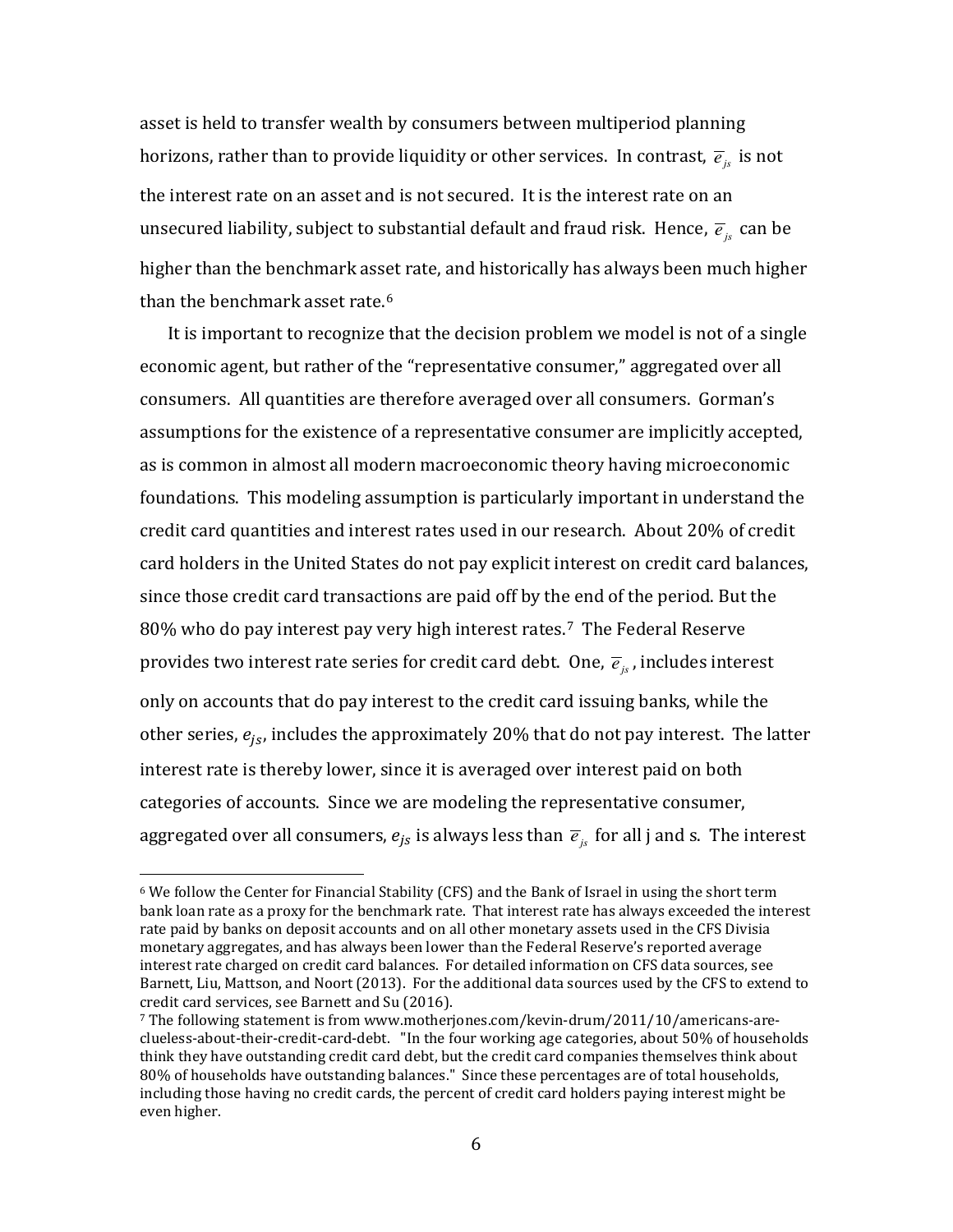rate on rotating credit card balances,  $\vec{e}_i$ , is paid by all consumers who maintain rotating balances in credit cards. But  $e_{is}$  is averaged over those consumers who maintain such rotating balances and hence pay interest on contemporaneous credit card transactions (volumes) and those consumers who pay off such credit card transactions before the end of the period, and hence do not pay explicit interest on the credit card transactions. The Federal Reserve provides data on both  $\overline{e}_{i}$  and  $e_{i}$ . Although  $e_{js}$  is less than  $\overline{e}_{is}$ ,  $e_{js}$  also has always been higher than the benchmark rate. This observation is a reflection of the so-called credit card debt puzzle.<sup>[8](#page-7-0)</sup>

We use the latter interest rate,  $e_{is}$ , in our augmented Divisia monetary aggregates formula, since the contemporaneous per capita transactions volumes in our model are averaged over both categories of credit card holders. We do not include rotating balances used for transactions in prior periods, since to do so would involve double counting of transactions services.

The expected interest rate,  $e_{is}$ , can be explicit or implicit, and applies to the aggregated representative consumer. For example, an implicit part of that interest rate could be in the form of an increased price of the goods purchased or in the form of a periodic service fee or membership fee. But we use only the Federal Reserve's average explicit interest rate series, which is lower than the one that would include implicit interest. Nevertheless, that downward biased explicit rate of return to credit card companies,  $e_{is}$ , aggregated over consumers, tends to be very high, far exceeding  $R_s$ , even after substantial losses from fraud.

It is also important to recognize that we are using the credit card industry's definition of "credit card," which excludes "store cards" and "charge cards." According to the trade's definition, "store cards" are issued by businesses providing credit only for their own goods, such as gasoline company credit cards or department store cards. To be a "credit card" by the trade's definition, the card must be accepted for all goods in the economy not constrained to cash-only sales.

<u>.</u>

<span id="page-7-0"></span><sup>8</sup>See, e.g., Telyukova and Wright (2008), who view the puzzle as a special case of the rate dominance puzzle in monetary economics. The "credit card debt puzzle" asks why people do not pay down debt, when receiving low interest rates on deposits, while simultaneously paying higher interest rates on credit card debt.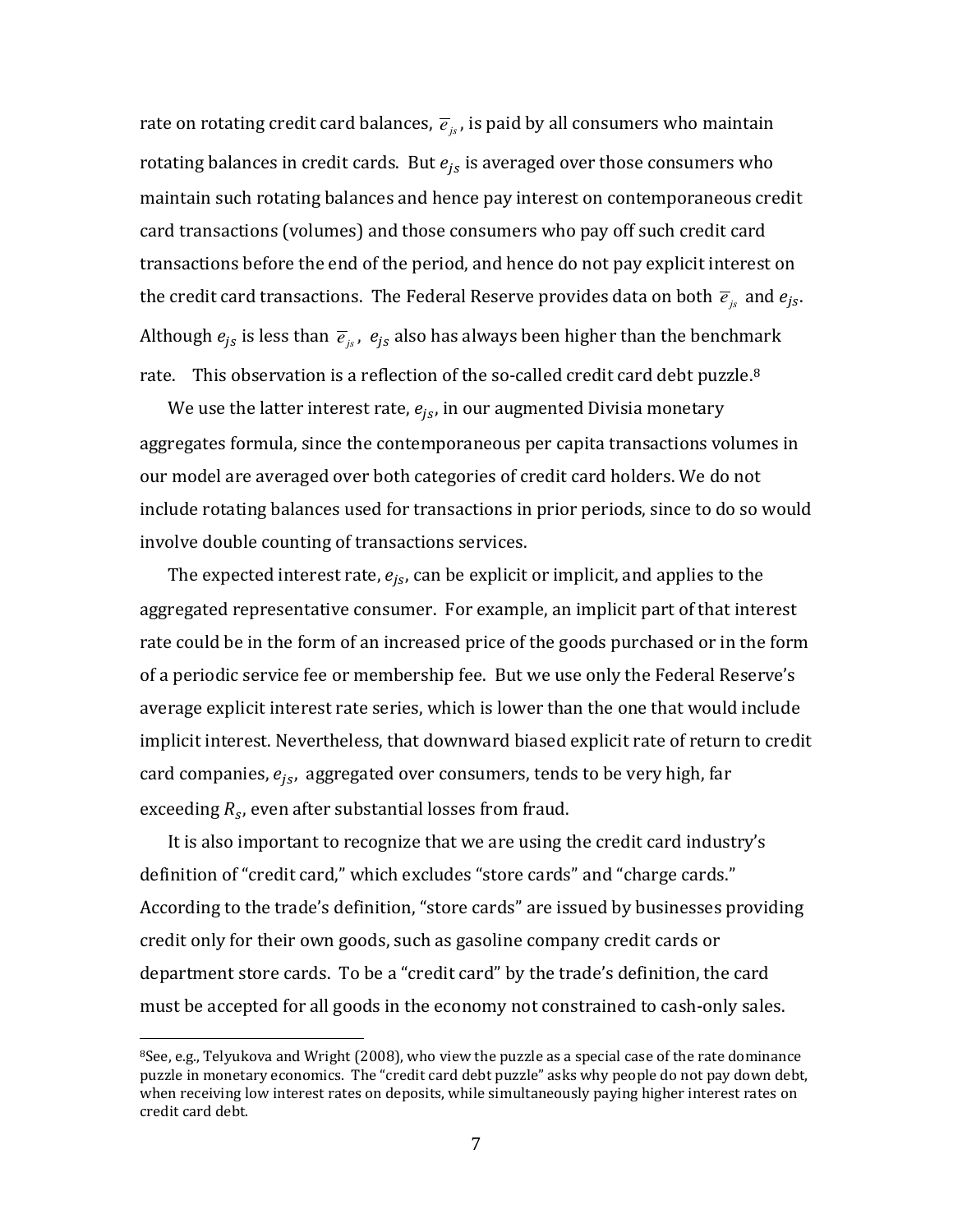"Charge cards" can be widely accepted for goods purchases, but do not charge interest, since the debt must be paid off by the end of the period. To be a "credit card," the card must provide a line of credit to the card holder with interest charged on purchases not paid off by the end of the period. For example, American Express provides both charge cards and credit cards. The first credit card was provided by Bank of America. There now are four sources of credit card services in the United States: Visa, Mastercard, Discover, and American Express. From American Express, we use only their credit card account services, not their charge cards. We use data from only those four sources, in accordance with the credit card industry's conventional definition of "credit card."

We let  $u_t$  be the representative consumer's current intertemporal utility function at time  $t$  over the  $T$ -period planning horizon. We assume that  $u_t$  is weakly separable in each period's consumption of goods and monetary assets, so that  $u_t$  can be written in the form

$$
u_{t} = u_{t}(\mathbf{m}_{t}, ..., \mathbf{m}_{t+T}; \mathbf{c}_{t}, ..., \mathbf{c}_{t+T}; \mathbf{x}_{t}, ..., \mathbf{x}_{t+T}; A_{t+T})
$$
  
=  $U_{t}(v(\mathbf{m}_{t}, \mathbf{c}_{t}), v_{t+1}(\mathbf{m}_{t+1}, \mathbf{c}_{t+1}), ..., v_{t+T}(\mathbf{m}_{t+T}, \mathbf{c}_{t+T});$   

$$
V(\mathbf{x}_{t}), V_{t+1}(\mathbf{x}_{t+1}), ..., V_{t+T}(\mathbf{x}_{t+T}); A_{t+T}),
$$
 (1)

for some monotonically increasing, linearly homogeneous, strictly quasiconcave functions,  $v, v_{t+1}, ..., v_{t+T}, V, V_{t+1}, ..., V_{t+T}$ . The function  $U_t$  also is monotonically increasing, but not necessarily linearly homogeneous. Note that **c**t, not **y**t, is in the utility function. The reason is that **y**<sup>t</sup> includes rotation balances, **z**t, resulting from purchases in prior periods. To include **y**<sup>t</sup> in the utility function would introduce a form of double counting into our aggregation theory by counting prior transactions services more than once. Those carried forward balances provided transactions services in previous periods and were therefore in the utility function for that period. Keeping those balances in the utility function for the current period would imply existence of a different kind of services from the transactions and liquidity services we are seeking to measure.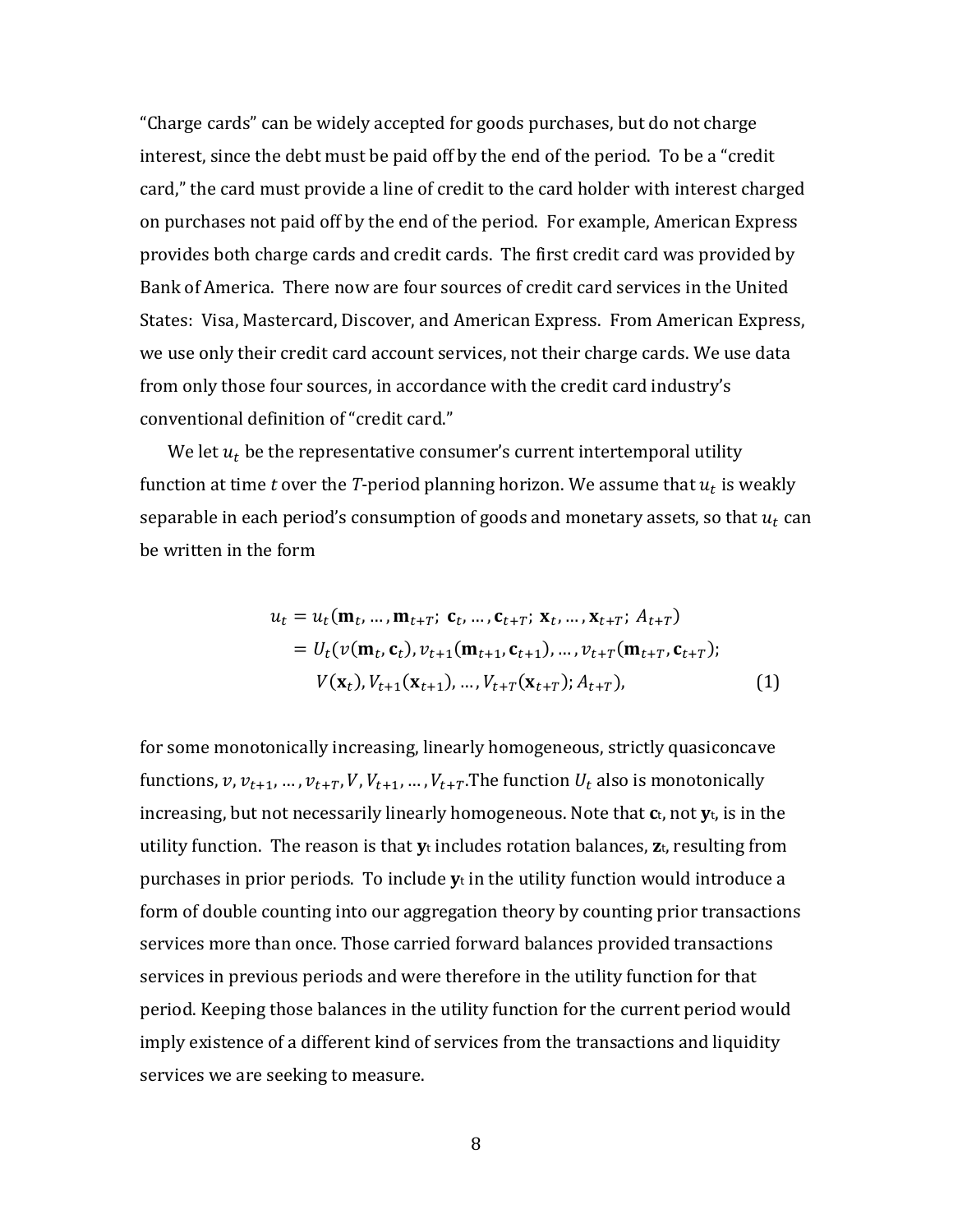Dual to the functions, V and  $V_s(s = t + 1, ..., t + T)$ , there exist current and planned true cost of living indexes,  $p_t^* = p(\mathbf{p}_t)$  and  $p_s^* = p_s^*(\mathbf{p}_s)(s = t + 1, ..., t + T)$ . Those indexes, which are the consumer goods unit cost functions, will be used to deflate all nominal quantities to real quantities, as in the definitions of  $m_{is}$ ,  $c_{is}$ , and  $A_s$  above.

Assuming replanning at each t, we write the consumer's decision problem during each period  $s(t \leq s \leq t + T)$  within the planning horizon to be to choose  $(\mathbf{m}_t, ..., \mathbf{m}_{t+T}; \mathbf{c}_t, ..., \mathbf{c}_{t+T}; \mathbf{x}_t, ..., \mathbf{x}_{t+T}; A_{t+T}) \geq \mathbf{0}$  to

$$
\max u_t(\mathbf{m}_t, \dots, \mathbf{m}_{t+T}; \mathbf{c}_t, \dots, \mathbf{c}_{t+T}; \mathbf{x}_t, \dots, \mathbf{x}_{t+T}; A_{t+T}),
$$

subject to

$$
\mathbf{p}'_{s}\mathbf{x}_{s} = w_{s}L_{s} + \sum_{i=1}^{n} [(1 + r_{i,s-1})p^{*}_{s-1}m_{i,s-1} - p^{*}_{s}m_{is}] + \sum_{j=1}^{k} [p^{*}_{s}c_{js} - (1 + e_{j,s-1})p^{*}_{s-1}c_{j,s-1}] + \sum_{j=1}^{k} [p^{*}_{s}z_{js} - (1 + \overline{e}_{j,s-1})p^{*}_{s-1}z_{j,s-1}] + [(1 + R_{s-1})p^{*}_{s-1}A_{s-1} - p^{*}_{s}A_{s}].
$$
\n(2)

Planned per capita total balances in credit type *j* during period *s* are then  $y_{js} = c_{js} +$  $Z_{IS}$ .

Equation (2) is a flow of funds identity, with the right hand side being funds available to purchase consumer goods during period *s*. On the right hand side, the first term is labor income. The second term is funds absorbed or released by rolling over the monetary assets portfolio, as explained in Barnett (1980). The third term is particularly important to this paper. That term is the net change in credit card debt during period *s* from purchases of consumer goods, while the fourth term is the net change in rotating credit card debt. The fifth term is funds absorbed or released by rolling over the stock of the benchmark asset, as explained in Barnett (1980). The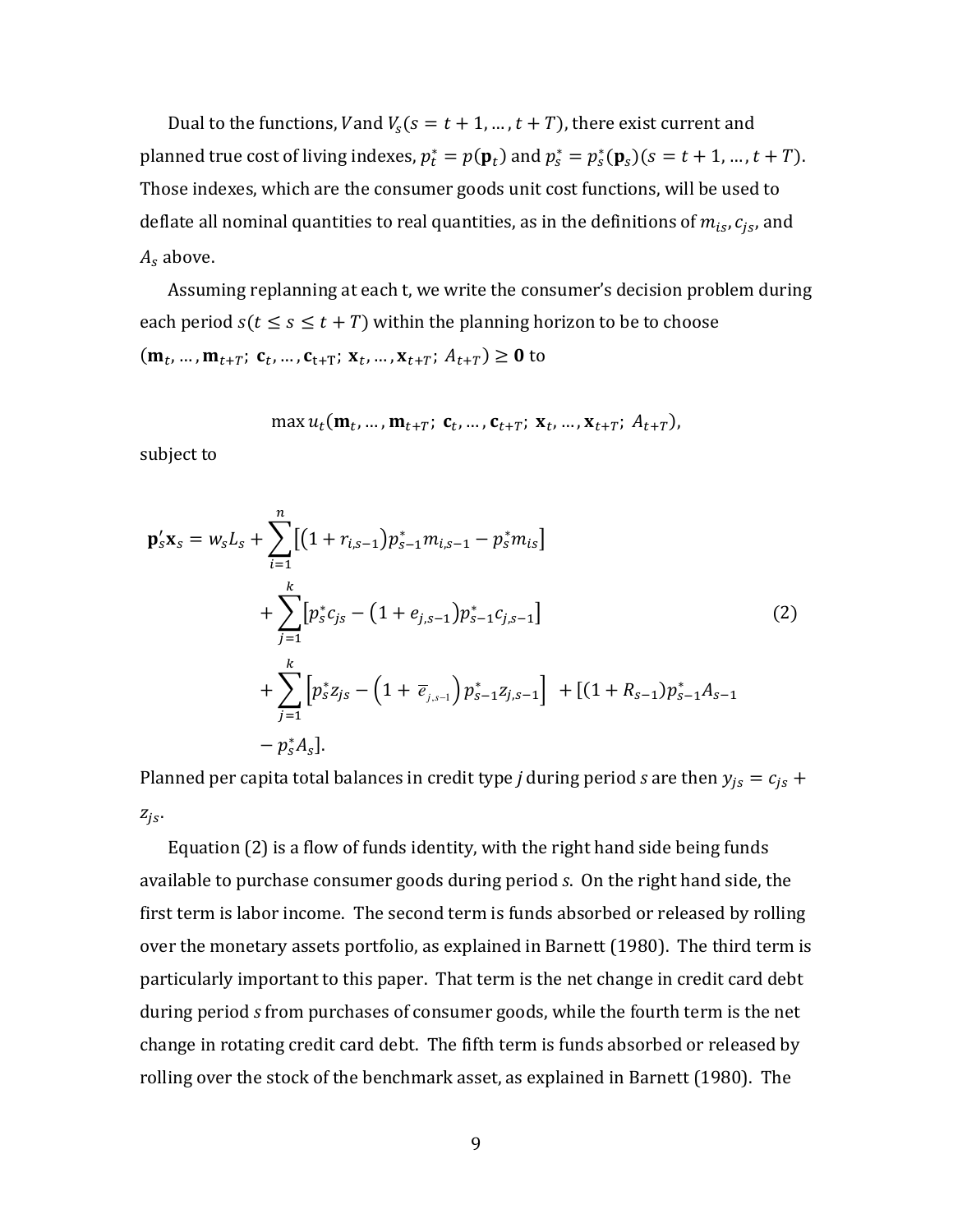third term on the right side is specific to current period credit card purchases, while the fourth term is not relevant to the rest of our results, since  $z_{is}$  is not in the utility function. Hence  $z_{js}$  is not relevant to the user cost prices, conditional decisions, or aggregates in the rest of this paper.

Let

$$
\rho_s = \begin{cases}\n1, & \text{if } s = t, \\
\prod_{u=t}^{s-1} (1 + R_u), & \text{if } t + 1 \le s \le t + T.\n\end{cases}
$$
\n(3)

We now derive the implied Fisherine discounted wealth constraint. The derivation procedure involves recursively substituting each flow of funds identity into the previous one, working backwards in time, as explained in Barnett (1980). The result is the following wealth constraint at time *t*:

$$
\sum_{s=t}^{t+T} \left( \frac{\mathbf{p}_s'}{\rho_s} \right) \mathbf{x}_s + \sum_{s=t}^{t+T} \sum_{i=1}^n \left[ \frac{p_s^*}{\rho_s} - \frac{p_s^*(1+r_{is})}{\rho_{s+1}} \right] m_{is} + \sum_{i=1}^n \frac{p_{i+T}^*(1+r_{i,t+T})}{\rho_{t+T+1}} m_{i,t+T} + \frac{p_{t+T}^*}{\rho_{t+T}} A_{t+T} \n+ \sum_{s=t}^{t+T} \sum_{j=1}^k \left[ \frac{p_s^*(1+e_{js})}{\rho_{s+1}} - \frac{p_s^*}{\rho_s} \right] c_{js} + \sum_{s=t}^{t+T} \sum_{j=1}^k \left[ \frac{p_s^*(1+\overline{e}_{js})}{\rho_{s+1}} - \frac{p_s^*}{\rho_s} \right] z_{js} - \sum_{j=1}^k \frac{p_{t+T}^*(1+e_{j,t+T})}{\rho_{t+T+1}} c_{j,t+T} \n- \sum_{j=1}^k \frac{p_{t+T}^*(1+\overline{e}_{j,t+T})}{\rho_{t+T+1}} z_{j,t+T} = \sum_{s=t}^{t+T} \left( \frac{w_s}{\rho_s} \right) L_s + \sum_{i=1}^n (1+r_{i,t-1}) p_{t-1}^* m_{i,t-1} + (1+R_{t-1}) A_{t-1} p_{t-1}^* \n- \sum_{j=1}^k (1+e_{j,t-1}) p_{t-1}^* c_{j,t-1} - \sum_{j=1}^k (1+\overline{e}_{j,t-1}) p_{t-1}^* z_{j,t-1}.
$$
\n(4)

It is important to understand that (4) is directly derived from (2) without any additional assumptions. As in Barnett (1978, 1980), we see immediately that the nominal user cost (equivalent rental price) of monetary asset holding  $m_{is}$  ( $i =$  $1, 2, ..., n$ ) is

$$
\pi_{is} = \frac{p_s^*}{\rho_s} - \frac{p_s^*(1+r_{is})}{\rho_{s+1}}.
$$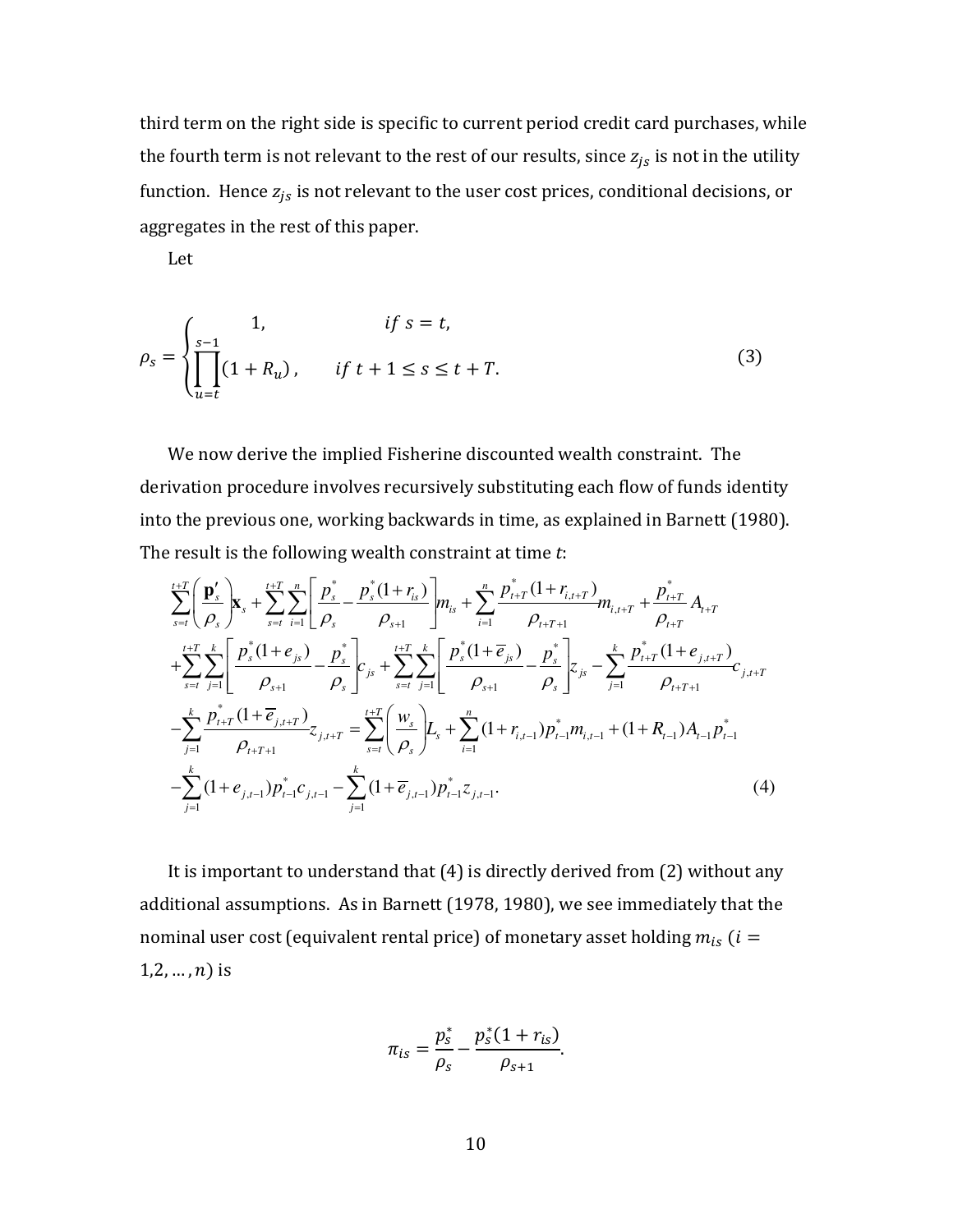So the current nominal user cost price,  $\pi_{it}$ , of  $m_{it}$  reduces to

$$
\pi_{it} = \frac{p_t^*(R_t - r_{it})}{1 + R_t}.
$$
\n(5)

Likewise, the nominal user cost (equivalent rental price) of credit card transactions services,  $c_{is}$  ( $j = 1, 2, ..., k$ ), is

$$
\tilde{\pi}_{jt} = \frac{p_s^*(1+e_{js})}{\rho_{s+1}} - \frac{p_s^*}{\rho_s}.
$$

Finally, the current period nominal user cost,  $\tilde{\pi}_{jt}$ , of  $c_{jt}$  reduces to

$$
\tilde{\pi}_{jt} = \frac{p_t^*(1 + e_{jt})}{1 + R_t} - p_t^*
$$
\n(6)

$$
=\frac{p_t^*(e_{jt}-R_t)}{1+R_t}.\tag{7}
$$

Equation  $(7)$  is a new result central to most that follows in this paper.<sup>[9](#page-11-0)</sup> The corresponding real user costs are

$$
\pi_{js}^* = \frac{\pi_{is}}{p_s^*} \tag{8a}
$$

and

<u>.</u>

$$
\tilde{\pi}_{js}^* = \frac{\tilde{\pi}_{jt}}{p_s^*}.\tag{8b}
$$

Equation (6) is particularly revealing. To consume the transactions services of credit card type *j*, the consumer borrows  $p_t^*$  dollars per unit of goods purchased at the start of the period during which the goods are consumed, but repays the credit

<span id="page-11-0"></span><sup>&</sup>lt;sup>9</sup> The same user cost formula applies in the infinite planning horizon case, but the derivation is different. The derivation applicable in that case is in the Appendix.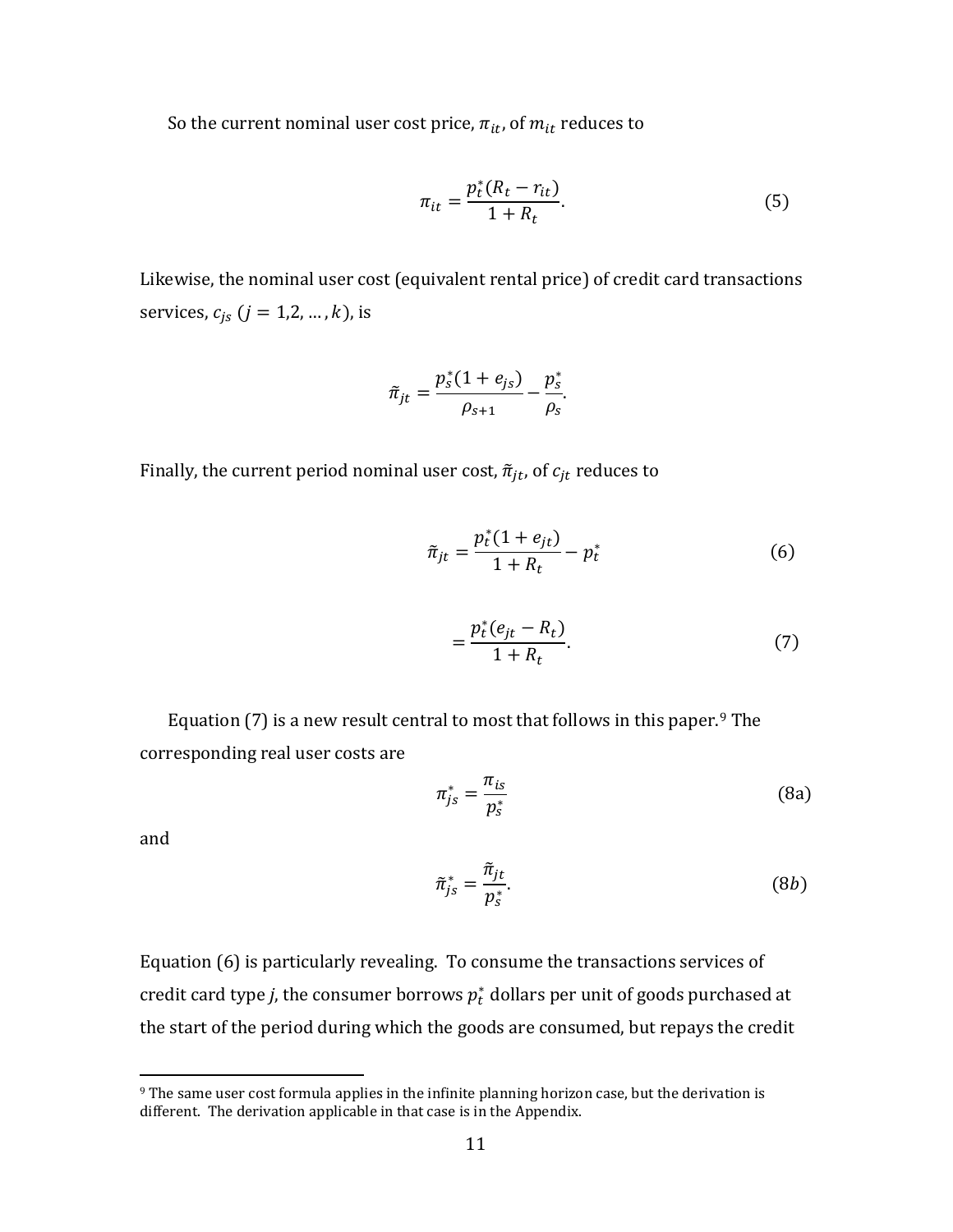card company  $p_t^*(1 + e_{jt})$  dollars at the end of the period. The lender will not provide that one period loan to the consumer unless  $e_{jt} > R_t$ , because of the ability of the lender to earn  $R_t$  without making the unsecured credit card loan. The assumption that consumers do not have access to higher expected yields on secured assets than the benchmark rate does not apply to firms providing unsecured liabilities, such as credit card firms. Hence the user cost price in  $(7)$  is nonnegative.<sup>[10](#page-12-0)</sup>

Equivalently, equation (7) can be understood in terms of the delay between the goods purchase date and the date of repayment of the loan to the credit card company. During the one period delay, the consumer can invest the cost of the goods purchase at rate of return  $R_t$ . Hence the net real cost to the consumer of the credit card loan, per dollar borrowed, is  $e_{jt} - R_t$ . Multiplication by the true cost of living index in the numerator of (7) converts to nominal dollars and division by  $1 + R_t$  discounts to present value within the time period.

# **3. Conditional Current Period Allocation**

<u>.</u>

We define  $\mathcal{J}^*_t\;$  to be real, and  $\mathcal{J}_t$  nominal, expenditure on augmented monetary services --- augmented to include the services of contemporaneous credit card transactions charges. The assumptions on homogeneous blockwise weak separability of the intertemporal utility function, (1), are sufficient for consistent two-stage budgeting. See Green (1964, theorem 4). In the first stage, the aggregated representative consumer selects real expenditure on augmented monetary services,  $\mathcal{J}^*_t$ , and on aggregate consumer goods for each period within the planning horizon, along with terminal benchmark asset holdings,  $A_{t+T}$ .

<span id="page-12-0"></span><sup>10</sup> Our model is of the representative consumer, aggregated over all credit card holders. In an extension to heterogeneous agents, we would separate out consumers who repay the credit card company soon enough to avoid interest on the loan. That possibility could be viewed as a special case of our current model, in which the consumer repays immediately. In that special case, there is no discounting between purchase and repayment, and no interest is charged. The services of the credit card company become a free good with user cost price of zero. The credit card debt then disappears from the flow of funds equation, (2), since the credit cards provide no net services to the economy, and serve as instantaneous intermediaries in payment of goods purchased with money. If this were the case for the representative consumer, aggregated over all consumers, the model would be of a charge card, not a credit card. As explained in section 2, we do not consider charge cards or store cards, only credit cards.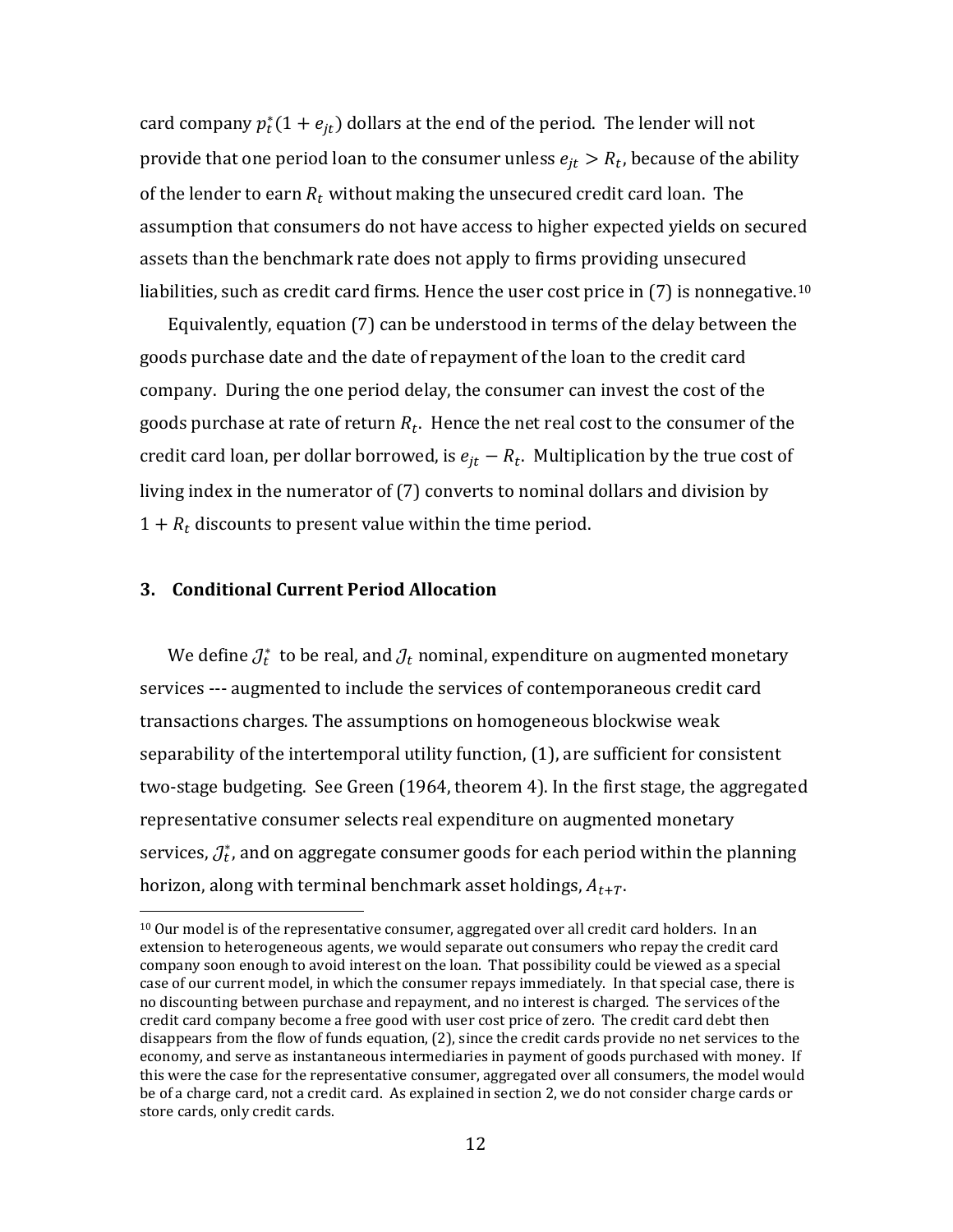In the second stage,  $\mathcal{J}^*_t$  is allocated over demands for the current period services of monetary assets and credit cards. That decision is to select  $\mathbf{m}_t$  and  $\mathbf{c}_t$  to

$$
\max v(\mathbf{m}_t, \mathbf{c}_t),\tag{9}
$$

subject to

$$
\boldsymbol{\pi}^*{}^t_t \mathbf{m}_t + \widetilde{\boldsymbol{\pi}}^*{}^t_t \mathbf{c}_t = \mathcal{J}_t^*,\tag{10}
$$

where $\mathcal{J}^*_t$  is expenditure on augmented monetary services allocated to the current period in the consumer's first-stage decision.

The rotating balances,  $z_{is}$ , from previous periods, not used for transactions this period, add a flow of funds term to the constraints, (2), but do not appear in the utility function. As a result,  $z_{js}$  does not appear in the utility function, (9), or on the left side of equation (10), but does affect the right side of (10). To implement this theory empirically, we need data on total credit card transacti[on](#page-13-0)s volumes each period,  $c_{js}$ , not just the total balances in the accounts,  $c_{js} + z_{js}.$ <sup>11</sup> While those volumes are much more difficult to find than credit card balances, we have been able to acquire those current period volumes from the annual reports of the four credit card companies. For details on available sources, see Barnett and Su (2016).

# **4. Aggregation Theory**

<u>.</u>

<span id="page-13-0"></span><sup>&</sup>lt;sup>11</sup> Credit card companies provide a line of credit to consumers, with interest and any late payments added after the due date. New purchases are added as debt to the balance after the due date has passed. Many consumers having balances, *zjs*, pay only the "minimum payment" due. That decision avoids a late charge, but adds the unpaid balance to the stock of debt and boosts the interest due. Depending upon the procedure for aggregating over consumers, the interest rate on *cjs* could be different from the interest rate on *zjs*, with the former interest rate being the one that should be used in our user cost formula.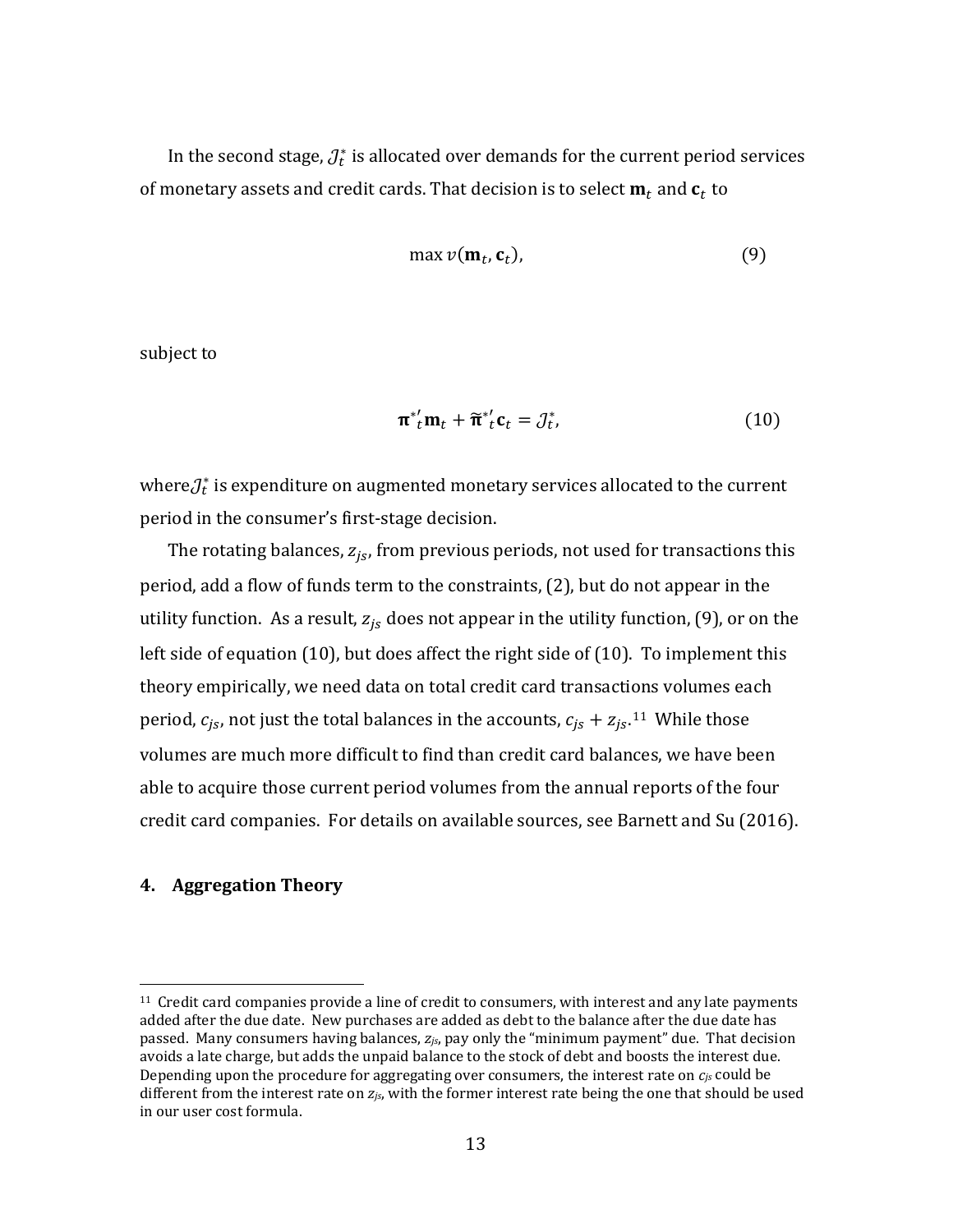The exact quantity aggregate is the level of the indirect utility produced by solving problem  $((9),(10))$ :

$$
\mathcal{M}_t = \max \{ v(\mathbf{m}_t, \mathbf{c}_t) : \mathbf{\pi}_t' \mathbf{m}_t + \widetilde{\mathbf{\pi}}_t' \mathbf{c}_t = \mathcal{J}_t \}
$$
(11)  
= max \{ v(\mathbf{m}\_t, \mathbf{c}\_t) : \mathbf{\pi}\_t' \mathbf{m}\_t + \widetilde{\mathbf{\pi}}\_t' \mathbf{c}\_t = \mathcal{J}\_t^\* \},

where we define  $\mathcal{M}_t = \mathcal{M}(\mathbf{m}_t, \mathbf{c}_t) = v(\mathbf{m}_t, \mathbf{c}_t)$  to be the "augmented monetary aggregate" --- augmented to aggregate jointly over the contemporaneous services of money and credit cards. The category utility function  $v$  is the aggregator function we assume to be linearly homogeneous in this section. Dual to any exact quantity aggregate, there exists a unique price aggregate, aggregating over the prices of the goods or services. Hence there must exist an exact nominal price aggregate over the user costs  $(\boldsymbol{\pi}_t, \boldsymbol{\widetilde{\pi}}_t)$ . As shown in Barnett (1980,1987), the consumer behaves relative to the dual pair of exact monetary quantity and price aggregates as if they were the quantity and price of an elementary good. The same result applies to our augmented monetary quantity and dual user cost aggregates.

One of the properties that an exact dual pair of price and quantity aggregates satisfies is Fisher's factor reversal test, which states that the product of an exact quantity aggregate and its dual exact price aggregate must equal actual expenditure on the components. Hence, if  $\Pi(\bm{\pi}_t, \widetilde{\bm{\pi}}_t)$  is the exact user cost aggregate dual to  $\mathcal{M}_t$ , then  $\Pi(\boldsymbol{\pi}_t, \boldsymbol{\widetilde{\pi}}_t)$  must satisfy

$$
\Pi(\mathbf{\pi}_t, \widetilde{\mathbf{\pi}}_t) = \frac{\partial_t}{\mathcal{M}_t}.
$$
\n(12)

Since (12) produces a unique solution for  $\Pi(\bm{\pi}_t, \bm{\widetilde{\pi}}_t)$ , we could use (12) to define the price dual to  $\mathcal{M}_t.$  In addition, if we replace  $\mathcal{M}_t$  by the indirect utility function defined by (11) and use the linear homogeneity of  $v$ , we can show that  $\Pi = \Pi(\bm{\pi}_t, \widetilde{\bm{\pi}}_t)$ , defined by (12), does indeed depend only upon  $(\bm{\pi}_t, \bm{\widetilde{\pi}}_t)$ , and not upon  $(\bm{m}_t, \bm{c}_t)$  or  $\mathcal{J}_t$ . See Barnett (1987) for a version of the proof in the case of monetary assets. The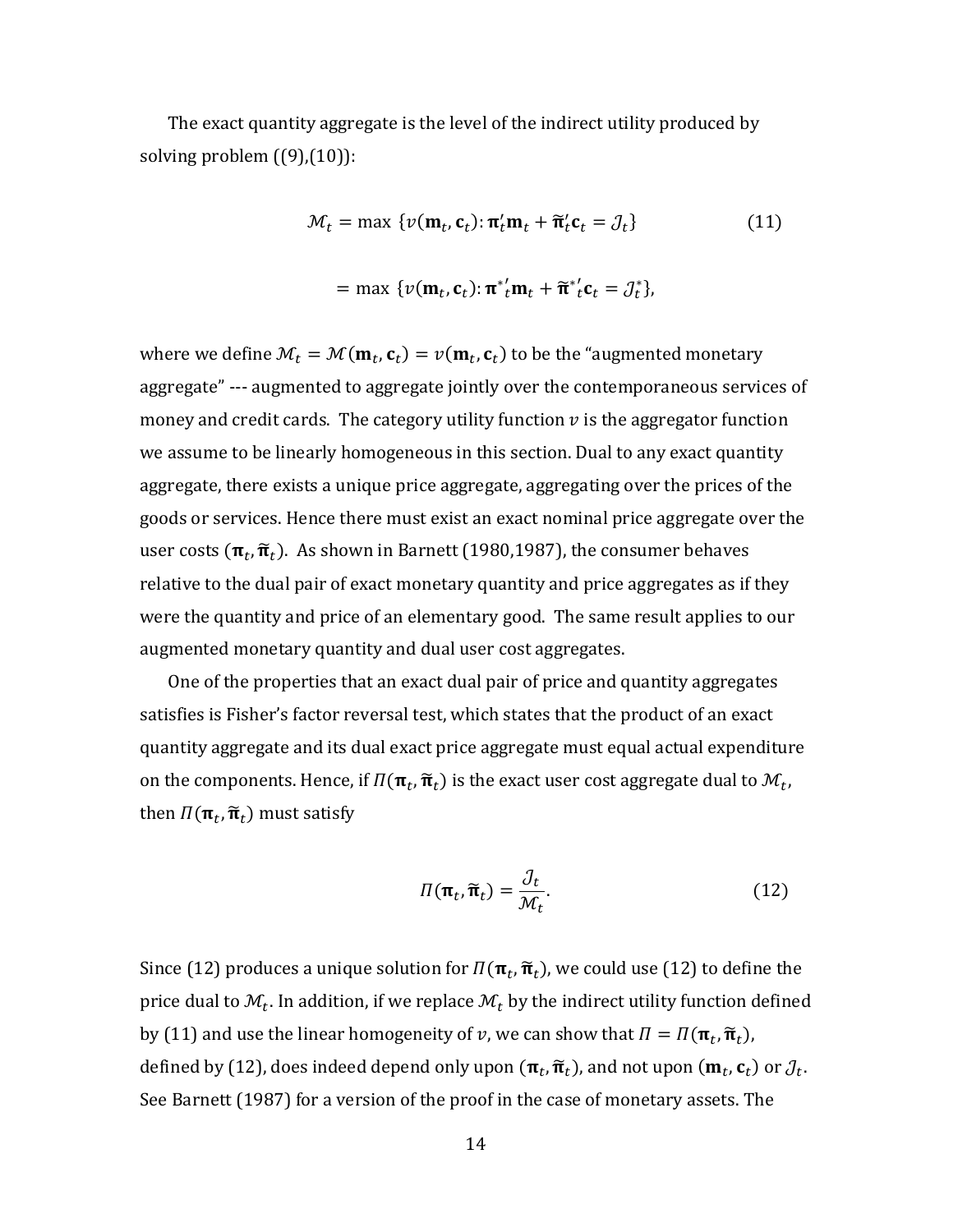conclusion produced by that proof can be written in the form

$$
\Pi(\mathbf{\pi}_t, \widetilde{\mathbf{\pi}}_t) = [\max_{(\mathbf{m}_t, \mathbf{c}_t)} \{v(\mathbf{m}_t, \mathbf{c}_t) : \mathbf{\pi}_t' \mathbf{m}_t + \widetilde{\mathbf{\pi}}_t' \mathbf{c}_t = 1\}]^{-1},\tag{13}
$$

which clearly depends only upon  $(\boldsymbol{\pi}_t, \widetilde{\boldsymbol{\pi}}_t).$ 

Although (13) provides a valid definition of  $\Pi$ , there also exists a direct definition that is more informative and often more useful. The direct definition depends upon the cost function  $E$ , defined by

$$
E(v_0, \boldsymbol{\pi}_t, \widetilde{\boldsymbol{\pi}}_t) = \min_{(\mathbf{m}_t, \mathbf{c}_t)} \{ \mathbf{\pi}_t' \mathbf{m}_t + \widetilde{\mathbf{\pi}}_t' \mathbf{c}_t : v(\mathbf{m}_t, \mathbf{c}_t) = v_0 \},
$$

which equivalently can be acquired by solving the indirect utility function equation (11) for  $\mathcal{J}_t$  as a function of  $\mathcal{M}_t = v(\mathbf{m}_t, \mathbf{c}_t)$  and  $(\mathbf{\pi}_t, \widetilde{\mathbf{\pi}}_t)$ . Under our linear homogeneity assumption on  $v$ , it can be proved that

$$
\Pi(\mathbf{\pi}_t, \widetilde{\mathbf{\pi}}_t) = E(1, \mathbf{\pi}_t, \widetilde{\mathbf{\pi}}_t)
$$
  
= 
$$
\min_{(\mathbf{m}_t, \mathbf{c}_t)} \{ \mathbf{\pi}_t' \mathbf{m}_t + \widetilde{\mathbf{\pi}}_t' \mathbf{c}_t : \nu(\mathbf{m}_t, \mathbf{c}_t) = 1 \},
$$
 (14)

Which is often called the unit cost or price function.

The unit cost function is the minimum cost of attaining unit utility level for  $v(\mathbf{m}_t, \mathbf{c}_t)$  at given user cost prices  $(\mathbf{\pi}_t, \widetilde{\mathbf{\pi}}_t)$ . Clearly, (14) depends only upon $(\mathbf{\pi}_t, \widetilde{\mathbf{\pi}}_t)$ . Hence by (12) and (14), we see that  $\Pi(\boldsymbol{\pi}_t, \boldsymbol{\widetilde{\pi}}_t) = \partial_t$  $\mathcal{M}_t = E(1, \pi_t, \widetilde{\pi}_t).$ 

# **5. Preference Structure over Financial Assets 5.1. Blocking of the Utility Function**

While our primary objective is to provide the theory relevant to joint aggregation over monetary and credit card services, subaggregation separately over monetary asset services and credit card services can be nested consistently within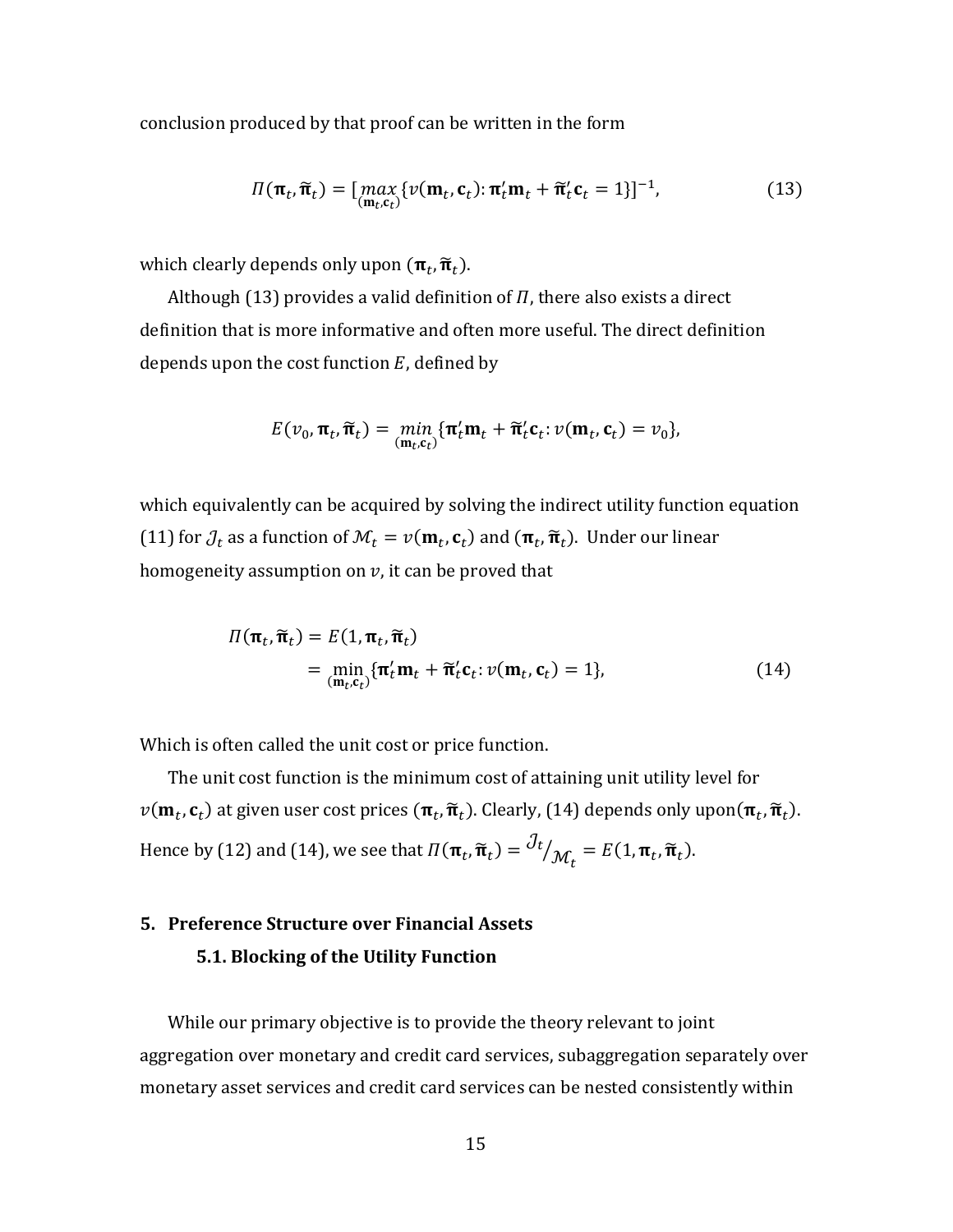the joint aggregates. The required assumption is blockwise weak separability of money and credit within the joint aggregator function. In particular, we would then assume the existence of functions  $\tilde{v}$ ,  $g_1$ ,  $g_2$ , such that

$$
v(\mathbf{m}_t, \mathbf{c}_t) = \tilde{v}(g_1(\mathbf{m}_t), g_2(\mathbf{c}_t)),
$$
\n(15)

with the functions  $g_1$  and  $g_2$  being linearly homogeneous, increasing, and quasiconcave.

We have nested weakly separable blocks within weakly separable blocks to establish a fully nested utility tree. As a result, an internally consistent multi-stage budgeting procedure exists, such that the structured utility function defines the quantity aggregate at each stage, with duality theory defining the corresponding user cost price aggregates.

In the next section we elaborate on the multi-stage budgeting properties of decision ((9),(10)) and the implications for quantity and price aggregation.

# **5.2. Multi-stage Budgeting**

Our assumptions on the properties of  $\nu$  are sufficient for a two-stage solution of the decision problem ((9),(10)), subsequent to the two-stage intertemporal solution that produced ((9),(10)). The subsequent two-stage decision is exactly nested within the former one.

Let  $M_t = M(\mathbf{m}_t)$  be the exact aggregation-theoretic quantity aggregate over monetary assets, and let  $C_t = C(c_t)$  be the exact aggregation-theoretic quantity aggregate over credit card services. Let  $\Pi^*_m=\Pi_m(\bm{\pi}^*_t)$  be the real user costs aggregate (unit cost function) dual to  $M(\mathbf{m}_t)$ , and let  $\Pi_c^* = \Pi_c(\widetilde{\mathbf{n}}_t^*)$  be the user costs aggregate dual to  $\mathcal{C}(\mathbf{c}_t)$ . The first stage of the two-stage decision is to select  $M_t$  and  $C_t$  to solve

$$
\max_{\left(\mathbf{m}_t,\mathbf{c}_t\right)} \tilde{\mathbf{U}}(M_t, C_t) \tag{16}
$$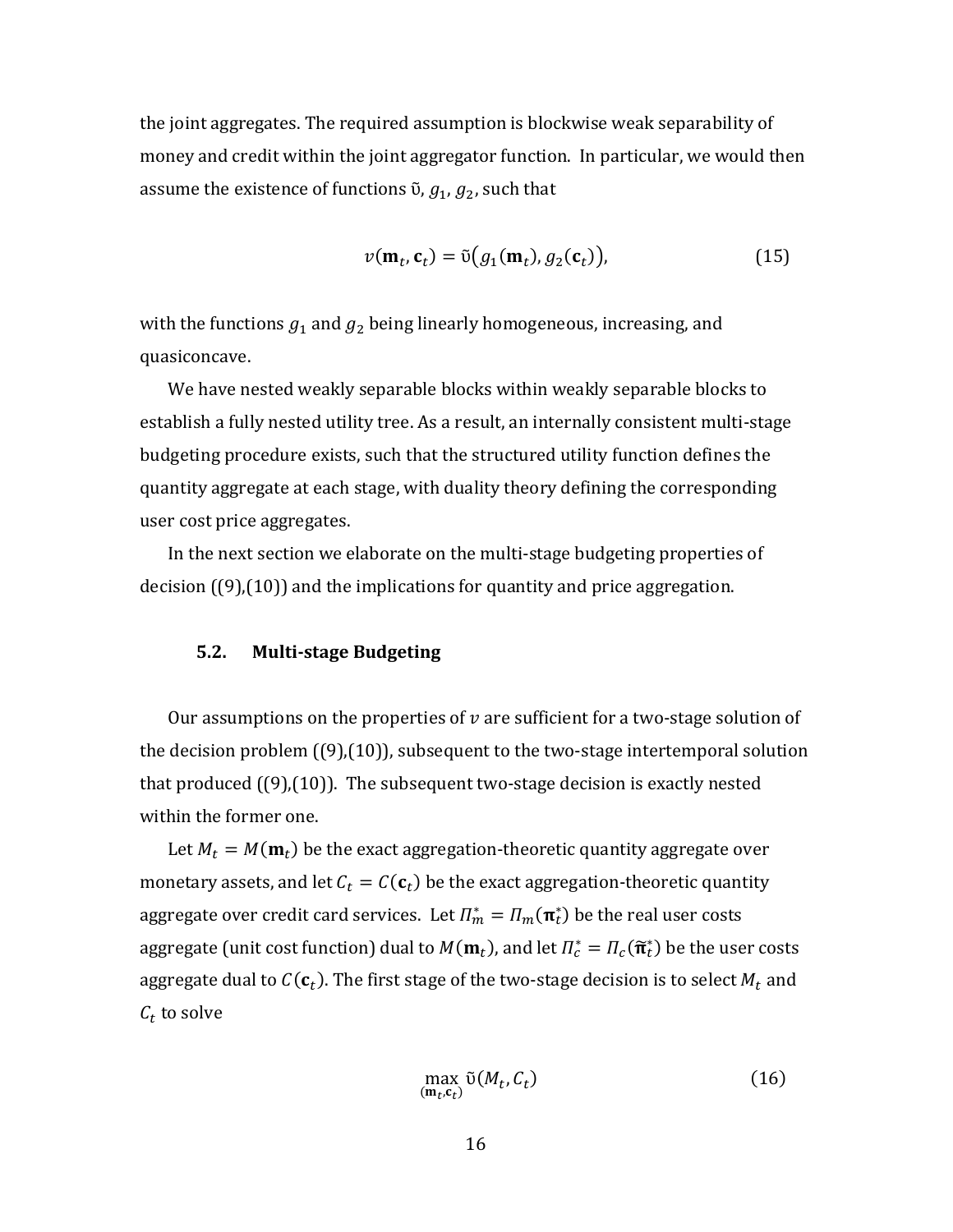subject to

$$
\Pi_m^* M_t + \Pi_c^* C_t = \mathcal{J}_t^*.
$$

From the solution to problem (16), the consumer determines aggregate real expenditure on monetary and credit card services,  $\Pi_m^*M_t$ and  $\Pi_c^*{\cal C}_t.$ 

In the second stage, the consumer allocates  $\Pi_m^*M_t$  over individual monetary assets, and allocates  $\Pi^*_cC_t$  over services of individual types of credit cards. She does so by solving the decision problem:

$$
\max_{\mathbf{m}_t} g_1(\mathbf{m}_t),\tag{17}
$$

subject to

 $\boldsymbol{\pi}_t^{*'} \mathbf{m}_t = \boldsymbol{\varPi}_m^* \boldsymbol{M}_t.$ 

Similarly, she solves

$$
\max_{\mathbf{c}_t} g_2(\mathbf{c}_t),\tag{18}
$$

subject to

$$
\widetilde{\boldsymbol{\pi}}_t^{*'}\mathbf{c}_t = \Pi_c^*C_t.
$$

The optimized value of decision (17)'s objective function,  $g_1(\bm{m}_t)$ , is then the monetary aggregate,  $M_t = M(\mathbf{m}_t)$ , while the optimized value of decision (18)'s objective function,  $g_2(\mathbf{c}_t)$ , is the credit card services aggregate,  $C_t = C(\mathbf{c}_t)$ .

Hence,

$$
M_t = \max \left\{ g_1(\mathbf{m}_t) : \mathbf{\pi}_t^{*'} \mathbf{m}_t = \Pi_m^* M_t \right\} \tag{19}
$$

and

$$
C_t = \max \{ g_2(\mathbf{c}_t) : \widetilde{\mathbf{\pi}}_t^{*'} \mathbf{c}_t = \Pi_c^* C_t \}. \tag{20}
$$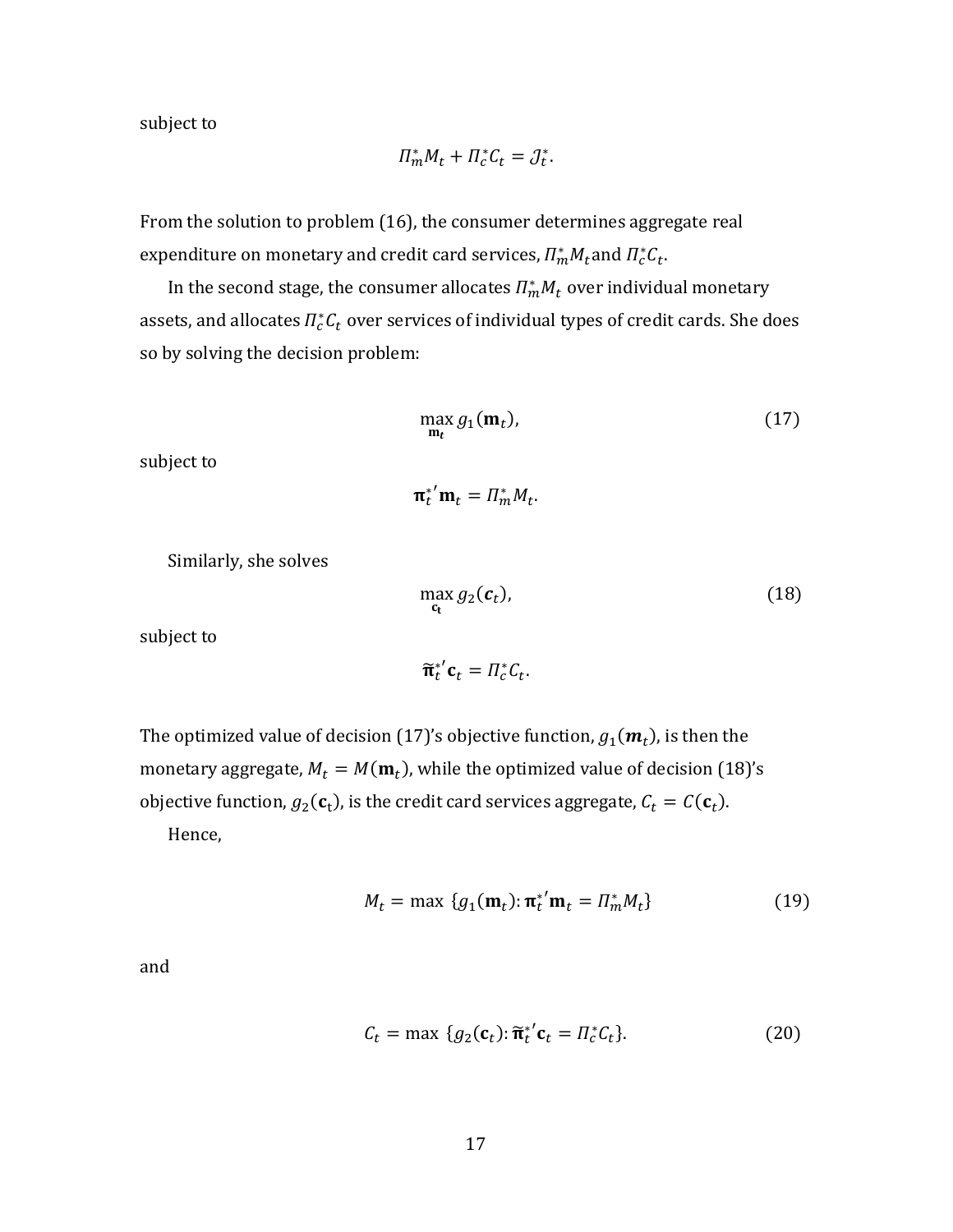It then follows from (11) and (15) that the optimized values of the monetary and credit card quantity aggregates are related to the joint aggregate in the following manner:

$$
\mathcal{M}_t = \tilde{\upsilon}(M_t, C_t). \tag{21}
$$

# **6. The Divisia Index**

We advocate using the Divisia index, in its Törnqvist (1936) discrete time version, to track  $\mathcal{M}_t = \mathcal{M}(\mathbf{m}_t, \mathbf{c}_t)$ , as Barnett (1980) has previously advocated for tracking  $M_t = M(\mathbf{m}_t)$ . If there should be reason to track the credit card aggregate separately, the Törnqvist-Divisia index similarly could be used to track  $\mathcal{C}_t = \mathcal{C}(\mathbf{c}_t)$ . If there is reason to track all three individually, then after measuring  $M_t$  and  $\mathcal{C}_t$ , the joint aggregate  $\mathcal{M}_t$  could be tracked as a two-good Törnqvist-Divisia index using (21), rather as an aggregate over the  $n + k$  disaggregated components,  $(\mathbf{m}_t, \mathbf{c}_t)$ . The aggregation theoretic procedure for selecting the  $n + m$  component assets is described in Barnett (1982).

#### **6.1. The Linearly Homogeneous Case**

It is important to understand that the Divisia index (1925,1926) in continuous time will track any aggregator function without error. To understand why, it is best to see the derivation. The following is a simplified version based on Barnett (2012, pp. 290-292), adapted for our augmented monetary aggregate, which aggregates jointly over money and credit card services. The derivation is equally as relevant to separate aggregation over monetary assets or credit cards, so long as the prices in the indexes are the corresponding user costs, ((5),(7)). Although Francois Divisia (1925, 1926) derived his consumer goods index as a line integral, the simplified approach below is mathematically equivalent to Divisia's original method.

At instant of continuous time, *t*, consider the quantity aggregator function,  $M_t =$  $M(\mathbf{m}_t, \mathbf{c}_t) = v(\mathbf{m}_t, \mathbf{c}_t)$ , with components  $(\mathbf{m}_t, \mathbf{c}_t)$ , having user cost prices  $(\mathbf{\pi}_t, \widetilde{\mathbf{\pi}}_t)$ .

18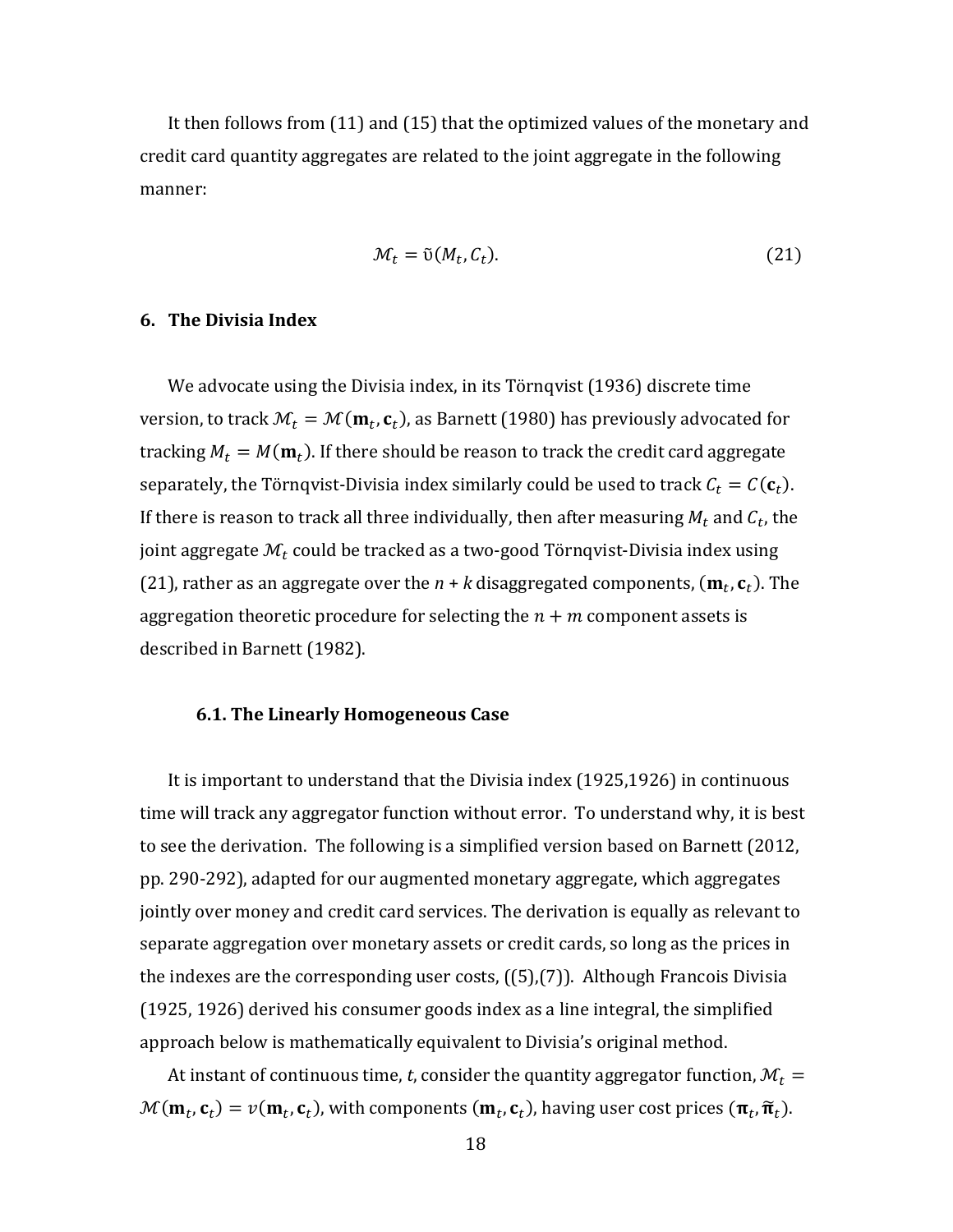Let  $\mathbf{m}_t^a = (\mathbf{m}_t', \mathbf{c}_t')'$ and  $\mathbf{\pi}_t^a = (\mathbf{\pi}_t', \widetilde{\mathbf{\pi}}_t')'$ . Take the total differential of  $\mathcal M$  to get

$$
d\mathcal{M}(\mathbf{m}_t^a) = \sum_{i=1}^{n+k} \frac{\partial \mathcal{M}}{\partial m_{it}^a} dm_{it}^a.
$$
 (22)

Since  $\partial M/\partial m_{it}$  contains the unknown parameters of the function M, we replace each of those marginal utilities by  $\lambda\pi_{it}^a = \partial \mathcal{M}/\partial m_{it}$  which is the first-order condition for expenditure constrained maximization of  $M$ , where  $\lambda$  is the Lagrange multiplier, and  $\pi_{it}^a$  is the user-cost price of  $m_{it}^a$  at instant of time  $t$ .

We then get

$$
\frac{d\mathcal{M}(\mathbf{m}_t^a)}{\lambda} = \sum_{i=1}^{n+k} \pi_{it}^a dm_{it}^a,
$$
\n(23)

which has no unknown parameters on the right-hand side.

For a quantity aggregate to be useful, it must be linearly homogeneous. A case in which the correct growth rate of an aggregate is clearly obvious is the case in which all components are growing at the same rate. As required by linear homogeneity, we would expect the quantity aggregate would grow at that same rate. Hence we shall assume  $M$  to be linearly homogeneous.

Define  $\Pi^a(\bm{\pi}^a_t)$  to be the dual price index satisfying Fisher's factor reversal test,  $\Pi^a(\pi_t^a)\mathcal{M}(m_t^a) = \pi_t^{a'}m_t^a$ . In other words, define  $\Pi^a(\pi_t^a)$  to equal  $\pi_t^{a'}m_t^a/\mathcal{M}(m_t^a)$ , which can be shown to depend only upon  $\boldsymbol{\pi}^a_t$ , when  $\mathcal M$  is linearly homogeneous. Then the following lemma holds.

**Lemma 1:** *Let be the Lagrange multiplier in the first order conditions for solving the constrained maximization ((9),(10)), and assume that is linearly homogeneous. Then*

$$
\lambda = \frac{1}{\Pi^a(\pi_t^a)}
$$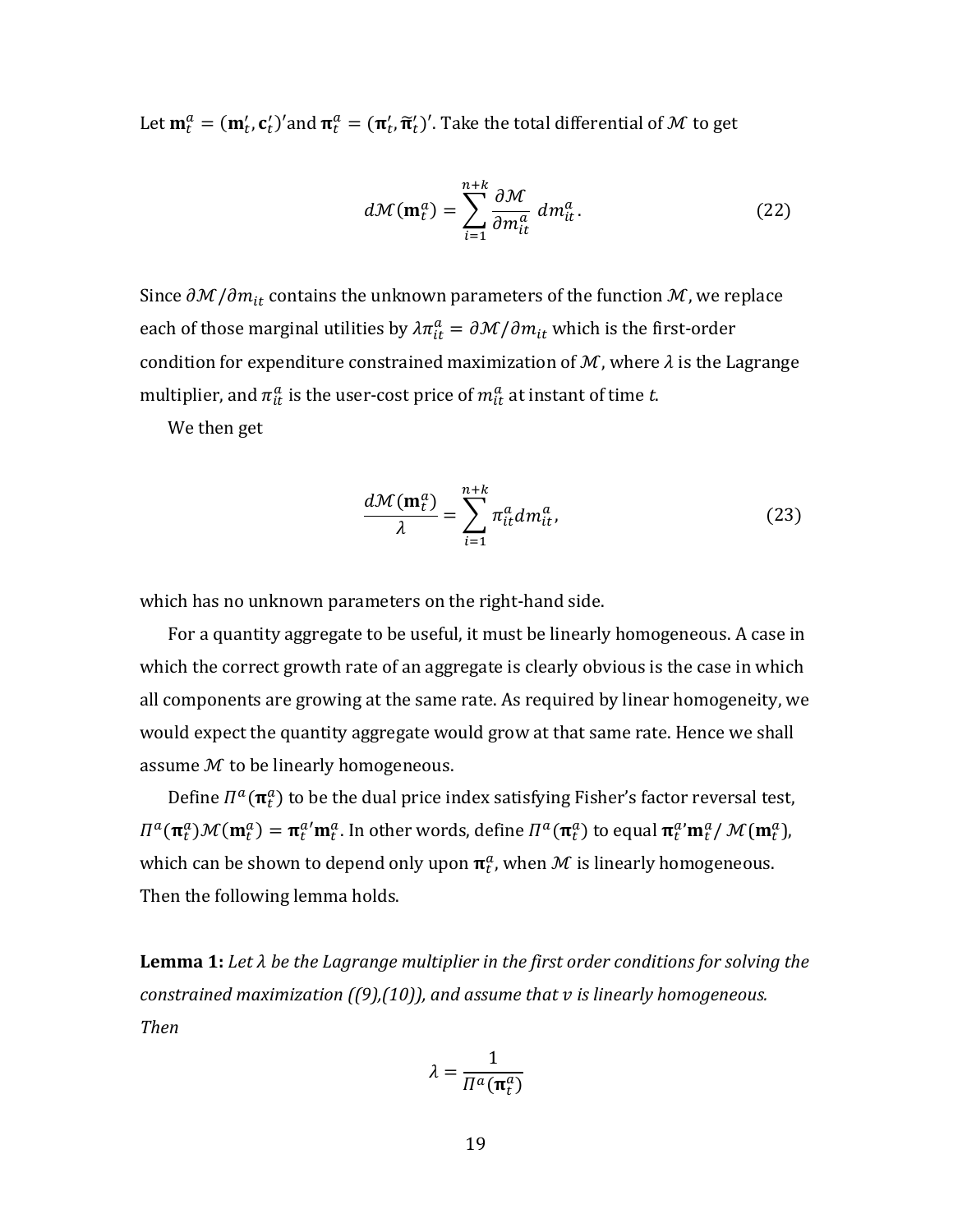**Proof**: See Barnett (2012, p. 291)*.* ∎

<u>.</u>

From Equation (23), we therefore find the following:

$$
\Pi^{a}(\mathbf{\pi}_{t}^{a})d\mathcal{M}(\mathbf{m}_{t}^{a}) = \sum_{i=1}^{n+k} \pi_{i}^{a} dm_{i}^{a}.
$$
 (24)

Manipulating Equation (24) algebraically to convert to growth rate (log change) form, we find that

$$
d \log \mathcal{M}(\mathbf{m}_t^a) = \sum_{i=1}^{n+k} \omega_{it} \, d \log \, m_i^a, \tag{25}
$$

where  $\omega_{it} = \pi_i^a m_i^a / \pi_i^a'$  is the value share of  $m_i^a$  in total expenditure on the services of  $\mathbf{m}_t^a$ . Equation (25) is the Divisia index in growth rate form. In short, the growth rate of the Divisia index,  $\mathcal{M}(\mathbf{m}_t^a)$ , is the share weighted average of the growth rates of the components.<sup>12</sup> Notice that there were no assumptions at all in the derivation about the functional form of  $M$ , other than existence (*i.e.*, weak separability within the structure of the economy) and linear homogeneity of the aggregator function.

If Divisia aggregation was previously used to aggregate separately over money and credit card services, then equation (25) can be replaced by a two-goods Divisia index aggregating over the two subaggregates, in accordance with equation (21).

<span id="page-20-0"></span> $12$  While widespread empirical results are not yet available for the augmented Divisia monetary aggregate,  $\mathcal{M}(\mathbf{m}_t^a)$ , extensive empirical results are available for the un-augmented Divisia monetary aggregates,  $M(\mathbf{m}_t)$ . See, e.g., Barnett (2012), Barnett and Chauvet (2011a,b), Barnett and Serletis (2000), Belongia and Ireland (20141,b,c), and Serletis and Gogas (2014).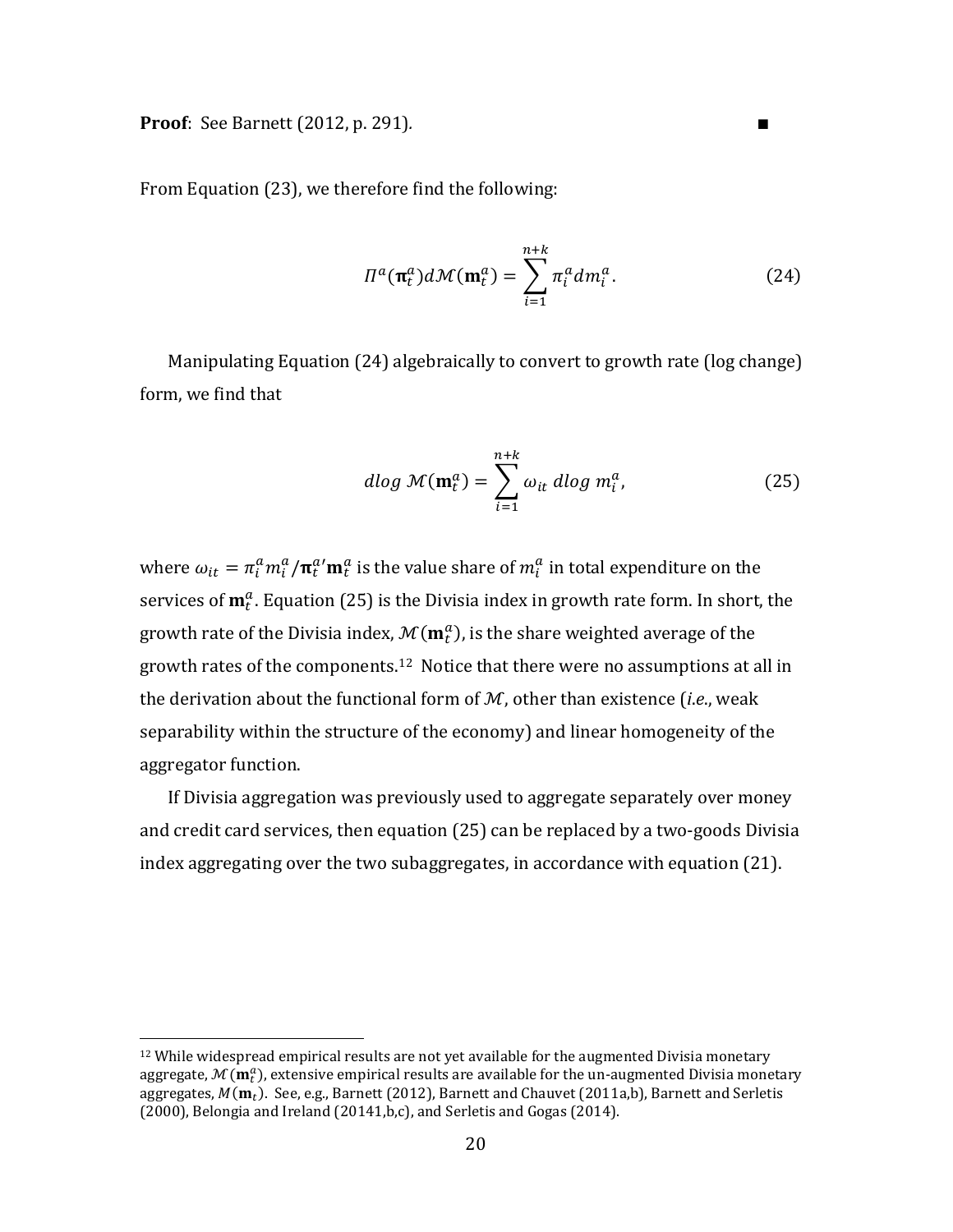#### **6.2. The Nonlinearly Homogeneous Case**

For expositional simplicity, we have presented the aggregation theory throughout this paper under the assumption that the category utility functions,  $v, g_1$ , and  $g_2$ , are linearly homogeneous. In the literature on aggregation theory, that assumption is called the "Santa Claus" hypothesis, since it equates the quantity aggregator function with the welfare function. If the category utility function is not linearly homogeneous, then the utility function, while still measuring welfare, is not the quantity aggregator function. The correct quantity aggregator function is then the distance function in microeconomic theory. While the utility function and the distance function both fully represent consumer preferences, the distance function, unlike the utility function, is always linearly homogenous. When normalized, the distance function is called the Malmquist index.

In the latter case, when welfare measurement and quantity aggregation are not equivalent, the Divisia index tracks the distance function, not the utility function, thereby continuing to measure the quantity aggregate, but not welfare. See Barnett (1987) and Caves, Christensen, and Diewert (1982). Hence the only substantive assumption in quantity aggregation is blockwise weak separability of components. Without that assumption there cannot exist an aggregate to track.

#### **6.3. Discrete Time Approximation to the Divisia Index**

If  $(\mathbf{m}_t, \mathbf{c}_t)$  is acquired by maximizing (9) subject to (10) at instant of time  $t$ , then  $v(\mathbf{m}_t, \mathbf{c}_t)$  is the exact augmented monetary services aggregate,  $\mathcal{M}_t$ , as written in equation (11). In continuous time,  $M_t = v(\mathbf{m}_t, \mathbf{c}_t)$  can be tracked without error by the Divisia index, which provides  $M_t$  as the solution to the differential equation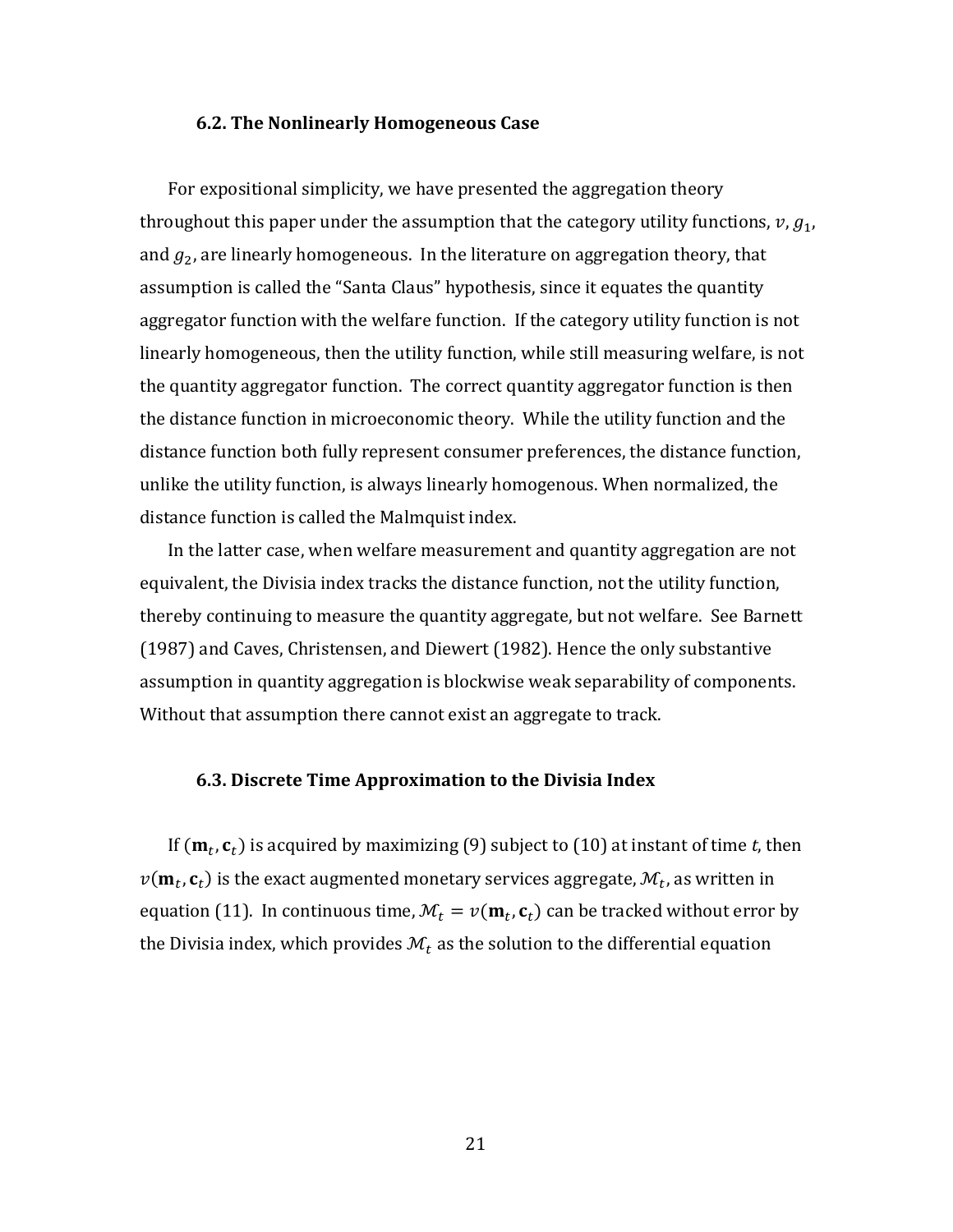$$
\frac{d \log \mathcal{M}_t}{dt} = \sum_{i=1}^n \omega_{it} \frac{d \log m_{it}}{dt} + \sum_{j=1}^k \widetilde{\omega}_{jt} \frac{d \log c_{jt}}{dt},
$$
(26)

in accordance with equation (25). The share  $\omega_{it}$  is the expenditure share of monetary asset *i* in the total services of monetary assets and credit cards at instant of time *t*,

$$
\omega_{it} = \pi_{it} m_{it} / (\pi_t' m_t + \widetilde{\pi}_t' c_t),
$$

while the share  $\tilde{\omega}_{it}$  is the expenditure share of credit card services, *i*, in the total services of monetary assets and credit cards at instant of time *t*,

$$
\widetilde{\omega}_{it} = \widetilde{\pi}_{it} c_{it} / (\pi_t' \mathbf{m}_t + \widetilde{\pi}_t' \mathbf{c}_t).
$$

Note that the time path of  $(\mathbf{m}_t, \mathbf{c}_t)$  must continually maximize (9) subject to (10), in order for (26) to hold.

In discrete time, however, many different approximations to (25) are possible, because  $\omega_{it}$  and  $\widetilde{\omega}_{it}$  need not be constant during any given time interval. By far the most common discrete time approximations to the Divisia index is the Törnqvist-Theil approximation (often called the Törnqvist (1936) index or just the Divisia index in discrete time). That index can be viewed as the Simpson's rule approximation, where *t* is the discrete time period, rather than an instant of time:

$$
log\ \mathcal{M}(\mathbf{m}_t^a) - log\ \mathcal{M}(\mathbf{m}_{t-1}^a)
$$
  
= 
$$
\sum_{i=1}^n \overline{\omega}_{it} \left( log\ m_{it} - log\ m_{i,t-1} \right)
$$
  
+ 
$$
\sum_{i=1}^k \overline{\widetilde{\omega}}_{it} \left( log\ c_{it} - log\ c_{i,t-1} \right), \tag{27}
$$

where  $\overline{\omega}_{it} = (\omega_{it} + \omega_{i,t-1})/2$  and  $\overline{\tilde{\omega}}_{it} = (\tilde{\omega}_{it} + \tilde{\omega}_{i,t-1})/2$ .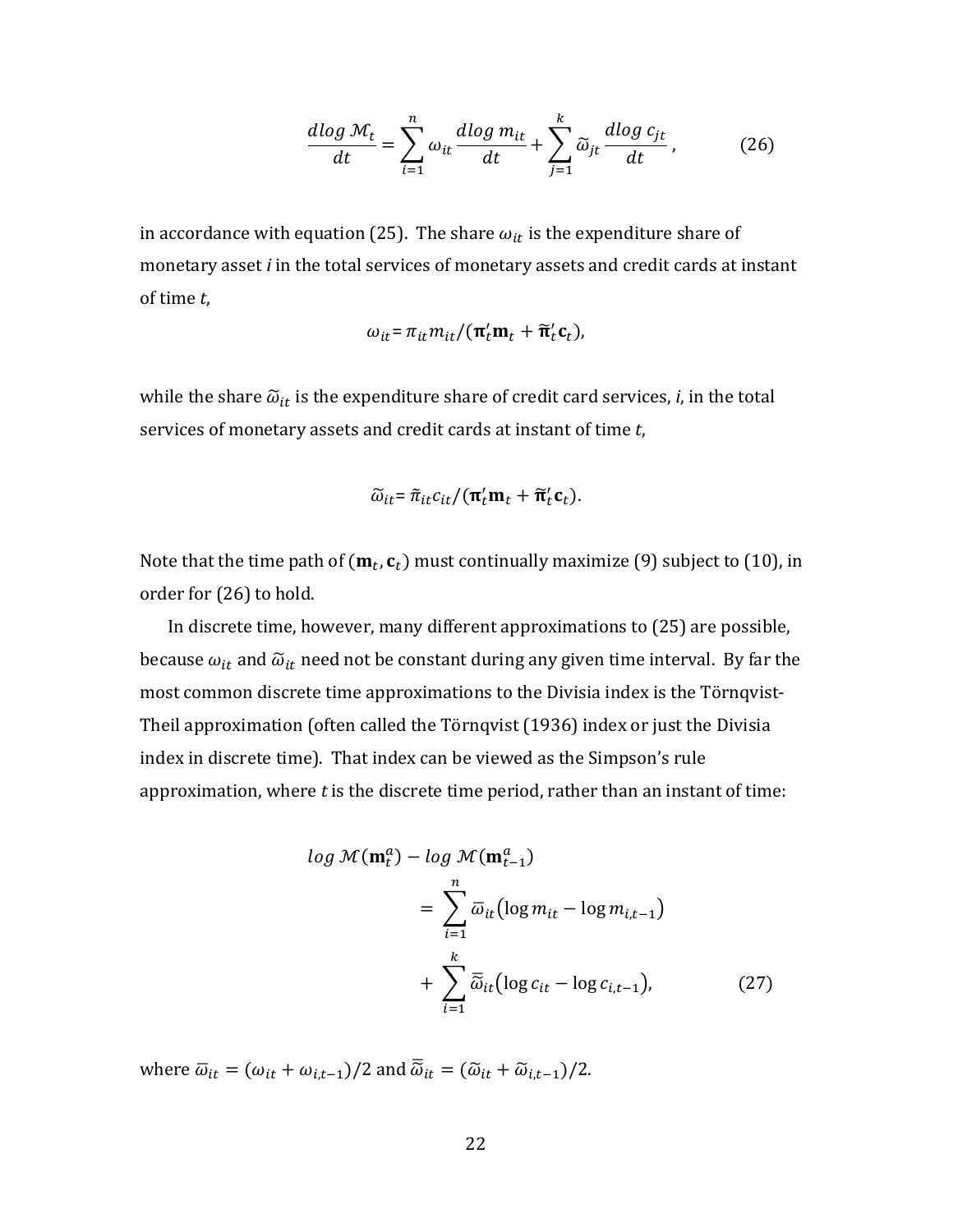A compelling reason exists for using the Törnqvist index as the discrete time approximation to the Divisia index. Diewert (1976) has defined a class of index numbers, called "superlative" index numbers, which have particular appeal in producing discrete time approximations to aggregator functions. Diewert defines a superlative index number to be one that is exactly correct for some quadratic approximation to the aggregator function, and thereby provides a second order local approximation to the unknown aggregator function. In this case the aggregator function is  $\mathcal{M}(\mathbf{m}_t, \mathbf{c}_t) = v(\mathbf{m}_t, \mathbf{c}_t)$ . The Törnqvist discrete time approximation to the continuous time Divisia index is in the superlative class, because it is exact for the translog specification for the aggregator function. The translog is quadratic in the logarithms. If the translog specification is not exactly correct, then the discrete Divisia index (27) has a third-order remainder term in the changes, since quadratic approximations possess third-order remainder terms.

With weekly or monthly monetary asset data, the Divisia monetary index, consisting of the first term on the right hand side of (27), has been shown by Barnett (1980) to be accurate to within three decimal places in measuring log changes in  $M_t = M(\mathbf{m}_t)$  in discrete time. That three decimal place error is smaller than the roundoff error in the Federal Reserve's component data. We can reasonably expect the same to be true for our augments Divisia monetary index, (27), in measuring the log change of  $M_t = M(\mathbf{m}_t, \mathbf{c}_t)$ .

# **7. Risk Adjustment**

In index number theory, it is known that uncertainty about future variables has no effect on contemporaneous aggregates or index numbers, if preferences are intertemporally separable. Only contemporaneous risk is relevant. See, e.g., Barnett (1995). Prior to Barnett, Liu, and Jensen (1997)), the literature on index number theory assumed that contemporaneous prices are known with certainty, as is reasonable for consumer goods. But Poterba and Rotemberg (1987) observed that contemporaneous user cost prices of monetary assets are not known with certainty,

23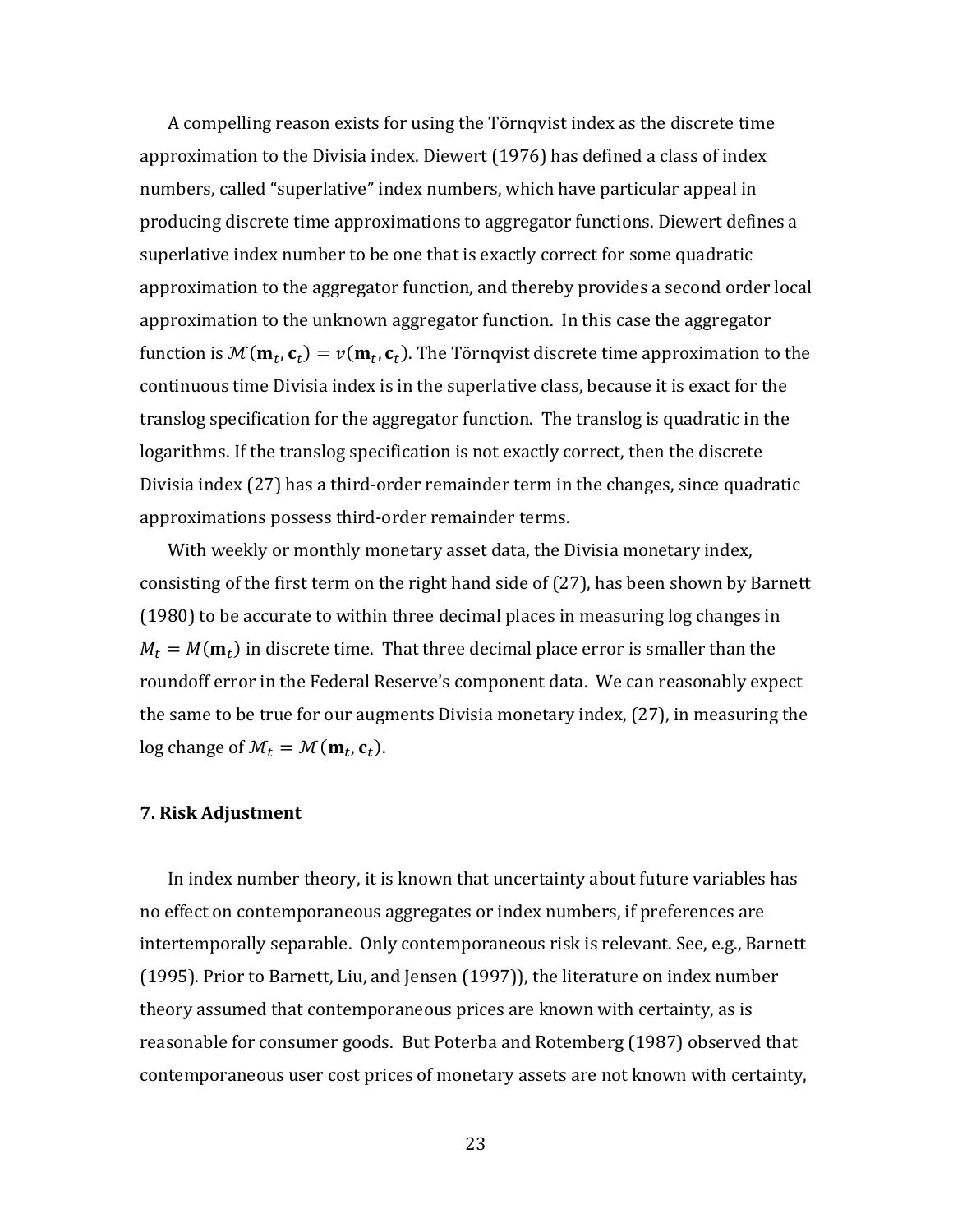since interest rates are not paid in advance. As a result, the need existed to extend the field of index number theory to the case of contemporaneous risk.

For example, the derivation of the Divisia index in Section 6.1 uses the perfect certainty first-order conditions for expenditure constrained maximization of  $M$ , in a manner similar to Francois Divisia's (1925,1926) derivation of the Divisia index for consumer goods. But if the contemporaneous user costs are not known with certainty, those first order conditions become Euler equations. This observation motivated Barnett, Liu, and Jensen (1997)) to repeat the steps in the Section 6.1 derivation with the first order conditions replaced by Euler equations. In this section, we analogously derive an extended augmented Divisia index using the Euler equations that apply under risk, with utility assumed to be intertemporally strongly separable. The result is a Divisia index with the user costs adjusted for risk i[n a](#page-24-0) manner consistent with the CCAPM (consumption capital asset price model). 13

The approach to our derivation of the extended index closely parallels that in Barnett, Liu, and Jensen (1997), Barnett and Serletis (2000, ch. 12), and Barnett (2012, Appendix D) for monetary assets alone. But our results, including credit card services, are likely to result in substantially higher risk adjustments than the earlier results for monetary assets alone, since interest rates on credit card debt are much higher and much more volatile than on monetary assets.

# **7.1 The Decision**

-

Define Y to be the consumer's survival set, assumed to be compact. The decision problem in this section will differ from the one in section 2 not only by introducing risk, but also by adopting an infinite planning horizon. The consumption possibility set,  $S(s)$ , for period  $s$  is the set of survivable points,  $(\mathbf{m}_s, \mathbf{c}_s, \mathbf{x}_s, A_s)$  satisfying equation (2).

The benchmark asset  $A_s$  provides no services other than its yield,  $R_s$ . As a result, the benchmark asset does not enter the consumer's contemporaneous utility

<span id="page-24-0"></span><sup>13</sup> Regarding CCAPM, see Lucas (1978), Breeden (1979), and Cochrane (2000).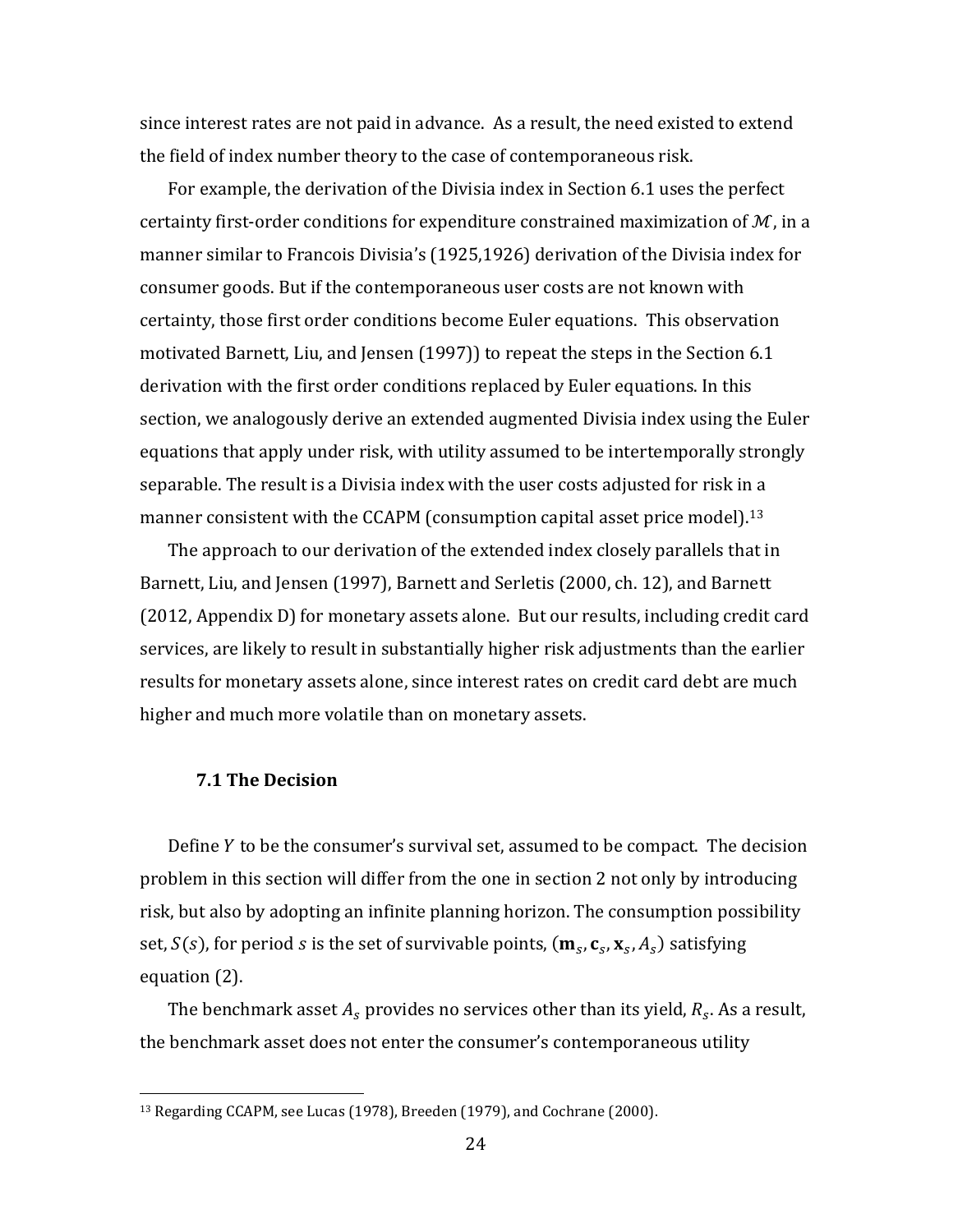function. The asset is held only as a means of accumulating wealth. The consumer's subjective rate of time preference,  $\xi$ , is assumed to be constant. The single-period utility function,  $u(\mathbf{m}_t, \mathbf{c}_t, \mathbf{x}_t)$ , is assumed to be increasing and strictly quasi-concave.

The consumer's decision problem is the following.

**Problem 1.** Choose the deterministic point  $(\mathbf{m}_t, \mathbf{c}_t, \mathbf{x}_t, A_t)$  and the stochastic process  $(\mathbf{m}_s, \mathbf{c}_s, \mathbf{x}_s, A_s)$ ,  $s = t + 1, ..., \infty$ , to maximize

$$
u(\mathbf{m}_t, \mathbf{c}_t, \mathbf{x}_t) + E_t \left[ \sum_{s=t+1}^{\infty} \left( \frac{1}{1+\xi} \right)^{s-t} u(\mathbf{m}_s, \mathbf{c}_s, \mathbf{x}_s) \right],
$$
 (28)

Subject to  $(\mathbf{m}_s, \mathbf{c}_s, \mathbf{x}_s, A_s) \in S(s)$  for  $s = t, t+1, ..., \infty$ , and also subject to the transversality condition

$$
\lim_{s \to \infty} E_t \left( \frac{1}{1 + \xi} \right)^{s - t} A_s = 0. \tag{29}
$$

#### **7.2 Existence of an Augmented Monetary Aggregate for the Consumer**

We assume that the utility function,  $u$ , is blockwise weakly separable in  $(\mathbf{m}_s,\mathbf{c}_s)$ and in  $x_s$ . Hence, there exists an augmented monetary aggregator function,  $\mathcal M$ , consumer goods aggregator function,  $X$ , and utility functions,  $F$  and  $H$ , such that

$$
u(\mathbf{m}_s, \mathbf{c}_s, \mathbf{x}_s) = F[\mathcal{M}(\mathbf{m}_s, \mathbf{c}_s), X(\mathbf{x}_s)].
$$
\n(30)

We define the utility function V by  $V(\mathbf{m}_s, \mathbf{c}_s, X_s) = F[\mathcal{M}(\mathbf{m}_s, \mathbf{c}_s), X_s]$ , where aggregate consumption of goods is defined by  $X_s = X(\boldsymbol{x}_s)$ . It follows that the exact augmented monetary aggregate is

$$
\mathcal{M}_s = \mathcal{M}(\mathbf{m}_s, \mathbf{c}_s). \tag{31}
$$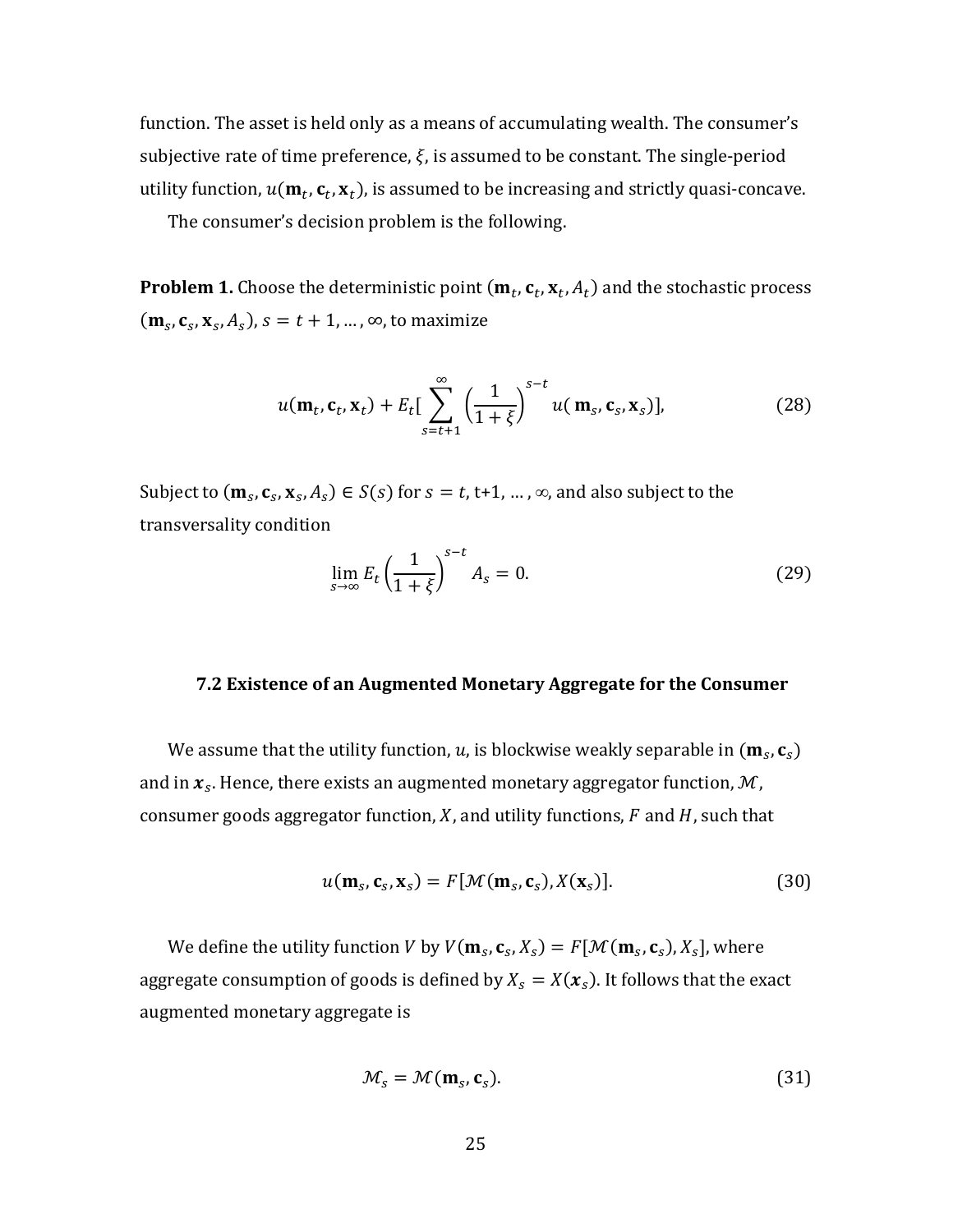The fact that blockwise weak separability is a necessary condition for exact aggregation is well known in the perfect-certainty case. If the resulting aggregator function also is linearly homogeneous, two-stage budgeting can be used to prove that the consumer behaves as if the exact aggregate were an elementary good, as in section 5.2. Although two-stage budgeting theory is not applicable under risk,  $\mathcal{M}(\bm{m}_{s},\bm{c}_{s})$  remains the exact a[gg](#page-26-0)regation-theoretic quantity aggregate in a welldefined sense, even under risk.<sup>14</sup>

The Euler equations that will be of the most use to us below are those for monetary assets and credit card services. Those Euler equations are

$$
E_s \left[ \frac{\partial V}{\partial m_{is}} - \rho \frac{p_s^*(R_s - r_{is})}{p_{s+1}^*} \frac{\partial V}{\partial X_{s+1}} \right] = 0 \tag{32a}
$$

and

-

$$
E_s \left[ \frac{\partial V}{\partial c_{js}} - \rho \frac{p_s^*(e_{js} - R_s)}{p_{s+1}^*} \frac{\partial V}{\partial X_{s+1}} \right] = 0 \tag{32b}
$$

for all  $s \ge t$ ,  $i = 1, ..., n$ , and  $j = 1, ..., k$ , where  $\rho = 1/(1 + \xi)$  and where  $p_s^*$  is the exact price aggregate that is dual to the consumer goods quantity aggregate  $X_{s}$ .

Similarly, we can acquire the Euler equation for the consumer goods aggregate,  $X_{\mathcal{S}}$ , rather than for each of its components. The resulting Euler equation for  $X_{\mathcal{S}}$  is

$$
E_s \left[ \frac{\partial V}{\partial X_s} - \rho \frac{p_s^*(1 + R_s)}{p_{s+1}^*} \frac{\partial V}{\partial X_{s+1}} \right] = 0. \tag{32c}
$$

For the two available approaches to derivation of the Euler equations, see the Appendix.

# **7.3 The Perfect-Certainty Case**

<span id="page-26-0"></span><sup>14</sup>See Barnett (1995) and the appendix in Barnett, Liu, and Jensen (1997).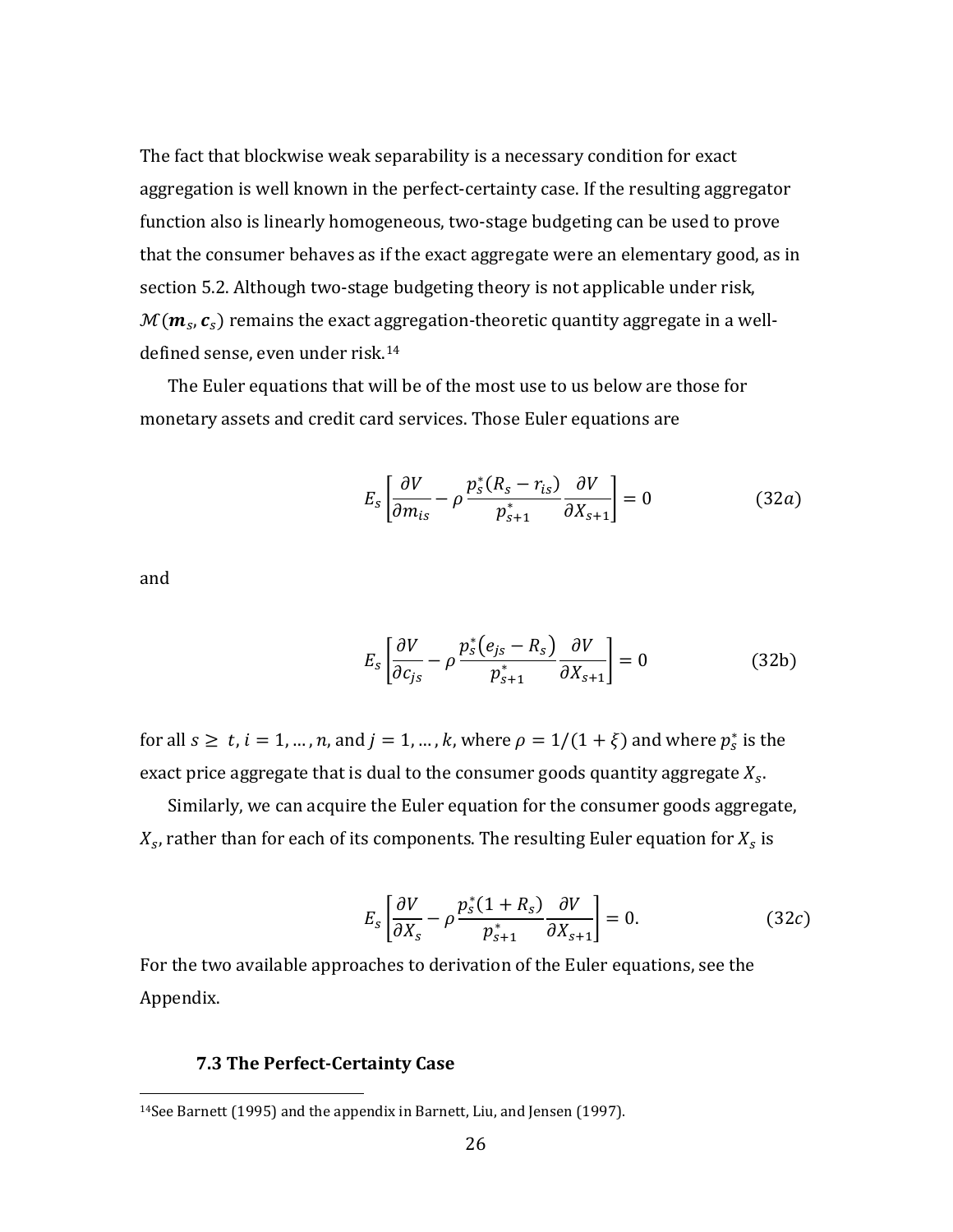In the perfect-certainty case with finite planning horizon, we have already shown in section 2 that the contemporaneous nominal user cost of the services of  $m_{it}$  is equation (5) and the contemporaneous nominal user cost of credit card services is equation (7). We have also shown in section 6 that the solution value of the exact monetary aggregate,  $\mathcal{M}(\mathbf{m}_t, \mathbf{c}_t) = \mathcal{M}(\mathbf{m}_t^{\text{a}})$ , can be tracked without error in continuous time by the Divisia index, equation (25).

The flawless tracking ability of the index in the perfect-certainty case holds regardless of the form of the unknown aggregator function,  $\mathcal M$ . Aggregation results derived with finite planning horizon also hold in the limit with infinite planning horizon. See Barnett (1987, section 2.2). Hence those results continue to apply. However, under risk, the ability of equation (25) to track  $\mathcal{M}(\mathbf{m}_t,\mathbf{c}_t)$  is compromised.

# **7.4 New Generalized Augmented Divisia Index 7.4.1 User Cost Under Risk Aversion**

We now find the formula for the user costs of monetary services and credit card services under risk.

**Definition 1.** *The contemporaneous risk-adjusted real user cost price of the services of*   $m_{it}^a$  is  ${\color{black} p}_{it}^a$ , defined such that

$$
\mathcal{P}_{it}^a = \frac{\frac{\partial V}{\partial m_{it}^a}}{\frac{\partial V}{\partial x_t}}, i = 1, 2, ..., n + k.
$$

The above definition for the contemporaneous user cost states that the real user cost price of an augmented monetary asset is the marginal rate of substitution between that asset and consumer goods.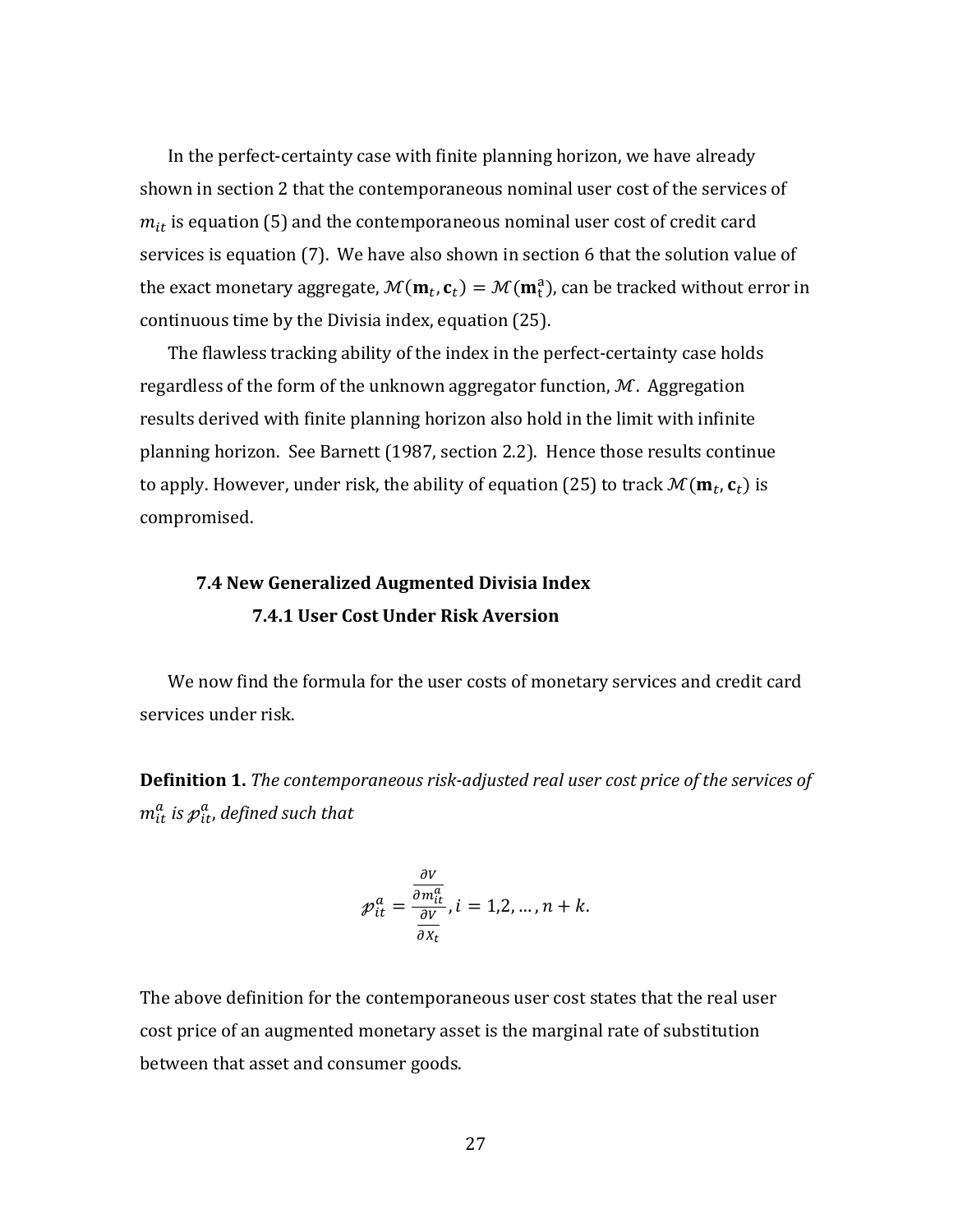For notational convenience, we convert the nominal rates of return,  $r_{it}$ ,  $e_{jt}$  and  $R_t$ , to real total rates,  $1 + r_{it}^*$ ,  $1 + e_{jt}^*$  and  $1 + R_t^*$  such that

$$
1 + r_{it}^* = \frac{p_t^*(1 + r_{it})}{p_{t+1}^*},
$$
\n(33a)

$$
1 + e_{jt}^* = \frac{p_t^*(1 + e_{jt})}{p_{t+1}^*},
$$
\n(33b)

$$
1 + R_t^* = \frac{p_t^*(1 + R_t)}{p_{t+1}^*},
$$
\n(33c)

where  $r_{it}^*, e_{jt}^*$ , and  $R_t^*$  are called the real rates of excess return. Under this change of variables and observing that current-period marginal utilities are known with certainty, Euler equations (32a), (32b), and (32c) become

$$
\frac{\partial V}{\partial m_{it}} - \rho E_t \left[ (R_t^* - r_{it}^*) \frac{\partial V}{\partial X_{t+1}} \right] = 0, \tag{34}
$$

$$
\frac{\partial V}{\partial c_{jt}} - \rho E_t \left[ \left( e_{jt}^* - R_t^* \right) \frac{\partial V}{\partial X_{t+1}} \right] = 0, \tag{35}
$$

and

$$
\frac{\partial V}{\partial X_t} - \rho E_t \left[ (1 + R_t^*) \frac{\partial V}{\partial X_{t+1}} \right] = 0. \tag{36}
$$

We now can provide our user cost theorem under risk.

**Theorem 1 (a).** *The risk adjusted real user cost of the services of monetary asset under risk is*  $p_{it}^m = \pi_{it} + \psi_{it}$ *, where*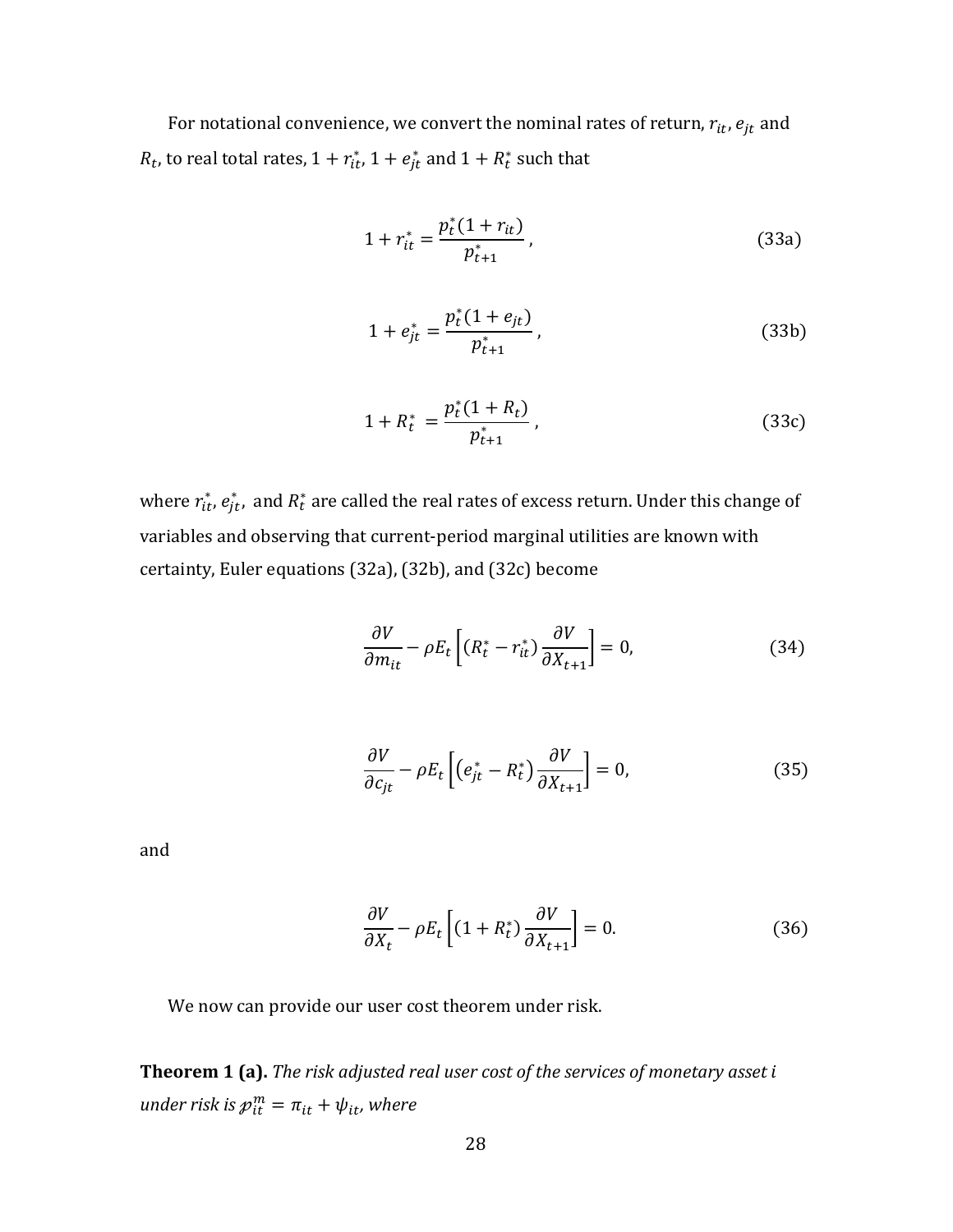$$
\pi_{it} = \frac{E_t R_t^* - E_t r_{it}^*}{1 + E_t R_t}
$$
\n(37)

*and*

$$
\psi_{it} = \rho (1 - \pi_{it}) \frac{Cov\left(R_t^*, \frac{\partial V}{\partial X_{t+1}}\right)}{\frac{\partial V}{\partial X_t}} - \rho \frac{Cov\left(r_{it}^*, \frac{\partial V}{\partial X_{t+1}}\right)}{\frac{\partial V}{\partial X_t}}.
$$
(38)

**(b).** *The risk adjusted real user cost of the services of credit card type under risk is*  $p_{jt}^c = \tilde{\pi}_{jt} + \tilde{\psi}_{jt}$ *, where* 

$$
\tilde{\pi}_{jt} = \frac{E_t e_{jt}^* - E_t R_t^*}{1 + E_t R_t} \tag{39}
$$

and

$$
\tilde{\psi}_{jt} = \rho \frac{Cov\left(e_{jt}^*, \frac{\partial V}{\partial X_{t+1}}\right)}{\frac{\partial V}{\partial X_t}} - \rho \left(1 + \tilde{\pi}_{jt}\right) \frac{Cov\left(R_t^*, \frac{\partial V}{\partial X_{t+1}}\right)}{\frac{\partial V}{\partial X_t}}.
$$
(40)

**Proof***.* See the Appendix. ∎

Under risk neutrality, the covariances in (38) and (40) would all be zero, because the utility function would be linear in consumption. Hence, the user cost of monetary assets and credit card services would reduce to  $\pi_{i,t}$  and  $\tilde{\pi}_{j,t}$  respectively, as defined in equation (37) and (39). The following corollary is immediate.

**Corollary 1 to Theorem 1.** Under risk neutrality, the user cost formulas are the same as equation (5) and (7) in the perfect-certainty case, but with all interest rates replaced by their expectations.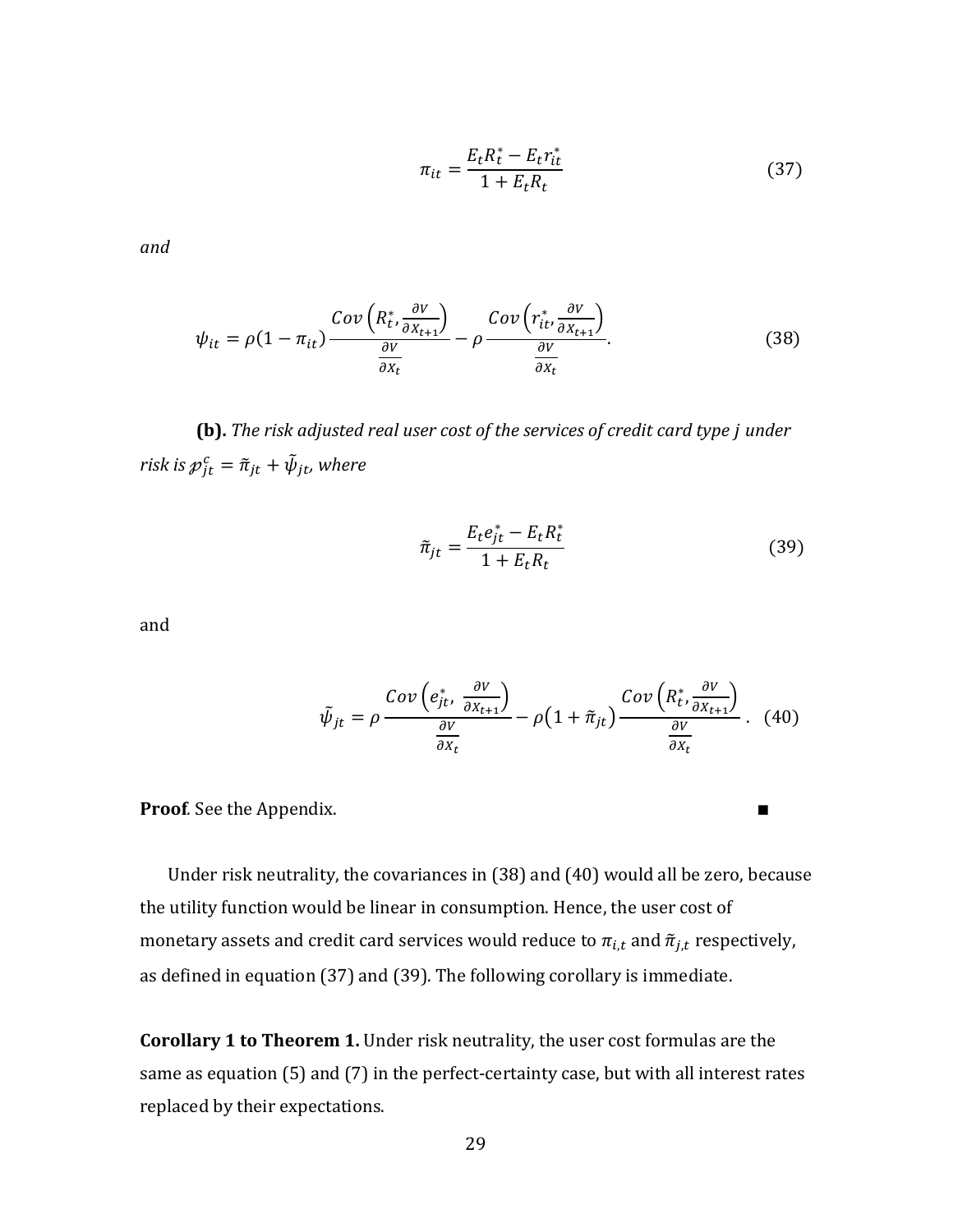#### **7.4.2 Generalized Augmented Divisia Index Under Risk Aversion**

In the case of risk aversion, the first-order conditions are Euler equations. We now use those Euler equations to derive a generalized Divisia index, as follows.

**Theorem 2.** In the share equations,  $\omega_{it} = \pi_{it}^a m_{it}^a / \pi_t^a' m_t^a$ , we replace the user costs,  $\mathbf{\pi}_t^a = (\mathbf{\pi}_t', \mathbf{\widetilde{\pi}}_t')'$ , defined by (5) and (7), by the risk-adjusted user costs,  $p_{it}^a$ defined by Definition 1, to produce the risk adjusted shares,  $s_{it} = \mathcal{P}_{it}^a m_{it}^a / \sum_{j=1}^{n+k} \mathcal{P}_{jt}^a m_{jt}^a$ . Under our weak-separability assumption,  $V(\mathbf{m}_s, \mathbf{c}_s, X_s) = F[\mathcal{M}(\mathbf{m}_s, \mathbf{c}_s), X_s]$ , and our *assumption that the monetary aggregator function,* ℳ*, is linearly homogeneous, the following generalized augmented Divisia index is true under risk:*

$$
d\log \mathcal{M}_t = \sum_{i=1}^{n+k} s_{it} d\log m_{it}^a.
$$
 (41)

**Proof**. See the Appendix.

The exact tracking of the Divisia monetary index is not compromised by risk aversion, as long as the adjusted user costs,  $\pi_{it} + \psi_{it}$  and  $\tilde{\pi}_{jt} + \tilde{\psi}_{jt}$ , are used in computing the index. The adjusted user costs reduce to the usual user costs in the case of perfect certainty, and our generalized Divisia index (41) reduces to the usual Divisia index (25). Similarly, the risk-neutral case is acquired as the special case with  $\psi_{it} = \dot{\psi}_{jt} = 0$ , so that equations (37) and (39) serve as the user costs. In short, our generalized augmented Divisia index (41) is a true generalization, in the sense that the risk-neutral and perfect-certainty cases are strictly nested special cases. Formally, that conclusion is the following.

**Corollary 1 to Theorem 2.** *Under risk neutrality, the generalized Divisia index (41) reduces to (25), where the user costs in the formula are defined by (37) and (39).*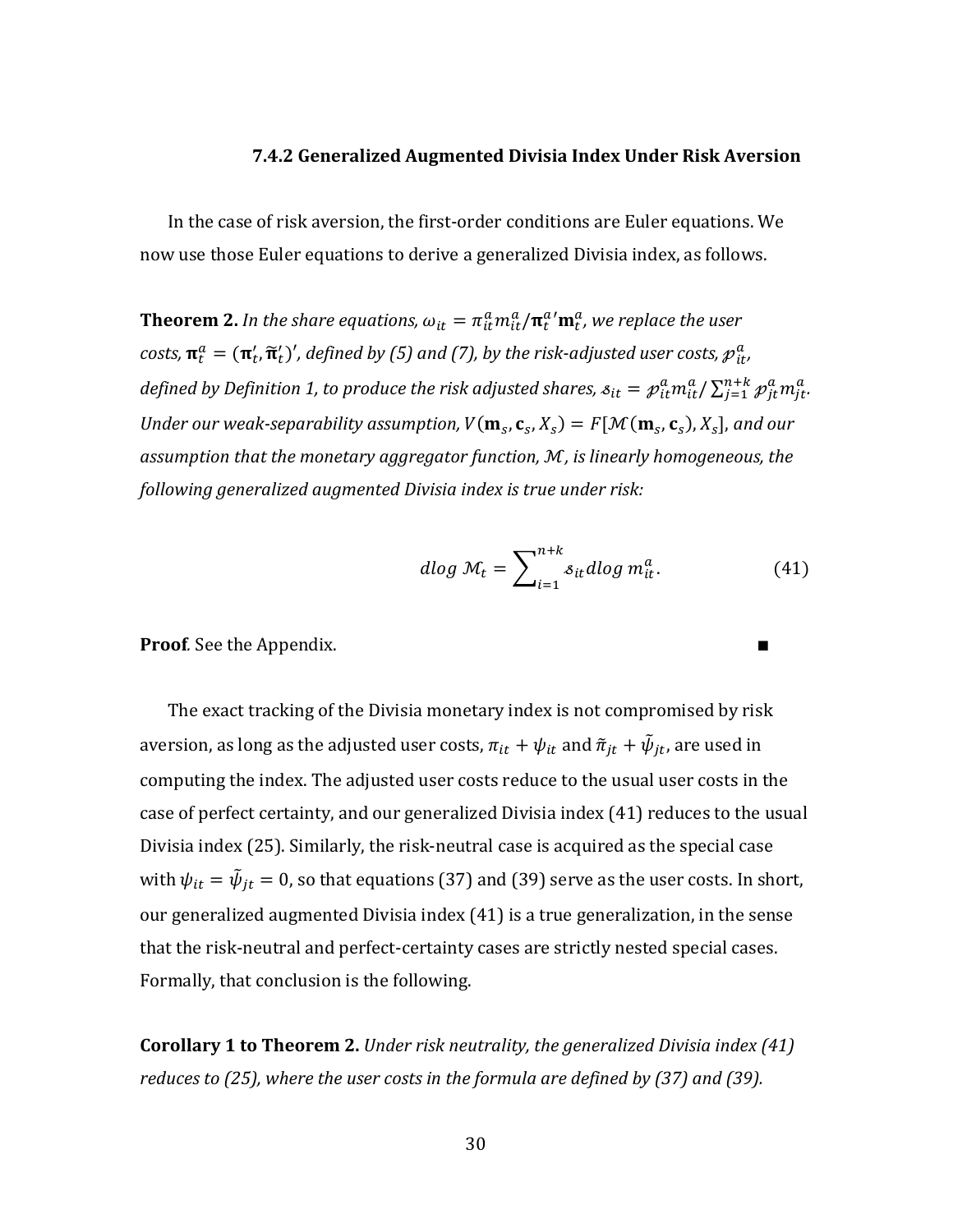#### **7.5 CCAPM Special Case**

As a means of illustrating the nature of the risk adjustments,  $\psi_{i,t}$  and  $\bar{\psi}_{j,t}$ , we consider a special case, based on the usual assumptions in CAPM theory of either quadratic utility or Gaussian stochastic processes. Direct empirical use of Theorems 1 and 2, without any CAPM simplifications, would require availability of prior econometric estimates of the parameters of the utility function,  $V$ , and of the subjective rate of time discount. Under the usual CAPM assumptions, we show in this section that empirical use of Theorems 1 and 2 would require prior estimation of only one property of the utility function: the degree of risk aversion, on which a large body of published information is available.

Consider first the following case of utility that is quadratic in consumption of goods, conditionally on the level of monetary asset and credit card services.

**Assumption 1.** Let *V* have the form

$$
V(\mathbf{m}_t, \mathbf{c}_t, X_t) = F[\mathcal{M}(\mathbf{m}_t, \mathbf{c}_t), X_t] = A[\mathcal{M}(\mathbf{m}_t, \mathbf{c}_t)]X_t - \frac{1}{2}B[\mathcal{M}(\mathbf{m}_t, \mathbf{c}_t)]X_t^2, (42)
$$

where  $\vec{A}$  is a positive, increasing, concave function and  $\vec{B}$  is a nonnegative, decreasing, convex function.

The alternative assumption is Guassianity, as follows:

 ${\bf Assumption~2.}$  Let  $\left( {r_{it}^*,\mathit{e_{jt}^*,X_{t+1}}} \right)$  be a trivariate Gaussian process for each asset  $i=$ 1, ..., n, and credit card service,  $j = 1, ..., k$ .

We also make the following conventional CAPM assumption:

**Assumption 3.** The benchmark rate process is deterministic or already riskadjusted, so that  $R_t^*$  is the risk-free rate.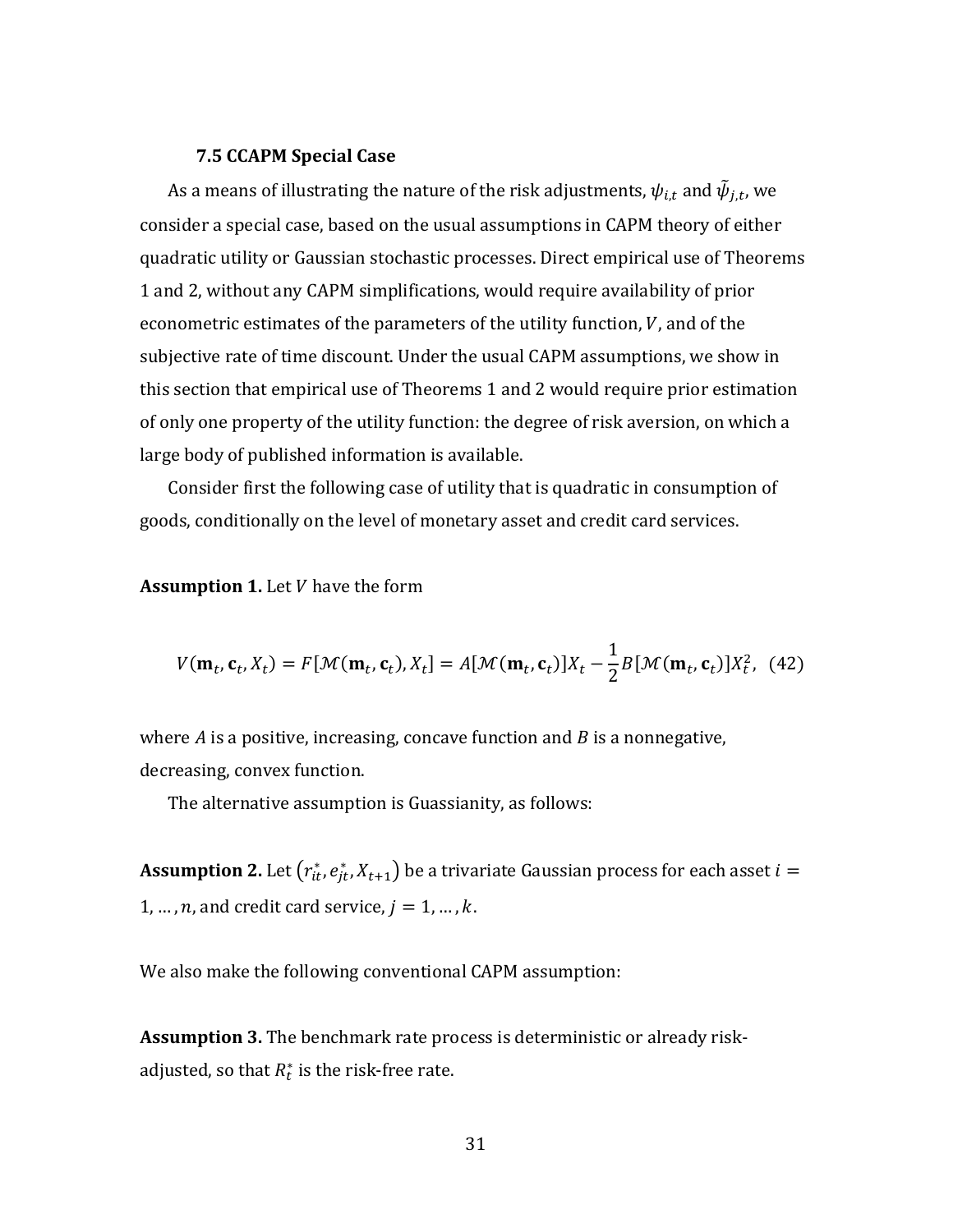Under this assumption, it follows that

$$
Cov\left(R_t^*, \frac{\partial V}{\partial X_{t+1}}\right) = 0.
$$

We define  $H_{t+1} = H(\mathcal{M}_{t+1}, X_{t+1})$  to be the well-known Arrow-Pratt measure of absolute risk aversion,

$$
H(\mathcal{M}_{t+1}, X_{t+1}) = -\frac{E_t[V'']}{E_t[V']},
$$
\n(43)

where  $V' = \partial V(\mathbf{m}_{t+1}^a, X_{t+1})/\partial X_{t+1}$  and  $V'' = \partial^2 V(\mathbf{m}_{t+1}^a, X_{t+1})/\partial X_{t+1}^2$ . In this definition, risk aversion is measured relative to consumption risk, conditionally upon the level of augmented monetary services produced by  $\mathcal{M}_{t+1} = \mathcal{M}(\mathbf{m}_t, \mathbf{c}_t)$ . Under risk aversion,  $H_{t+1}$  is positive and increasing in the degree of absolute risk aversion. The following lemma is central to our Theorem 3.

**Lemma 2.** *Under Assumption 3 and either Assumption 1 or Assumption 2, the user-* $\mathit{cost}$  risk adjustments,  $\psi_{it}$  and  $\,\tilde{\psi}_{jt}$ , defined by (38) and (40), reduce to

$$
\psi_{it} = \frac{1}{1 + R_t^*} H_{t+1} cov(r_{it}^*, X_{t+1})
$$
\n(44a)

*and*

$$
\tilde{\psi}_{jt} = -\frac{1}{1 + R_t^*} H_{t+1} cov(e_{jt}^*, X_{t+1}). \tag{44b}
$$

**Proof***.* See the Appendix. ∎

The following theorem identifies the effect of the risk adjustment on the expected own interest rates in the user cost formulas.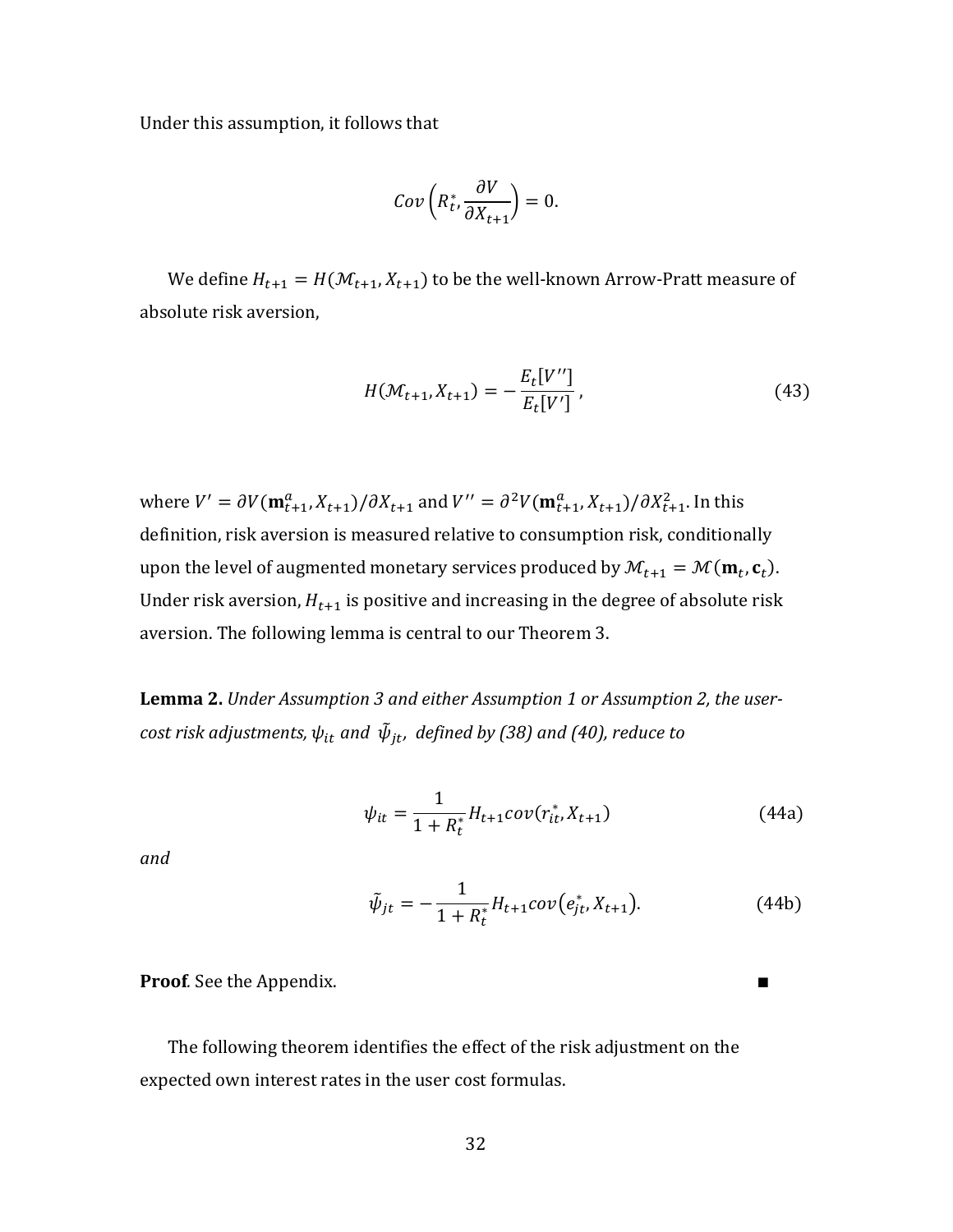**Theorem 3.** Let  $\hat{H}_t = H_{t+1}X_t$ . Under the assumptions of Lemma 2, we have the *following for each asset*  $i = 1, ..., n$ , and credit card service,  $j = 1, ..., k$ .

$$
\mathcal{P}_{it}^{m} = \frac{E_t R_t^* - (E_t r_{it}^* - \phi_{it})}{1 + E_t R_t^*},
$$
\n(45)

*where*

$$
\phi_{it} = \hat{H}_t \text{Cov}\left(r_{it}^* \frac{X_{t+1}}{X_t}\right),\tag{46}
$$

*and*

$$
\mathcal{P}_{jt}^c = \frac{(E_t e_{jt}^* - \tilde{\phi}_{jt}) - E_t R_t^*}{1 + E_t R_t^*},\tag{47}
$$

*where*

$$
\tilde{\phi}_{jt} = \hat{H}_t \, Cov\left(e_{jt}^* \frac{X_{t+1}}{X_t}\right). \tag{48}
$$

**Proof**. See the Appendix.

As defined,  $\hat{H}^{}_{t}$  is a time shifted Arrow-Pratt relative risk aversion measure. Theorem 3 shows that the risk adjustment on the own interest rate for a monetary asset or credit card service depends upon relative risk aversion,  $\hat{H}_t$  , and the covariance between the consumption growth path,  $X_{t+1}/X_t$ , and the real rate of excess return earned on a monetary asset,  $r_{it}^*$ , or paid on a credit card service, $e_{jt}^*$ .

# **7.6 Magnitude of the Adjustment**

In accordance with the large and growing literature on the equity premium puzzle, the CCAPM risk adjustment term is widely believed to be biased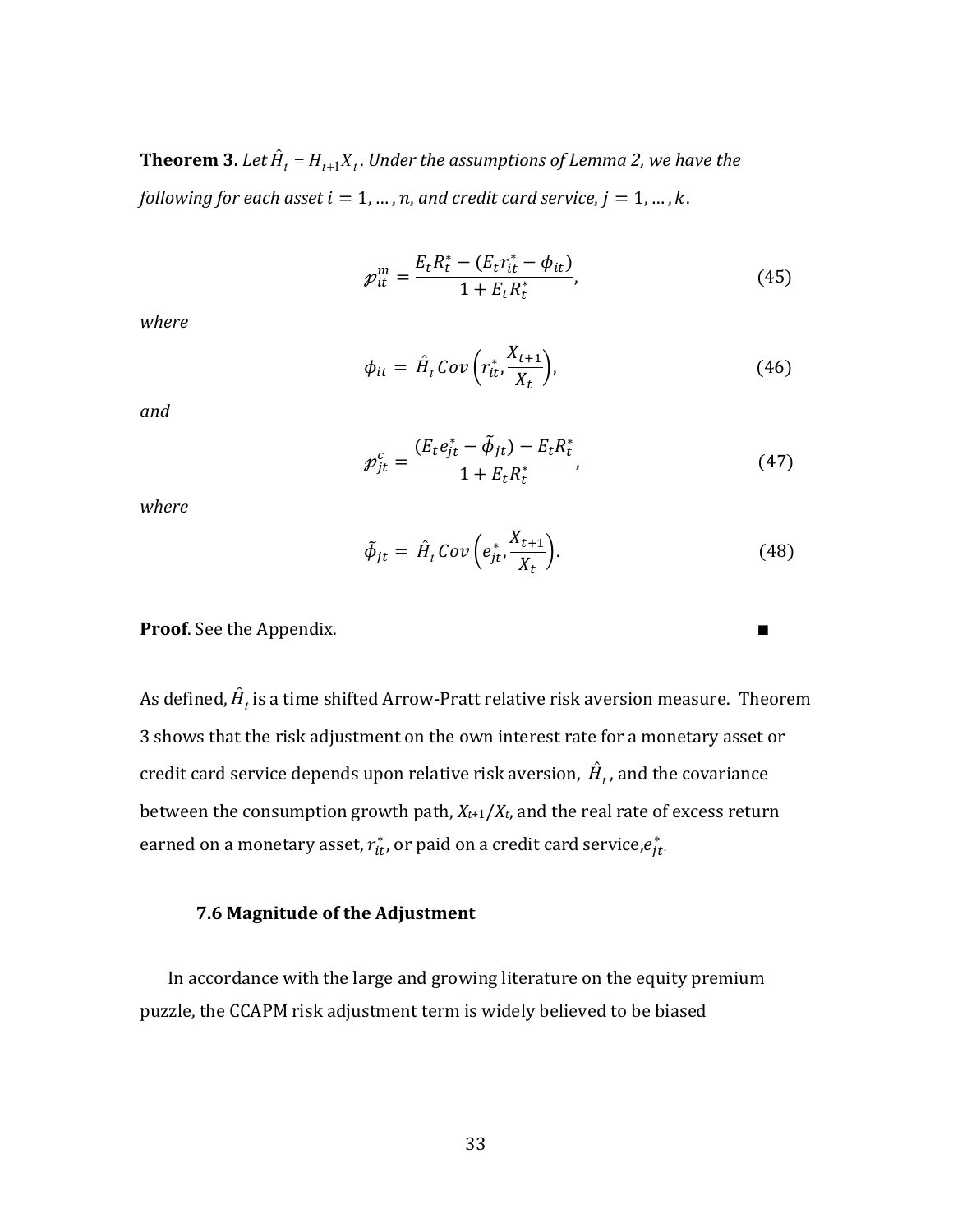downward.[15](#page-34-0) A promising explanation may be the customary assumption of intertemporal separability of utility, since response to a change in an interest rate may not be fully reflected in contemporaneous changes in consumption. Hence the contemporaneous covariance in the CCAPM "beta" correction may not take full account of the effect of an interest rate change on life style. An approach to risk adjustment without assumption of intertemporal separability was developed for monetary aggregation by Barnett and Wu (2005).

# **8. Data Sources**

<u>.</u>

The credit card transactions services are measured by the transactions volumes summed over four sources: Visa, MasterCard, American Express, and Discover. Our theory does not apply to debit cards or to store cards or to charge cards not providing a line of credit or not widely acceptable for retail purchases. We acquired the volumes from their annual reports and seasonally adjusted them by the Census X-13ARIMA-SEATS program. The start date is the quarter during which those credit card firms went public and the annual reports became available. The contemporaneous transactions volumes do not include th[e c](#page-34-1)arried forward rotating balances resulting from transactions during prior periods.16 The credit card interest rates imputed to the representative consumer are from the Federal Reserve Board's data on all commercial bank credit card [acc](#page-34-2)ounts, including those not charged interest, since paid off within the month. <sup>17</sup> The benchmark rate on monetary assets owned by consumers is the one used by the CFS in its current Divisia monetary

<span id="page-34-0"></span><sup>15</sup>See, e.g., Campbell and Cochrane (1999), Cochrane (2000), Kocherlakota (1996), Marshall (1997), Mehra and Prescott (1985).

<span id="page-34-1"></span><sup>&</sup>lt;sup>16</sup> Credit limits are not considered, since we do not have a way to untangle the effect of those constraints on contemporaneous transactions volumes from the effect on the carried forward rotating balances associate with previous period transactions.

<span id="page-34-2"></span><sup>&</sup>lt;sup>17</sup>This interest rate includes credit card accounts not assessed interest, and hence is lower than the Federal Reserve's supplied interest rates on accounts assessed interest. This imputation includes only explicit interest paid, averaged over all credit card accounts.

<sup>[</sup>Further research, using a heterogeneous agents approach, is planned on this imputation. In that future research, implicit interest rate could include annual credit card fees and the increased product prices on goods purchased primarily with credit cards, as well as the explicit interest rate paid on contemporaneous transactions volumes by the approximately 80% of credit card holders who maintain rotating balances.]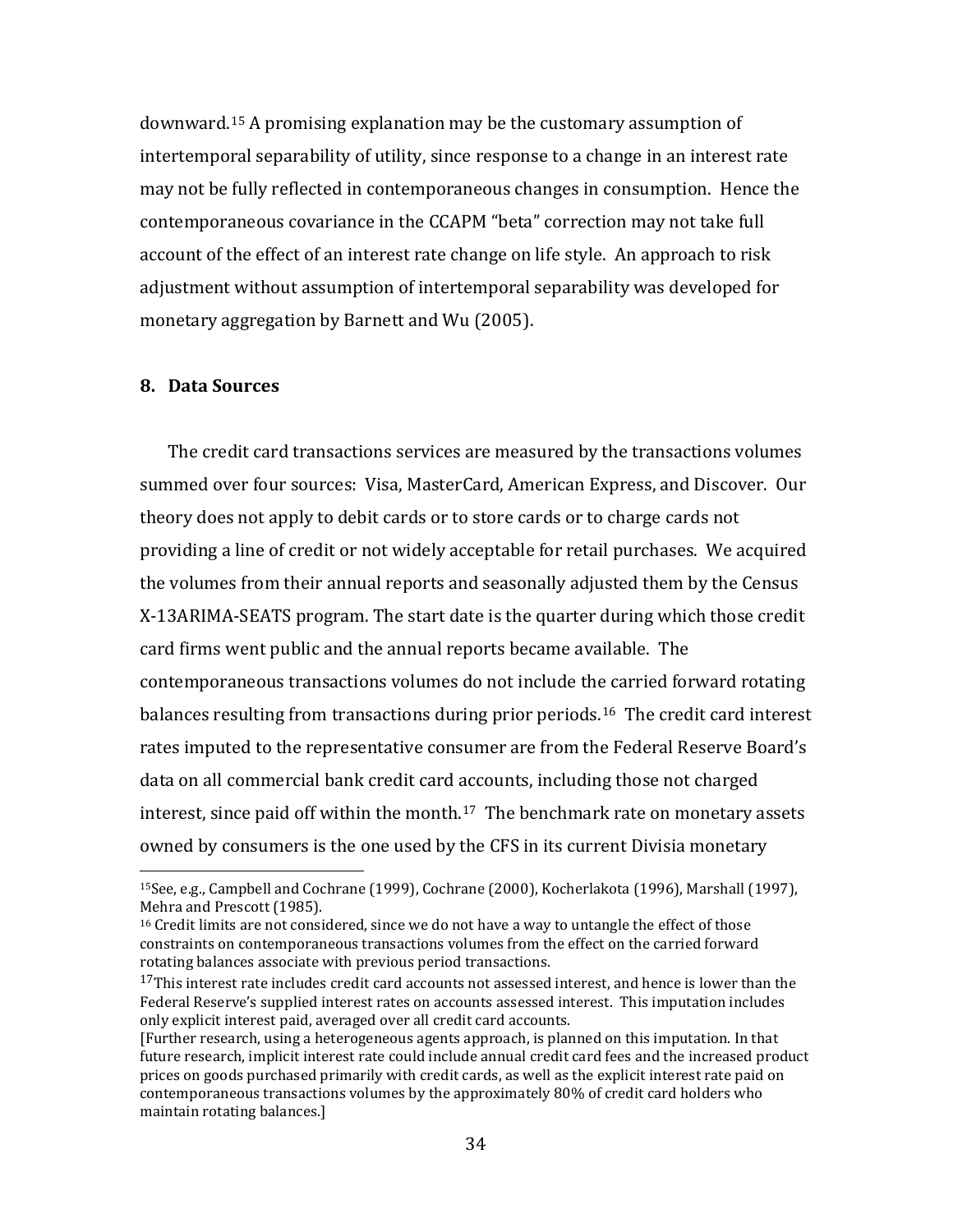aggregates releases.[18](#page-35-0) All other component quantities and interest rates are as used in the CFS Divisia monetary aggregates at:

http://www.centerforfinancialstability.org/amfm.php

In the near future, the CFS plans to add to that site our augmented Divisia monetary aggregates,  $\mathcal{M}_t = \mathcal{M}(\mathbf{m}_t, \mathbf{c}_t)$ , as defined in equations 11 and 21, including credit card services. Monthly updates will be provided to the public by the CFS through monthly releases. The monthly updates will also be provided by Bloomberg to its terminal users. Our extensive search for relevant sources of credit card data are provided in detail in Barnett and Su (2016), which documents our decisions about credit card data sources. All details about data sources and data decisions regarding monetary asset components and interest rates are provided in Barnett, Liu, M[att](#page-35-1)son, and van den Noort (2013). We use only sources available to the public.<sup>19</sup>

The resulting augmented Divisia monetary services aggregates,  $M_t =$  $\mathcal{M}(\mathbf{m}_t, \mathbf{c}_t)$ , satisfy the existence conditions for a structural economic variable in a macroeconomic model. Hence those aggregates can be used as the quantity of monetary services in a demand for money equation, or as a monetary intermediate target or long run anchor in a monetary rule, or in any other econometric or policy application requiring a macroeconomic model containing the monetary service flow as a structural variable.

Alternatively, money can be used as an indicator of the state of the economy. For example, new-Keynesian nominal GDP targeting policies require monthly measures of nominal GDP, although data on nominal GDP are available only quarterly. The usefulness of Divisia monetary aggregates in Nowcasting monthly nominal GDP has been established by Barnett, Chauvet, and Leiva-Leon (2016). Indicator uses of monetary data are free from the controversies that have surrounded uses of money as a policy target. In the next section, we produce an

<u>.</u>

<span id="page-35-1"></span><span id="page-35-0"></span> $18$  That imputed interest rate is the short term (2 to 31 days) rate of interest on bank loans.  $19$  The CFS sweep adjusts demand deposits. During periods when available from the Federal Reserve, the CFS uses the reported sweep adjustments. When not available, the CFS uses an econometric model to approximate the sweep adjustment. Although sweep adjustment is important at the M1 level of aggregation, the sweep adjustment has insignificant effect on the broader aggregates, since sweeps are largely internalized within those aggregates.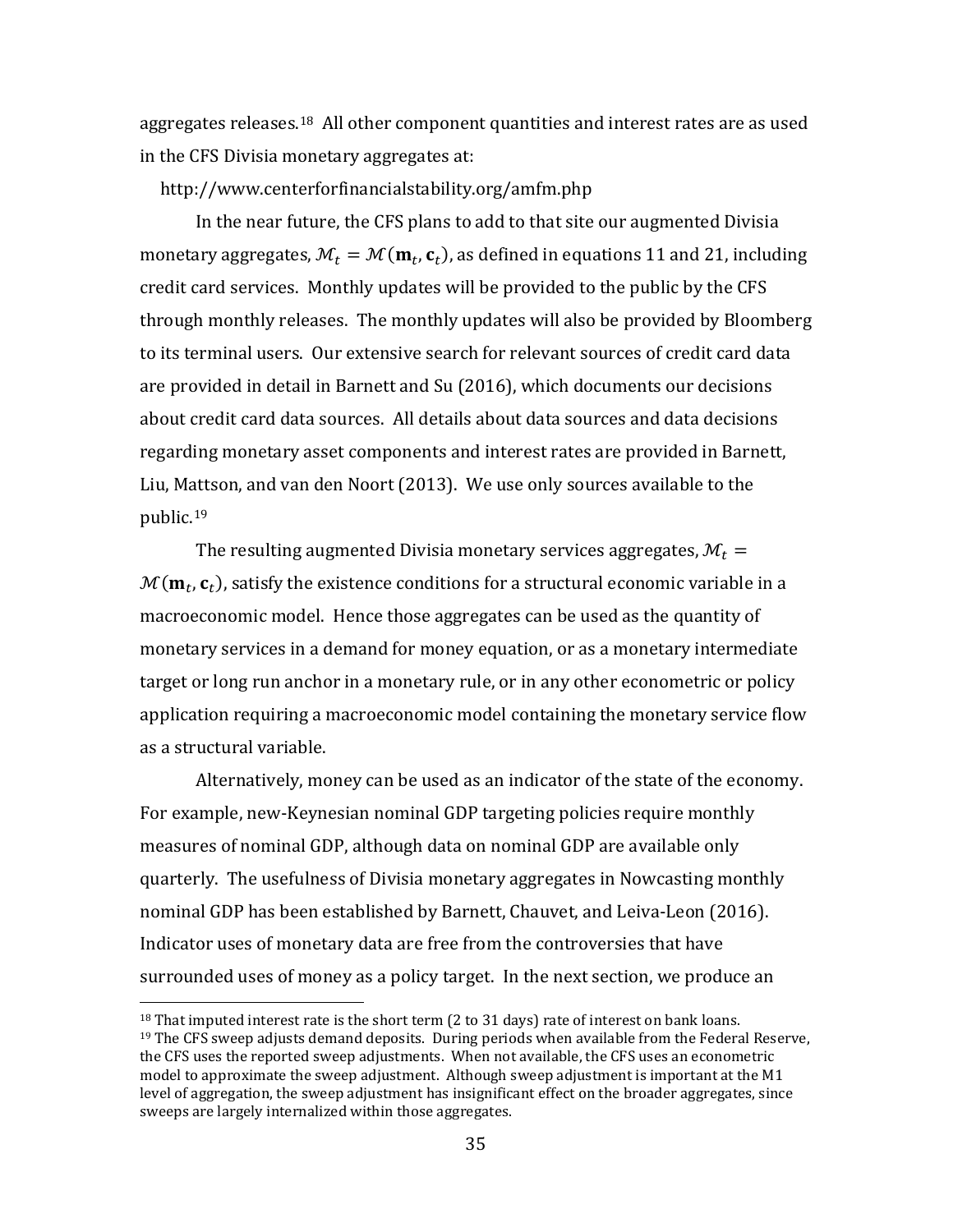indicator optimized augmented monetary aggregate,  $\mathcal{M}_t^* = \mathcal{M}_t^*(\mathbf{m}_t, \mathbf{c}_t)$ . Since this aggregate is application specific, its existence condition is different from the one used above to produce the augmented Divisia monetary aggregates. Unlike the augmented Divisia monetary aggregates,  $\mathcal{M}_t = \mathcal{M}(\mathbf{m}_t, \mathbf{c}_t)$ , which are statistical index numbers in the superlative index number class, the indicator optimized aggregates,  $\mathcal{M}_t^* = \mathcal{M}_t^*(\mathbf{m}_t, \mathbf{c}_t)$ , are econometrically estimated aggregator functions, not statistical index numbers. The estimated aggregator function is time dependent because of the real time estimation used in the nowcasting.

#### **9. Nowcasting Nominal GDP**

In this section we turn to the use of our data as indicators, rather than as policy targets or as structural variables in the macroeconomy. We find that the information contained in credit card transaction volumes is a valuable addition to the indicator set in formal nowcasting of nominal GDP. A consequence is a directly derived indicator-optimized augmented aggregator function over monetary and credit card services. This aggregator function uniquely captures the contributions of monetary and credit card services as indicators of nominal GDP in the nowcasting.

An important contribution to the literature on nowcasting is Giannone, Reichlin, and Small (2008). Their approach, based on factor analysis, has proved to be very successful. Barnett, Chauvet, and Leiva-Leon (2016) propose an alternative methodology based on confirmatory factor analysis and find that Divisia monetary aggregates are particularly valuable indicators within the resulting set of optimal indicators. Barnett and Tang (2016) compared the factor analysis approach of Giannone, Reichlin, and Small (2008) and Barnett, Chauvet, and Leiva-Leon (2016) with alternative nowcasting approaches, and find that the factor analysis approaches are usually best and benefit substantially from inclusion of the CFS Divisia monetary aggregates among its indicators.

In this paper, we investigate the further gains from inclusion of credit card transactions volumes in the Nowcasting. We also produce and explore the derived indicator optimized aggregates,  $\mathcal{M}_t^* = \mathcal{M}_t^*(\mathbf{m}_t, \mathbf{c}_t)$ .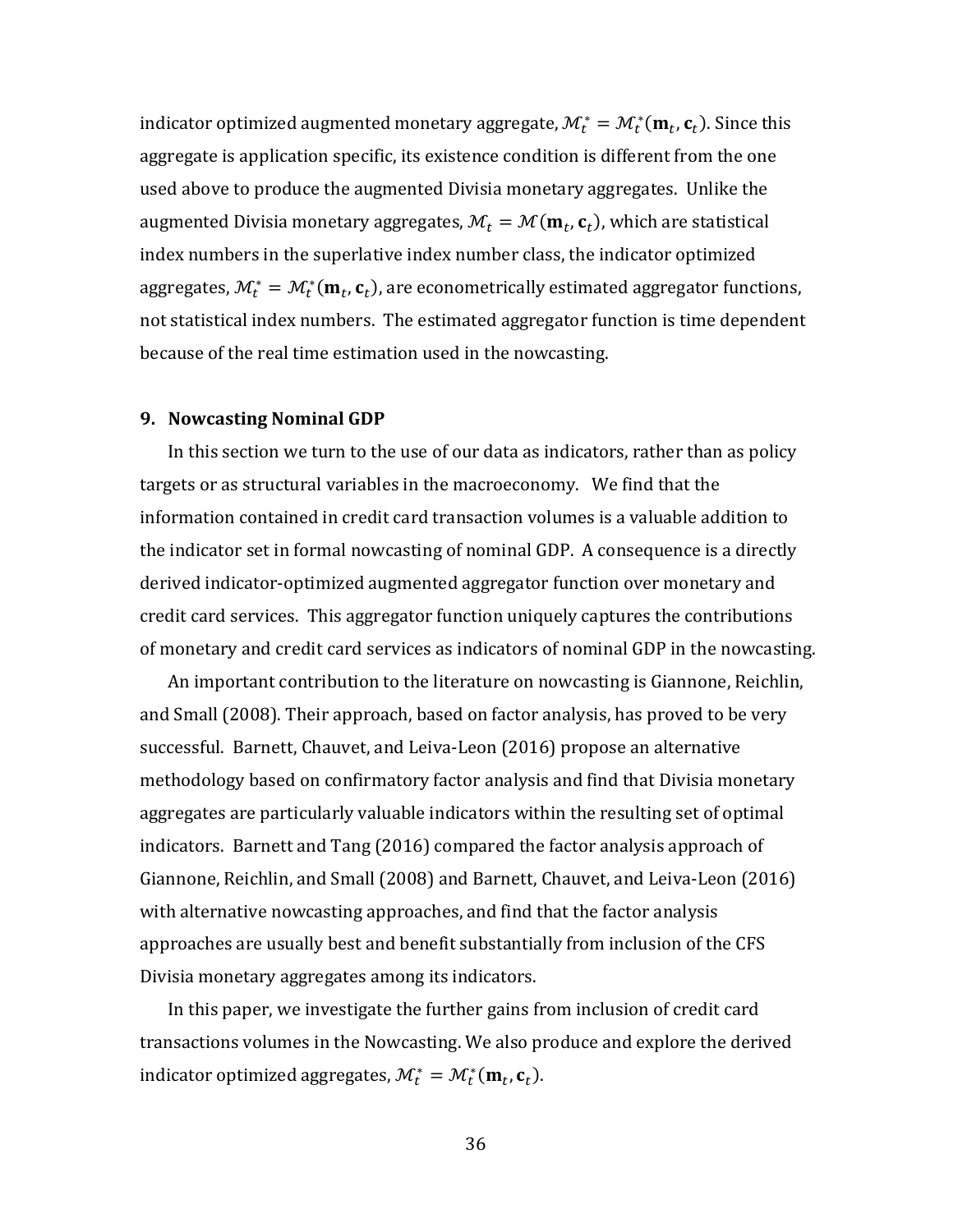#### **9.1. The Model**

In this paper we use data on credit card transaction volumes along with the optimal indicators found by Barnett, Chauvet, and Leiva-Leon (2016) to provide a model useful to yield accurate nowcasts of monthly Nominal GDP. Accordingly, as indicators we use growth rates of quarterly Nominal GDP,  $y_{1,t}$ , monthly Industrial Production,  $y_{2,t}$ , monthly Consumer Price Index,  $y_{3,t}$ , a monthly Divisia monetary aggregate measure,  $y_{4,t}$ , and a monthly credit card transaction volume,  $y_{5,t}$ , to estimate the following Mixed Frequency Dynamic Factor model:

$$
\begin{bmatrix}\ny_{1,t} \\
y_{2,t} \\
y_{3,t} \\
y_{4,t} \\
y_{5,t}\n\end{bmatrix} = \begin{bmatrix}\n\gamma_1[(1/3)f_t + (2/3)f_{t-1} + f_{t-2} + (2/3)f_{t-3} + (1/3)f_{t-4}]\n\gamma_2 f_t \\
\gamma_3 f_t \\
\gamma_4 f_t \\
\gamma_5 f_t \\
\gamma_6 f_t \\
\gamma_7 f_t \\
\gamma_8 f_t \\
\gamma_9 f_t\n\end{bmatrix}
$$
\n(49)  
\n
$$
+ \begin{bmatrix}\n(1/3)v_{1,t} + (2/3)v_{1,t-1} + v_{1,t-2} + (2/3)v_{1,t-3} + (1/3)v_{1,t-4} \\
v_{2,t} \\
\gamma_7 f_t \\
\gamma_8 f_t \\
\gamma_{9,t} \\
\gamma_{10,t} \\
\gamma_{11,t} \\
\gamma_{12,t} \\
\gamma_{23,t} \\
\gamma_{34,t} \\
\gamma_{4,t} \\
\gamma_{5,t}\n\end{bmatrix}
$$

The model separates out, into the unobserved factor,  $f_t$ , the common cyclical fluctuations underlying the observed variables. The idiosyncratic movements are captured by the terms,  $v_{i,t}$ , for  $i = 1, 2, ..., 5$ . The factor loadings,  $\gamma_i$ , measure the sensitivity of the common factor to the observed variables. The dynamics of the factor and idiosyncratic components are given by

$$
f_t = \phi_1 f_{t-1} + \dots + \phi_p f_{t-p} + e_t, \qquad e_t \sim N(0,1)
$$
 (50)

$$
v_{i,t} = \varphi_{i1} v_{i,t-1} + \dots + \varphi_{iQ_i} v_{i,t-Q_i} + \varepsilon_{i,t}, \qquad \varepsilon_{i,t} \sim N(0, \sigma_{\varepsilon_i}^2) \text{, for } i = 1, \dots, 5. \tag{51}
$$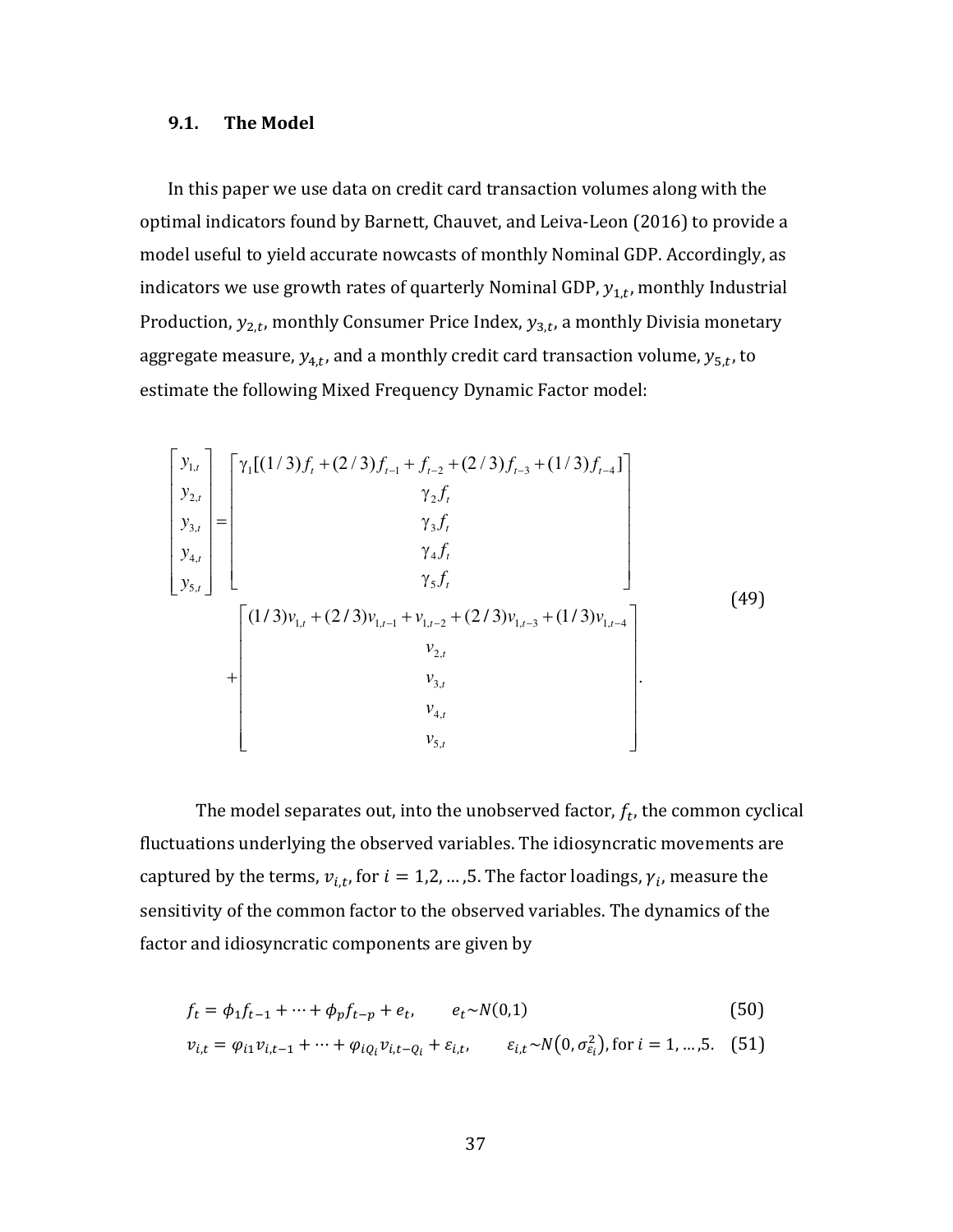Following Stock and Watson (1989), the model assumes that  $f_t$  and  $v_{i,t}$  are mutually independent at all leads and lags for all  $n = 5$  variables.

The model in equations (49)-(51) can be cast into a measurement equation and transition equation yielding the following state-space representation

$$
\mathbf{y}_t = \mathbf{H}\mathbf{F}_t + \boldsymbol{\xi}_t, \quad \boldsymbol{\xi}_t \sim i.i.d. N(\mathbf{0}, \mathbf{R}) \tag{52}
$$

$$
\mathbf{F}_t = \mathbf{G}\mathbf{F}_{t-1} + \boldsymbol{\zeta}_t, \quad \boldsymbol{\zeta}_t \sim i. \, i. \, d. \, N(\mathbf{0}, \mathbf{Q}). \tag{53}
$$

We apply the Kalman filter to extract optimal inferences on the state vector,  $\mathbf{F}_{t}$ , which contains the common factor of interest,  $f_t$ , and the idiosyncratic terms,  $v_{i,t}$ .

Following Mariano and Murasawa (2003), we modify the state-space model to incorporate into the system missing observations, which are frequently present when performing nowcasts in real-time. The modification consists of substituting each missing observation with a random draw  $\beta_t{\sim}N(0,\sigma_{\!\beta}^2).$  This substitution keeps the matrices conformable, without affecting the estimation of the model parameters, in accordance with the rule:

$$
y_{i,t}^* = \begin{cases} y_{i,t}^* & \text{if } y_{i,t} \text{ observed} \\ \beta_t & \text{otherwise} \end{cases}, \quad \mathbf{H}_{i,t}^* = \begin{cases} \mathbf{H}_i & \text{if } y_{i,t} \text{ observed} \\ \mathbf{0}_{1k} & \text{otherwise} \end{cases}
$$

$$
\xi_{i,t}^* = \begin{cases} 0 & \text{if } y_{i,t} \text{ observed} \\ \beta_t & \text{otherwise} \end{cases}, \quad R_{i,t}^* = \begin{cases} 0 & \text{if } y_{i,t} \text{ observed} \\ \sigma_{\beta}^2 & \text{otherwise} \end{cases}
$$

where  $\mathbf{H}_{i,t}^*$  is the *i*-th row of a matrix  $\mathbf{H}^*$ , which has  $k$  columns, and  $\mathbf{0}_{1k}$  is a  $k$  row vector of zeros. Hence, the modified measurement equation of the state-space model remains as

$$
\mathbf{y}_t^* = \mathbf{H}_t^* \mathbf{F}_t + \boldsymbol{\xi}_t^*, \quad \boldsymbol{\xi}_t^* \sim i. \, i. \, d. \, N(\mathbf{0}, \mathbf{R}_t^*). \tag{54}
$$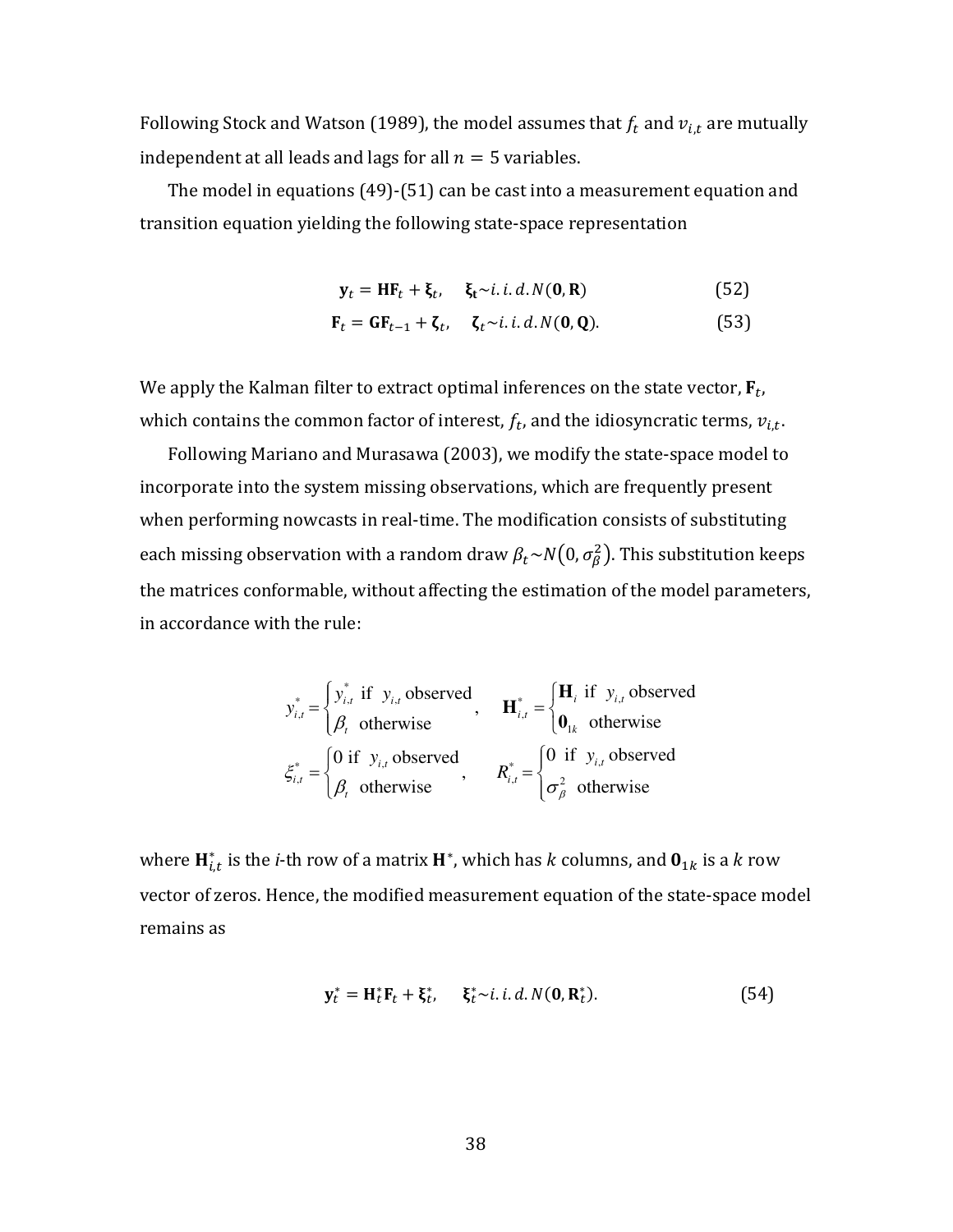The output is an optimal estimator of the dynamic factor, constructed using information available through time *t*. As new information becomes available, the filter is applied to update the state vector on a real-time basis.

#### **9.2. In-Sample Analysis**

 We empirically evaluate the predictive ability of the information contained in credit card volumes to produce the most accurate nowcasts of nominal GDP growth, when credit card transactions volumes are included into the optimal indicator set found by Barnett, Chauvet, and Leiva-Leon (2016). One of the indicators in that set is the current CFS Divisia monetary aggregates, unaugmented by inclusion of credit card data. We perform pairwise comparisons between models that include credit card information and models that do not. In the former case, the indicator set includes four variables, while in the latter case the indicator set includes five variables. Both sets include the same CFS unaugmented Divisia monetary aggregates,  $M_t = M(\mathbf{m}_t)$ , as defined in equation 19, among its optimal indicators. We first examine the predictive ability of both models, with and without credit card information as a fifth indicator, by performing an in-sample analysis. We consider the sample period from November 2003 until May 2015 as a result of the availability of the needed data. For the in-sample analysis, we estimate the model only once for the full sample. From November 2003 to June 2006, there are some missing observations of some variables, but this does not present a problem, since the nowcasting model allows dealing with missing observations using the Kalman filter. Regular data availability for all relevant variables begins in July 2006, when the credit card companies' data became available in annual reports.

 The first two columns of Table 1 report the full sample Mean Square Errors (MSE) associated with the models containing each of the two indicator sets. The table shows that models containing both CFS Divisia monetary aggregates and credit card transactions volumes produce lower MSE than models containing only Divisia monetary aggregates,  $M_t = M(\mathbf{m}_t)$  among the other three indicators. This applies at any of the four levels of disaggregation, M1, M2, M3, and M4. Next, we compute the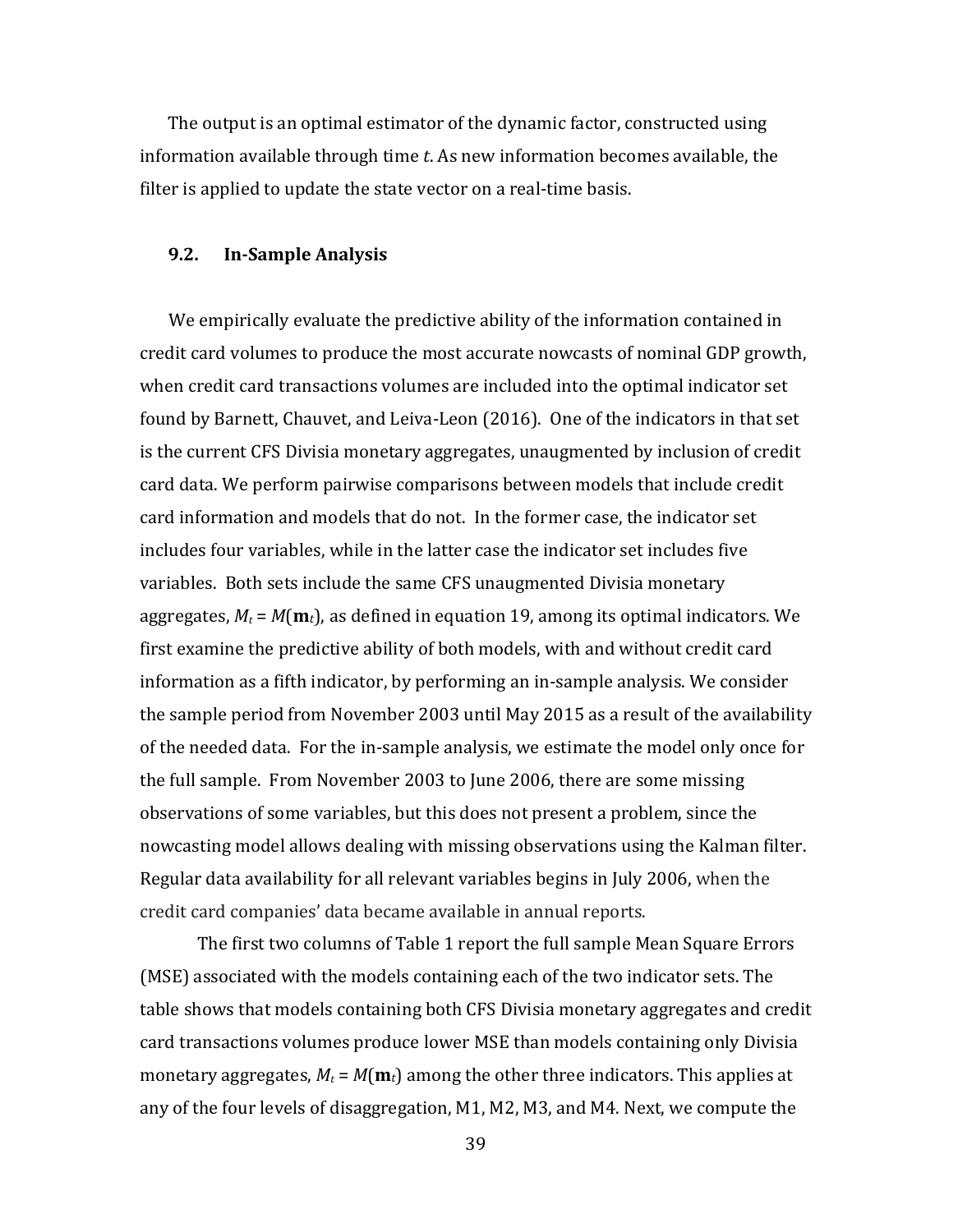MSE only for the years associated with the Great Recession (2008-2009), reported in the last two columns of Table 1. The results show that the models including credit card information produce lower MSE than the models omitting such information in nowcasting of nominal GDP growth.

|                 | <b>FULL SAMPLE</b> |           | <b>GREAT RECESSION</b> |           |  |
|-----------------|--------------------|-----------|------------------------|-----------|--|
|                 | <b>CFS</b>         | Augmented | <b>CFS</b>             | Augmented |  |
| DM <sub>1</sub> | 0.16               | 0.17      | 0.33                   | 0.30      |  |
| DM <sub>2</sub> | 0.18               | 0.17      | 0.36                   | 0.31      |  |
| DM <sub>3</sub> | 0.16               | 0.15      | 0.32                   | 0.26      |  |
| DM4             | 0.18               | 0.15      | 0.39                   | 0.25      |  |

Table 1. In-Sample Mean Squared Errors

Note. The table reports the mean squared errors associated with each model for the entire sample period, November 2003 - May 2015, and for the Great Recession years, January 2008 - December 2009. The CFS column includes the CFS Divisia monetary aggregates,  $M_t = M(\mathbf{m}_t)$ , among the Barnett, Chauvet, and Leiva-Leon (2016) optimal indicator set, but without inclusion of credit card transaction volumes, while the Augmented column includes credit card transactions volumes among the indicators as a fifth independent indicator.

 To provide a deeper exploration about the role that each indicator plays in the construction of nominal GDP predictions, we follow the line of Banbura and Rustler (2007) and decompose each forecast into the relative contribution of each indicator, with emphasis on the Divisia monetary aggregate,  $M_t = M(\mathbf{m}_t)$ , and credit card transactions volume. In doing so, we substitute the prediction error,  $\xi^*_{t|t-1}$ , and the predicted state,  $\mathbf{F}_{t|t-1}$ , into the updating equation of the Kalman filter, yielding

$$
\mathbf{F}_{t|t} = (\mathbf{I} - \mathbf{K}_t^* \mathbf{H}_t^*) \mathbf{G} \mathbf{F}_{t-1|t-1} + \mathbf{K}_t^* \mathbf{y}_t^*,
$$
(55)

where the Kalman gain is denoted by  $K_t^* = P_{t|t-1}(H_t^{*'}(H_t^*P_{t|t-1}H_t^{*'}+R_t^*))$ , and the predicted variance of the state vector is given by  $P_{t|t-1} = GP_{t-1|t-1}G + Q$ . When the Kalman filter approaches its steady state, the updated state vector can be decomposed into a weighted sum of observations

$$
\mathbf{F}_{t|t} = \sum_{j=0}^{\infty} \mathbf{Z}_{jt}^* \mathbf{y}_{t-j}^*,
$$
\n(56)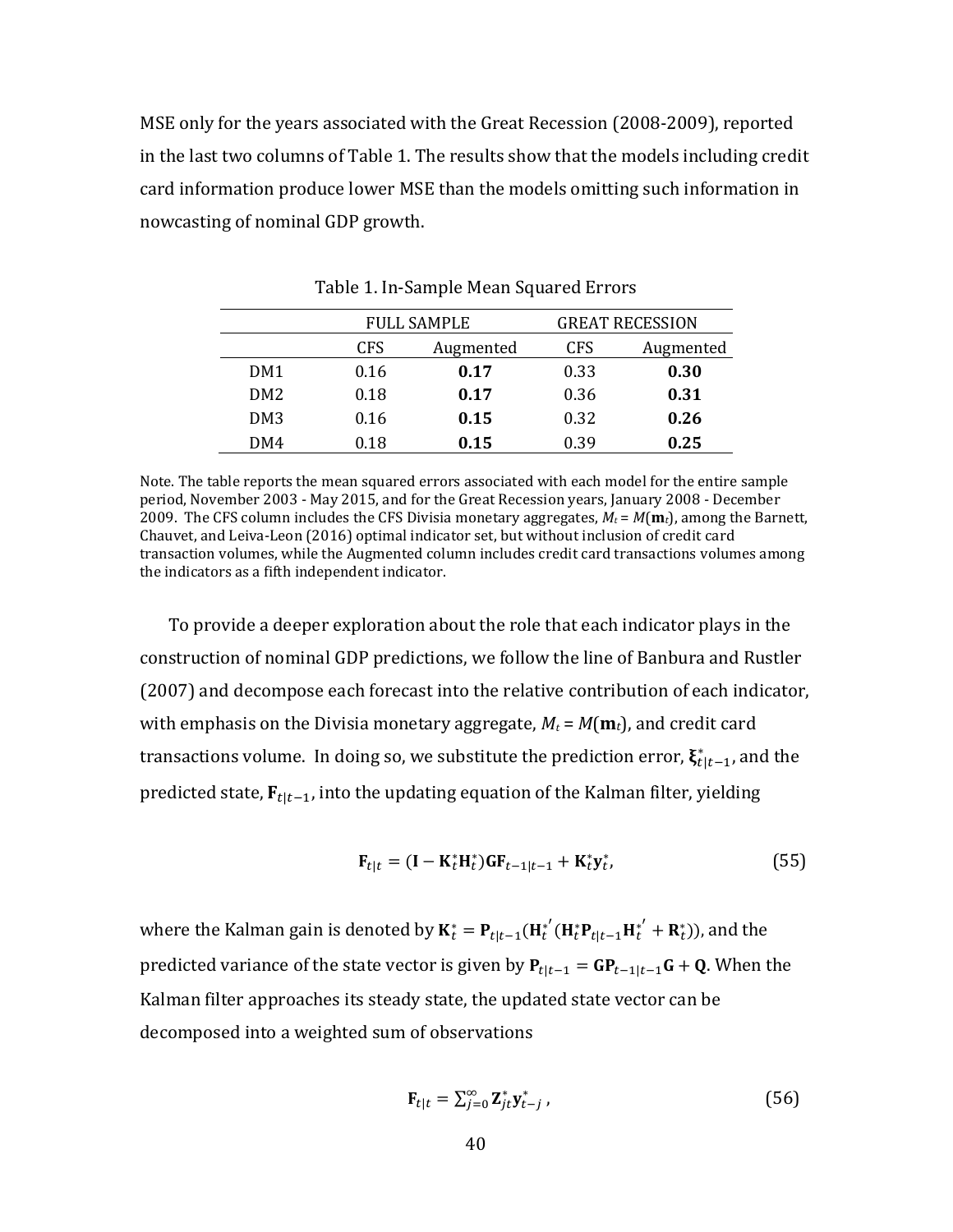where  $\mathbf{Z}_t^*(L) = (\mathbf{I} - (\mathbf{I} - \mathbf{K}_t^*\mathbf{H}_t^*)\mathbf{GL})^{-1}\mathbf{K}_t^*$ , and each element of the matrix  $\mathbf{Z}_t^*(L)$ measures the effects of unit changes in the lags of individual observations on the inference of the state vector  $\mathbf{F}_{t|t}$ . Therefore, the matrix  $\mathbf{Z}_{t}^{*}(1)$  contains the cumulative impacts of the individual observations in the inference of the state vector. For further details about this decomposition, see Banbura and Rustler (2007). Accordingly, the vector containing the cumulative impact of each indicator on the forecast of nominal GDP growth can be calculated as follows

$$
\mathbf{\omega}_{t} = \mathbf{H}_{1} \left( \frac{1}{3} \mathbf{z}_{1t}^{*} + \frac{2}{3} \mathbf{z}_{2t}^{*} + \mathbf{z}_{3t}^{*} + \frac{2}{3} \mathbf{z}_{4t}^{*} + \frac{1}{3} \mathbf{z}_{5t}^{*} \right) + \left( \frac{1}{3} \mathbf{z}_{7t}^{*} + \frac{2}{3} \mathbf{z}_{8t}^{*} + \mathbf{z}_{9t}^{*} + \frac{2}{3} \mathbf{z}_{10t}^{*} + \frac{1}{3} \mathbf{z}_{11t}^{*} \right), \quad (57)
$$

where,  $\mathbf{z}_{1t}^*$ , is the *i*-th row of  $\mathbf{Z}_t^*(1)$ .

The average cumulative forecast weights,  $\boldsymbol{\omega}_t$ , associated with each indicator are reported in Table 2 for all the models under consideration. The results show that, on average, one third of the contribution is associated with previous releases of nominal quarterly GDP itself. Such information is primary in the model, but is only observed once per quarter. Regarding the monthly indicators, Industrial Production is the indicator that contributes the most to nominal GDP growth predictions, followed by the Divisia monetary aggregates. The indicator that provides the least contribution across models is often the Consumer Price Index, CPI. However, when credit card information is included, it shows a significantly greater forecast contribution than the unaugmented CFS Divisia monetary aggregates or the Consumer Price Index. This conclusion is independent of the aggregation level of the monetary measure. These results corroborate that the in sample predictive ability of the optimal combination, including both Divisia monetary aggregates and credit-card volumes, outperforms models that exclude credit card information.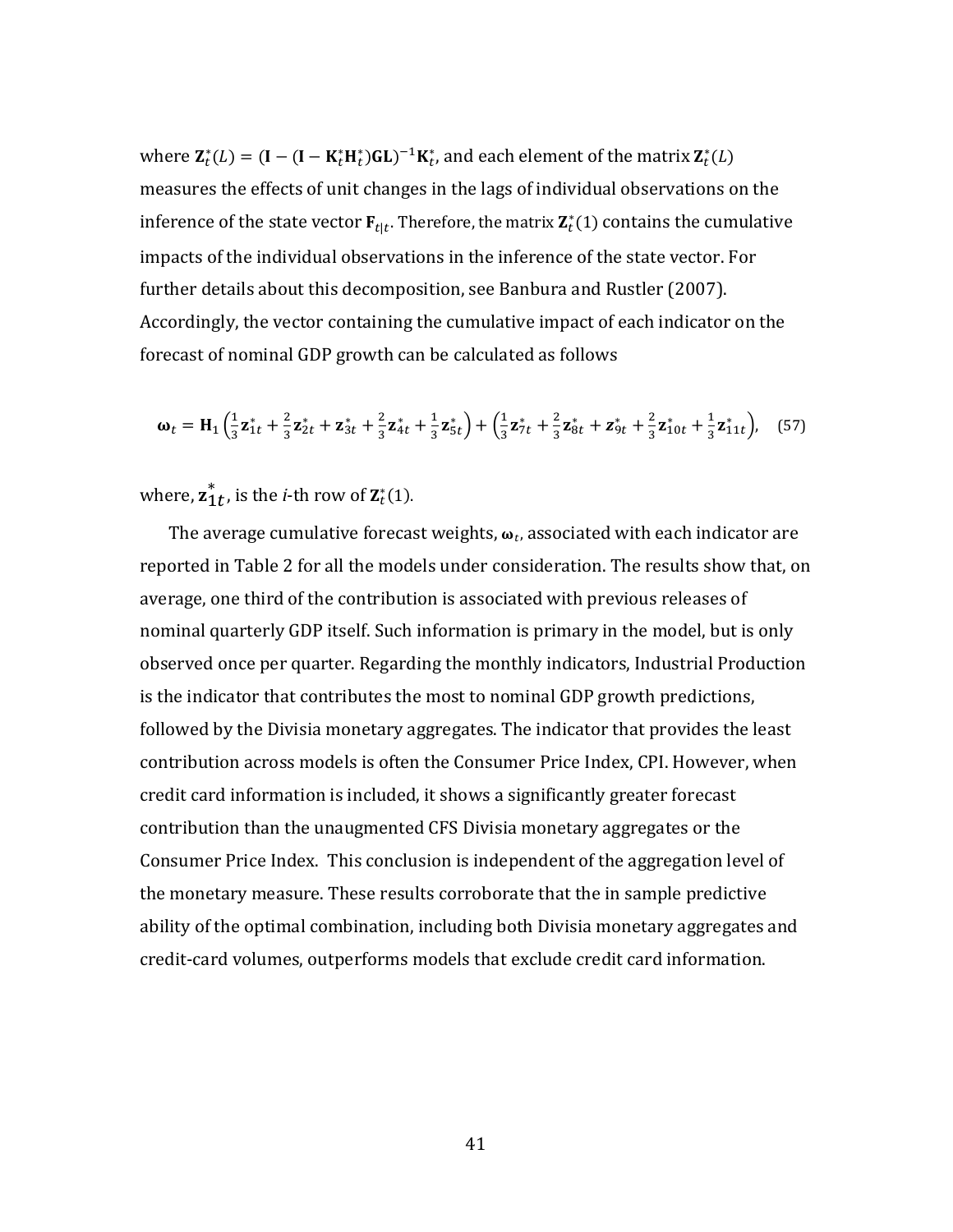|               | <b>NGDP</b> | IP   | <b>CPI</b> | <b>DIVISIA</b> | <b>CREDIT</b> |
|---------------|-------------|------|------------|----------------|---------------|
| DM1 CFS       | 0.33        | 0.59 | 0.03       | 0.05           |               |
| DM1 Augmented | 0.33        | 0.34 | 0.05       | 0.03           | 0.25          |
| DM2 CFS       | 0.33        | 0.58 | 0.03       | 0.06           |               |
| DM2 Augmented | 0.33        | 0.34 | 0.04       | 0.04           | 0.24          |
| DM3 CFS       | 0.33        | 0.63 | 0.04       | 0.01           |               |
| DM3 Augmented | 0.33        | 0.35 | 0.05       | 0.01           | 0.26          |
| DM4 CFS       | 0.33        | 0.60 | 0.03       | 0.03           |               |
| DM4 Augmented | 0.33        | 0.37 | 0.04       | 0.02           | 0.24          |

Table 2. Cumulative Forecast Weight of Each Indicator

Note. The table reports the cumulative forecast weights, averaged over time, for the entire sample. As in table 1, the CFS rows include the CFS Divisia monetary aggregates among the Barnett, Chauvet, and Leiva-Leon (2016) optimal indicator set, but without inclusion of credit card transaction volumes, while the Augmented rows include credit card transactions volumes among the indicators as a fifth independent indicator. In both cases, the Divisia column is the CFS unaugmented Divisia monetary aggregate,  $M_t = M(\mathbf{m}_t)$ , defined in equation 19.

## **9.3. Real Time Analysis**

 $\overline{a}$ 

 For the initial estimation of the model in real time analysis, we use data from November 2003 to September 2007, yielding 47 observations. Hence, our nowcasting evaluation sample is the remaining observations from October 2007 to May 2015, yielding 92 observations. The samples have been chosen based on two criteria, (i) to guarantee that the estimation sample represents one third of the total available sample, and (ii) to incorporate the Great [Re](#page-42-0)cession episode in the evaluation sample, since it is of particular interest. <sup>20</sup> For every month of the evaluation sample, we re-estimate the model parameters, compute the nowcast of the target variable, and compare it with the first release of nominal GDP to construct mean squared errors.

<span id="page-42-0"></span> $20$ We also tried with different partitions of the sample, but the results remained qualitatively unchanged.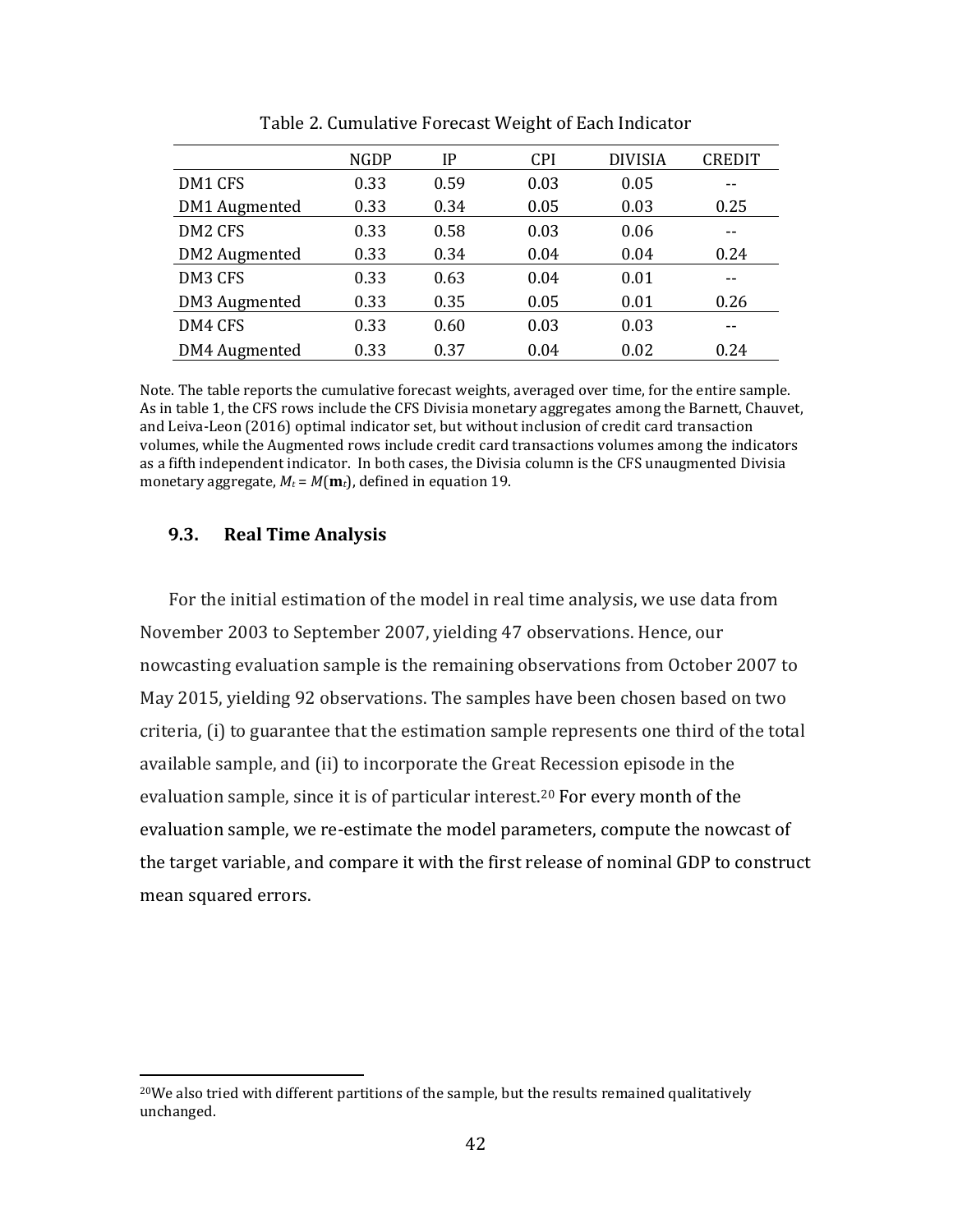

Figure 1: Mean Square Error Comparison (Full sample)

With each model, the MSE associated with the real-time nowcasts are shown in Figure 1 for the entire evaluation sample. The figure shows that models incorporating credit card information provide a significantly lower MSE than the models not incorporating such information. Optimal weighting between credit card transactions volumes and Divisia monetary aggregates improves the accuracy in producing real-time nowcasts of Nominal GDP. The superiority of the extended models, which include credit card information, over the un-extended models omitting that information can be observed at all four levels of aggregation, and particularly for the M2 monetary aggregates.

Additionally, we perform the same evaluations, but only focusing on the subsample containing the years of the Great Recession. The motivation for doing this analysis relies on comparing the ability of the extended and un-extended models to track Nominal GDP dynamics during recessionary periods, associated with macroeconomic instabilities and higher uncertainty. Figure 2 shows the mean squared errors associated with real-time nowcasts computed with each model for the evaluation sample, containing the years of 2008 and 2009. The results corroborate the significant superiority of the extended over unextended models in nowcasting Nominal GDP during contractionary episodes.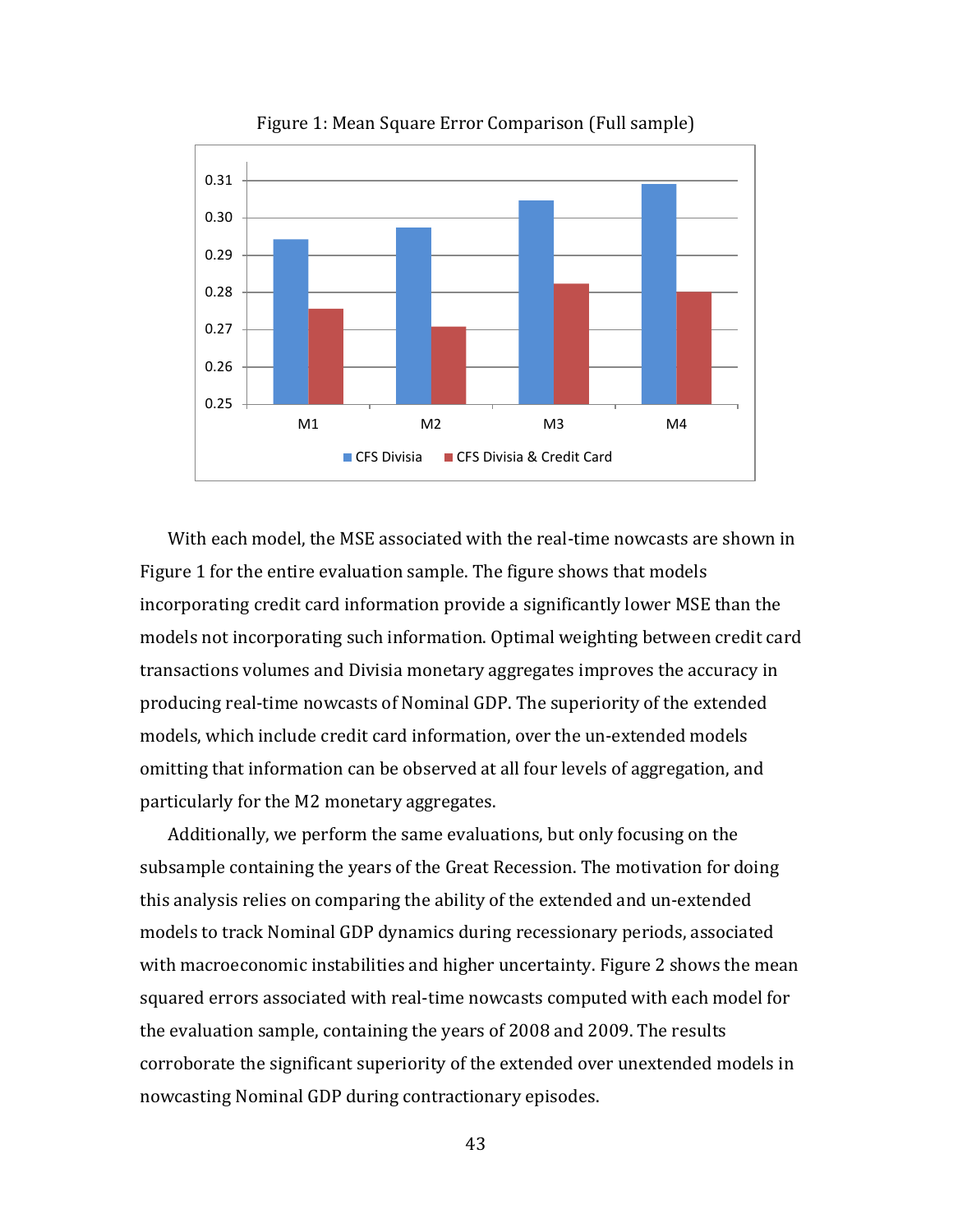

Figure 2: Mean Square Error Comparison (Great Recession)

 The model is re-estimated at every period of time during which new information is available, to simulate real-time conditions. We thereby investigate potential changes in the contemporaneous relationship between each indicator in the model and the extracted factor used to produce real-time nowcasts of nominal GDP growth. This information allows us to examine in detail the comovement between each indicator and the signals used to forecast nominal GDP during periods of instabilities, such as the Great Recession. In Table 1, the first row at each level of aggregation is for the four indicator model, while the second row is for the five indicator model.

 The upper part of Table 3 reports the full sample average of the recursively estimated factor loadings for each indicator and for each model. The results show a positive and strong comovement between Industrial Production and the common factor, and a positive but weak comovement between Consumer Price Index and the common factor, with stronger comovement in the case of the five factor model. Regarding the CFS Divisia monetary aggregates, the results show relatively weak and sometimes negative comovement with the common factor. In the five factor models, credit card transactions volumes show very strong comovement with the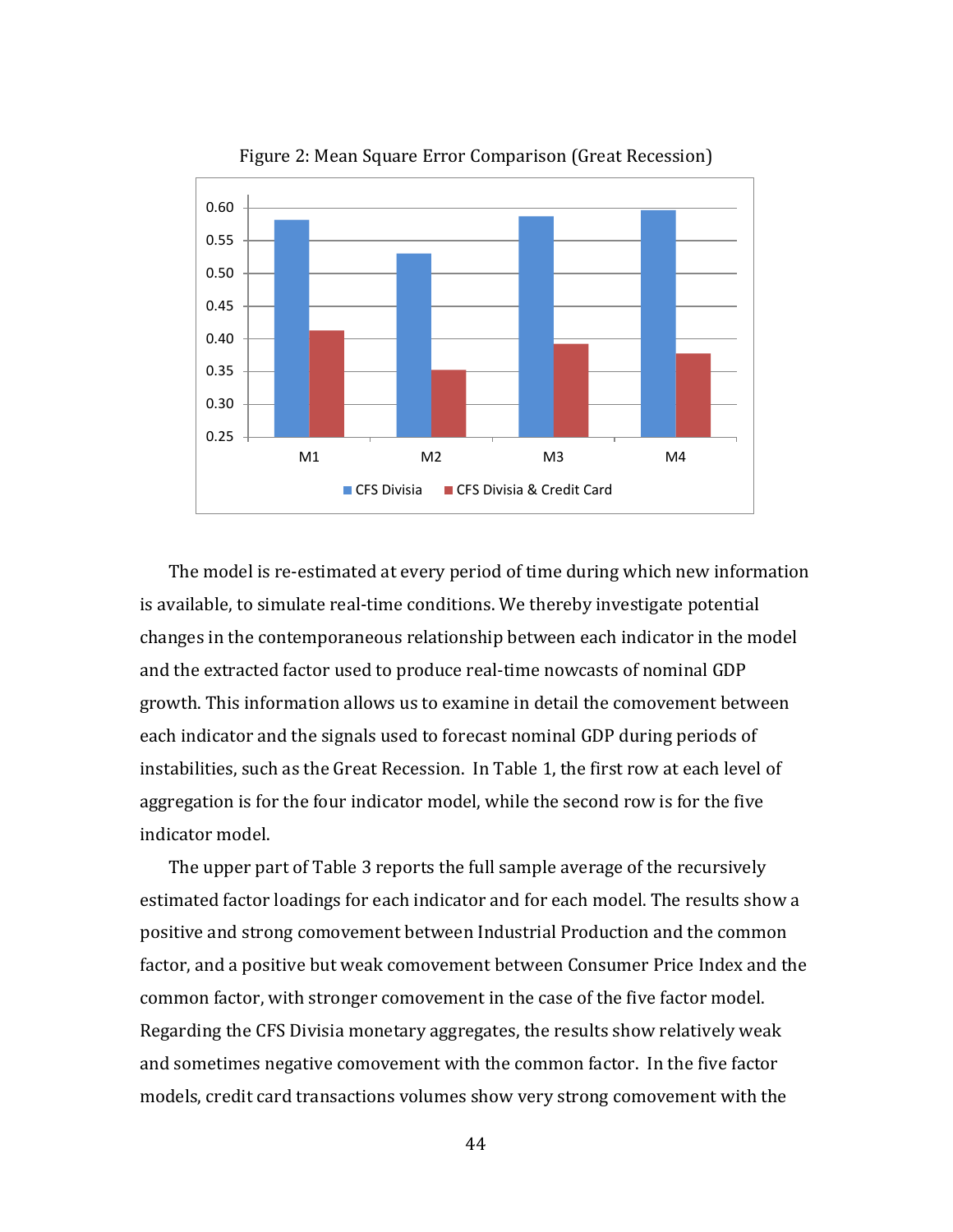common factor, even stronger than the comovement of quarterly nominal GDP with the common factor. Clearly the four factor model is missing important indicator information.

 To assess the comovements during the Great Recession period, we compute the average recursive loadings for the period January 2008 to December 2009 and report them in the lower part of Table 3. The comovement between each indicator and the common factor across models presents a similar pattern to the one obtained with the full sample averages, with one notable exception. With both the four indicator and the five indicator models, the Consumer Price Index experiences a negative relationship with the common factor, providing countercyclical signals to nowcasts of nominal GDP growth. Again the credit-card transactions volumes experience positive and strong comovement with the common factor, and hence show the ability to improve the accuracy of signals in nowcasting nominal GDP growth during periods of instability.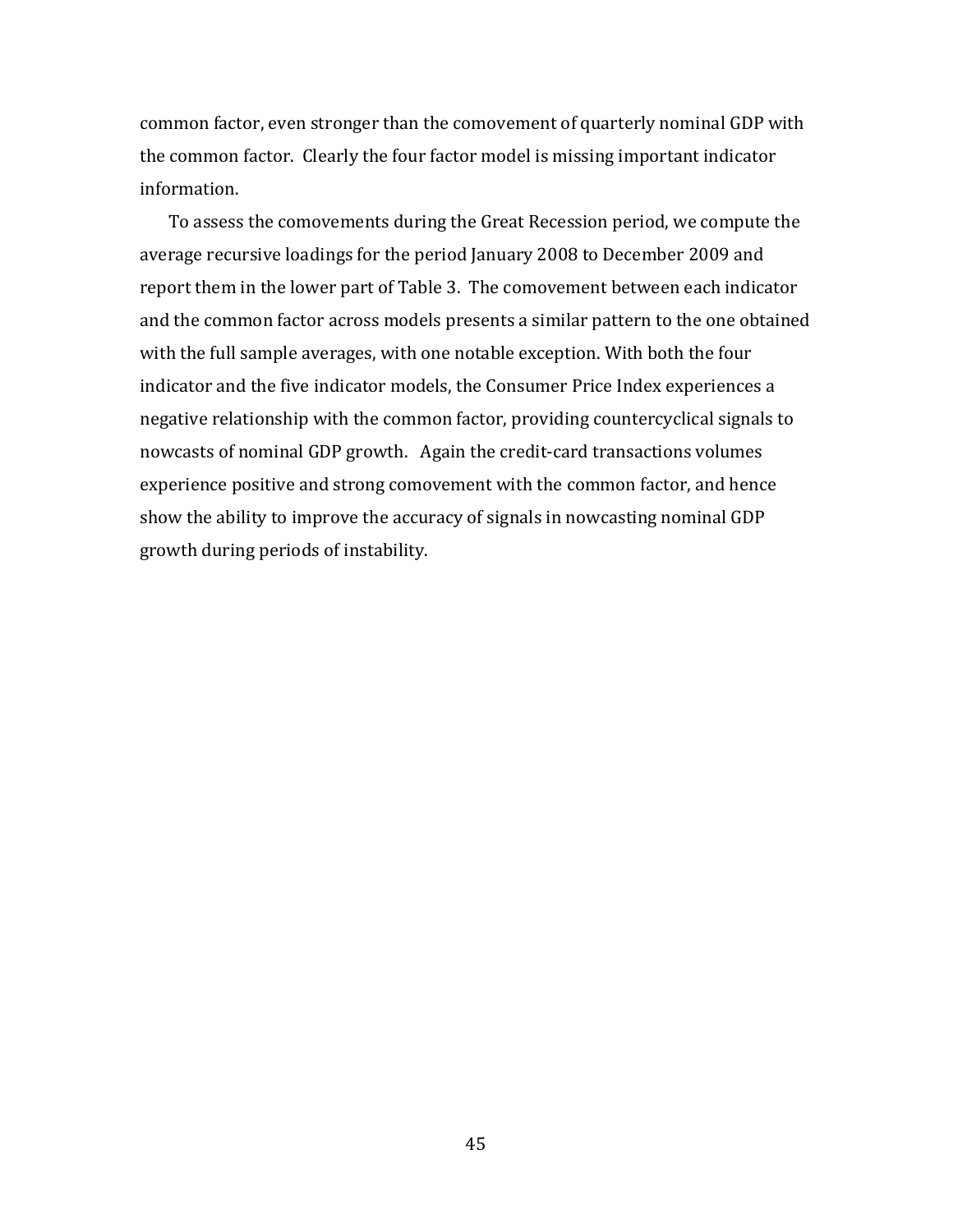| <b>Full sample period</b>     |             |      |            |                |               |  |  |  |
|-------------------------------|-------------|------|------------|----------------|---------------|--|--|--|
|                               | <b>NGDP</b> | IP   | <b>CPI</b> | <b>DIVISIA</b> | <b>CREDIT</b> |  |  |  |
| DM <sub>1</sub> CFS           | 0.19        | 0.39 | 0.09       | $-0.10$        | --            |  |  |  |
| DM1 CFS & CREDIT              | 0.22        | 0.42 | 0.15       | $-0.14$        | 0.38          |  |  |  |
| DM <sub>2</sub> CFS           | 0.20        | 0.38 | 0.07       | $-0.13$        |               |  |  |  |
| DM2 CFS & CREDIT              | 0.22        | 0.41 | 0.14       | $-0.17$        | 0.36          |  |  |  |
| DM3 CFS                       | 0.18        | 0.38 | 0.08       | 0.02           |               |  |  |  |
| <b>DM3 CFS &amp; CREDIT</b>   | 0.21        | 0.41 | 0.16       | 0.03           | 0.38          |  |  |  |
| DM4 CFS                       | 0.19        | 0.39 | 0.06       | $-0.11$        |               |  |  |  |
| <b>DM4 CFS &amp; CREDIT</b>   | 0.21        | 0.41 | 0.14       | $-0.12$        | 0.36          |  |  |  |
| <b>Great Recession period</b> |             |      |            |                |               |  |  |  |
| DM1 CFS                       | 0.21        | 0.43 | $-0.04$    | $-0.05$        |               |  |  |  |
| <b>DM1 CFS &amp; CREDIT</b>   | 0.24        | 0.48 | 0.00       | $-0.08$        | 0.29          |  |  |  |
| DM2 CFS                       | 0.25        | 0.39 | $-0.08$    | $-0.01$        |               |  |  |  |
| <b>DM2 CFS &amp; CREDIT</b>   | 0.25        | 0.46 | $-0.03$    | $-0.06$        | 0.25          |  |  |  |
| DM3 CFS                       | 0.21        | 0.42 | $-0.05$    | 0.00           |               |  |  |  |
| <b>DM3 CFS &amp; CREDIT</b>   | 0.23        | 0.48 | $-0.01$    | 0.01           | 0.31          |  |  |  |
| DM4 CFS                       | 0.23        | 0.44 | $-0.09$    | $-0.16$        |               |  |  |  |
| <b>DM4 CFS &amp; CREDIT</b>   | 0.24        | 0.47 | $-0.01$    | $-0.14$        | 0.26          |  |  |  |

Table 3. Out of Sample Recursive Loadings

*Note*. The table reports the average out of sample recursively estimated factor loading. The upper part of the table focuses on the entire sample November 2003 - May 2015, while the lower part of the table focuses on the Great Recession years, January 2008 - December 2009.

#### **10.Indicator Optimized Augmented Aggregate**

 $\overline{a}$ 

 As explained in the previous section, the nowcasts can be transformed into weighted averages of the indicators, with the weights being the vector  $\boldsymbol{\omega}_t$  provided in Table 2. The nowcasting-derived indicator-optimized aggregate,  $\mathcal{M}_t^*$  =  $\mathcal{M}_t^*(\mathbf{m}_t,\mathbf{c}_t)$ , is the weighted averages of the CFS Divisia monetary aggregate and the credit card transactions volume. The weights of those two components are in fourth and fifth columns of Table 2. The estimated aggregat[or f](#page-46-0)unction,  $\mathcal{M}_t^*(.)$ , is time dependent, since the weights,  $\boldsymbol{\omega}_t$ , are time dependent. $^{21}$  The detailed procedure for

<span id="page-46-0"></span><sup>&</sup>lt;sup>21</sup> In principle, it might be possible to factor a non-time-dependent function solely of  $(\mathbf{m}_t, \mathbf{c}_t)$  out of the nowcasting equation. But because of the deep nonlinearity of that equation in  $(\mathbf{m}_t,\mathbf{c}_t)$  and the recursive real time nature of the nowcasting estimation, it would be impossible to solve for that aggregator function in algebraic closed form. The extreme difficulty of solving for that function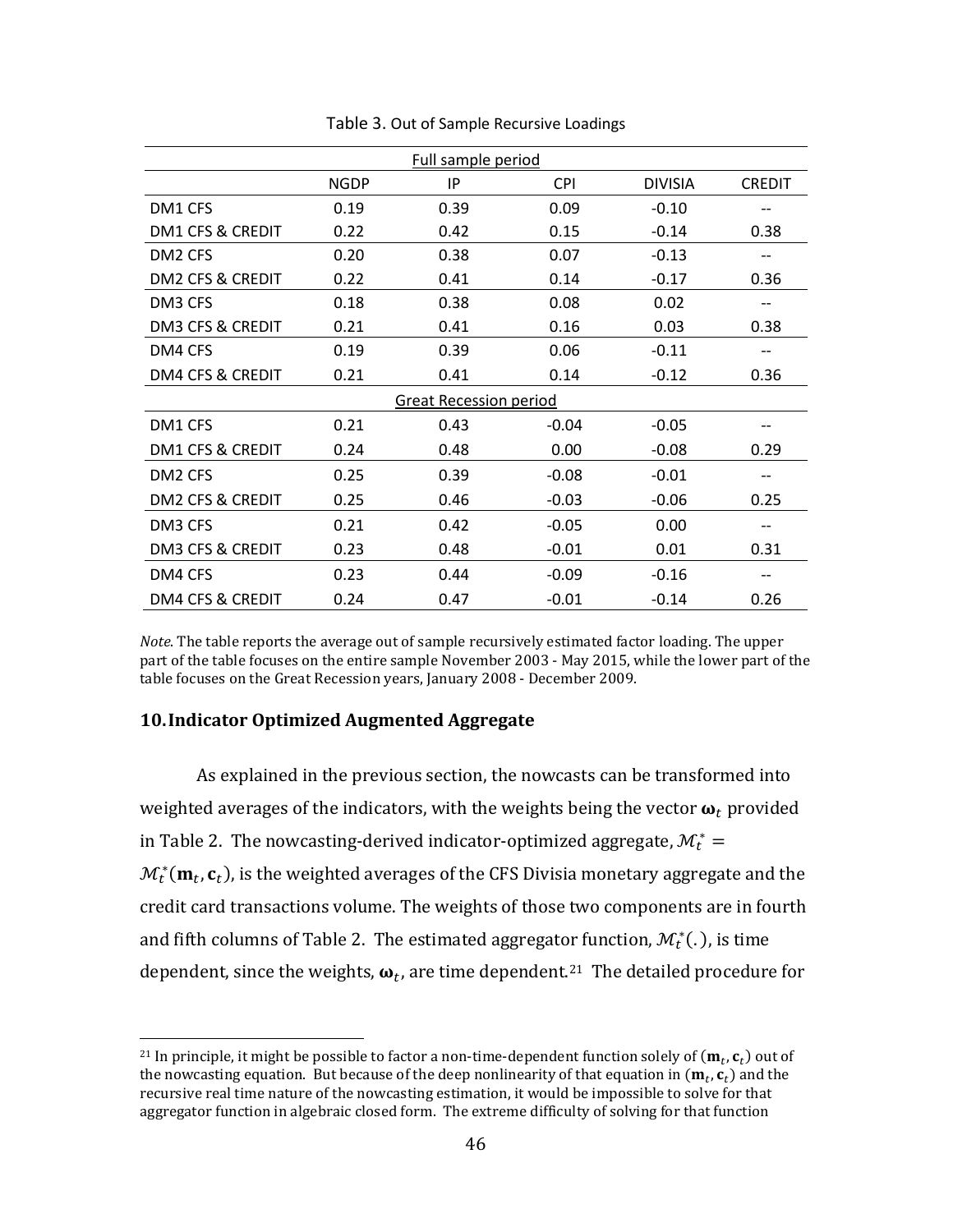computing the weights in Table 2 and the indicator optimized aggregate,  $\mathcal{M}_t^*$  =  $\mathcal{M}_t^*(\mathbf{m}_t, \mathbf{c}_t)$ , is provided in the appendix VI.

It is important to observe that if the CFS Divisia monetary aggregate is replaced by  $\mathcal{M}_t^*$  computed in that manner, then all of the results in Tables 1, 2, and 3 for five indicators are equally and exactly applicable to the nowcasting with four indicators. As evident from those tables, replacing the CFS Divisia monetary aggregates, *Mt*, by  $\mathcal{M}_t^*$  produces very large gains in indicator information with four indicators in each case. No indicator information is lost by the aggregation,  $\mathcal{M}_t^* = \mathcal{M}_t^*(\mathbf{m}_t, \mathbf{c}_t)$ , since that optimized augmented indicator is uniquely nowcasting indicator exact.

All of the figures below display three graphs: (1) nominal quarterly measured GDP growth, (2) growth of the CFS Divisia monetary aggregates,  $M_t = M(\mathbf{m}_t)$ , (3) growth of the indicator optimized augmented monetary aggregates,  $\mathcal{M}_t^* =$  $\mathcal{M}_t^*(\mathbf{m}_t,\mathbf{c}_t).$  Although the nowcasts and the monetary aggregates are available monthly, the plots below are quarterly, since GDP data are available only quarterly.

The following observations follow from the figures. The fluctuations in the credit-card augmented Divisia monetary aggregates lead the conventional Divisia monetary aggregates at all four levels of aggregation. The credit-card augmented Divisia monetary aggregates better correlate with nominal GDP than the conventional Divisia monetary aggregates do. The credit-card augmented Divisia monetary aggregates more accurately reflect the Great Recession time period than the conventional Divisia monetary aggregates do.

Although the broadest aggregates, DM3 and DM4, more accurately and completely measure the economy's flow of monetary services, the transmission of policy to the aggregates is somewhat slower for the distant substitutes for money than for the assets in DM1 and DM2.

It is evident from these results why the new credit-card augmented Divisia monetary aggregates improve so dramatically in Tables 1 and 2 upon the performance of the nominal GDP nowcasting approach developed by Barnett, Chauvet, and Leiva-Leon (2016). That approach successfully incorporates the

<u>.</u>

numerically, if the function exists, would have no benefit, since  $\mathcal{M}_t^*(\mathbf{m}_t, \mathbf{c}_t)$  is indicator optimal and loses no information in the nowcasting.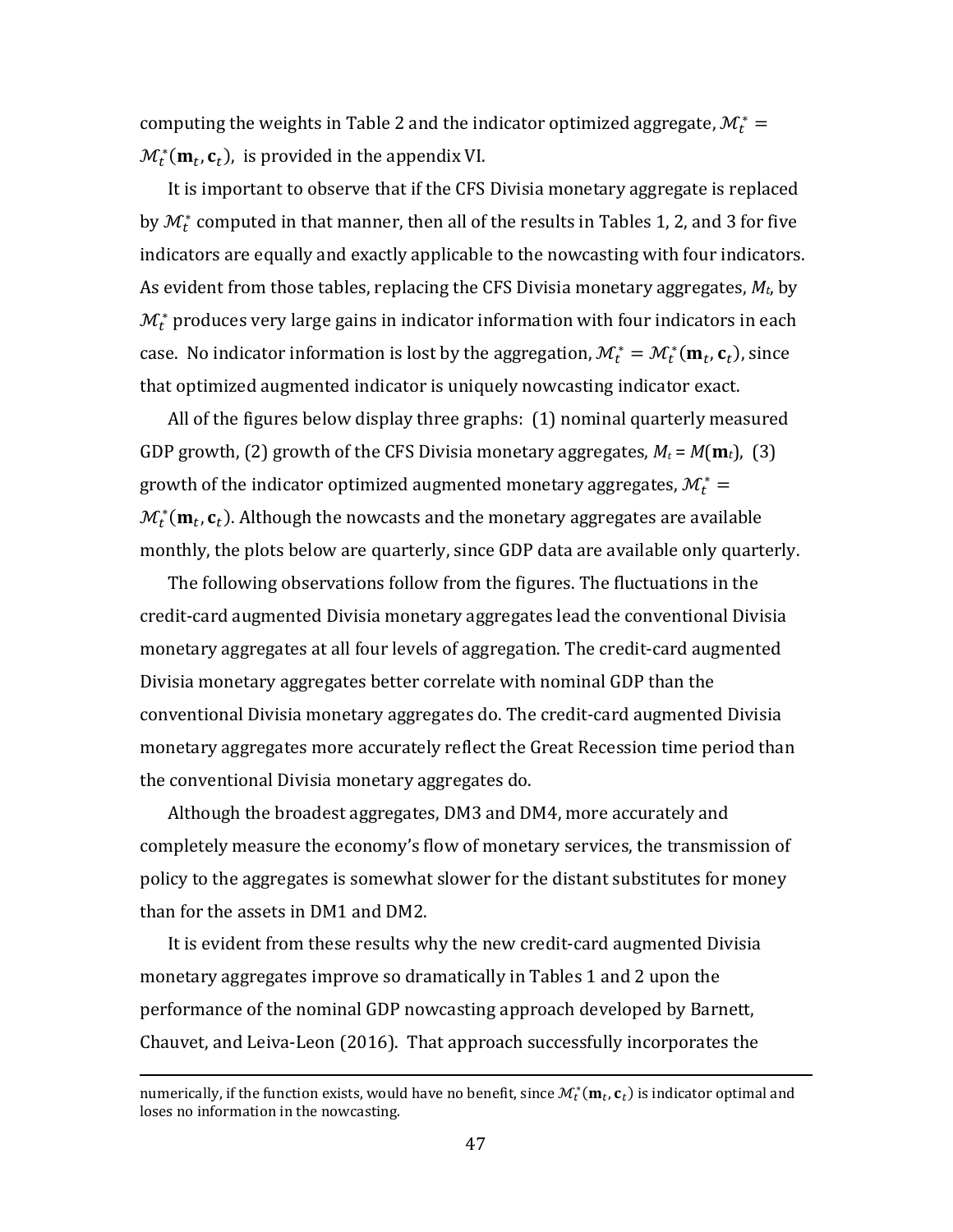conventional CFS Divisia monetary aggregates among its significant indicators, with improved performance compared with use of the official simple sum monetary aggregates in the same nowcasting procedure.

# **10.1. Average Quarterly Growth Rates**



Figure 3: M1 Average Quarterly Growth Rates (2007Q4-2015Q1)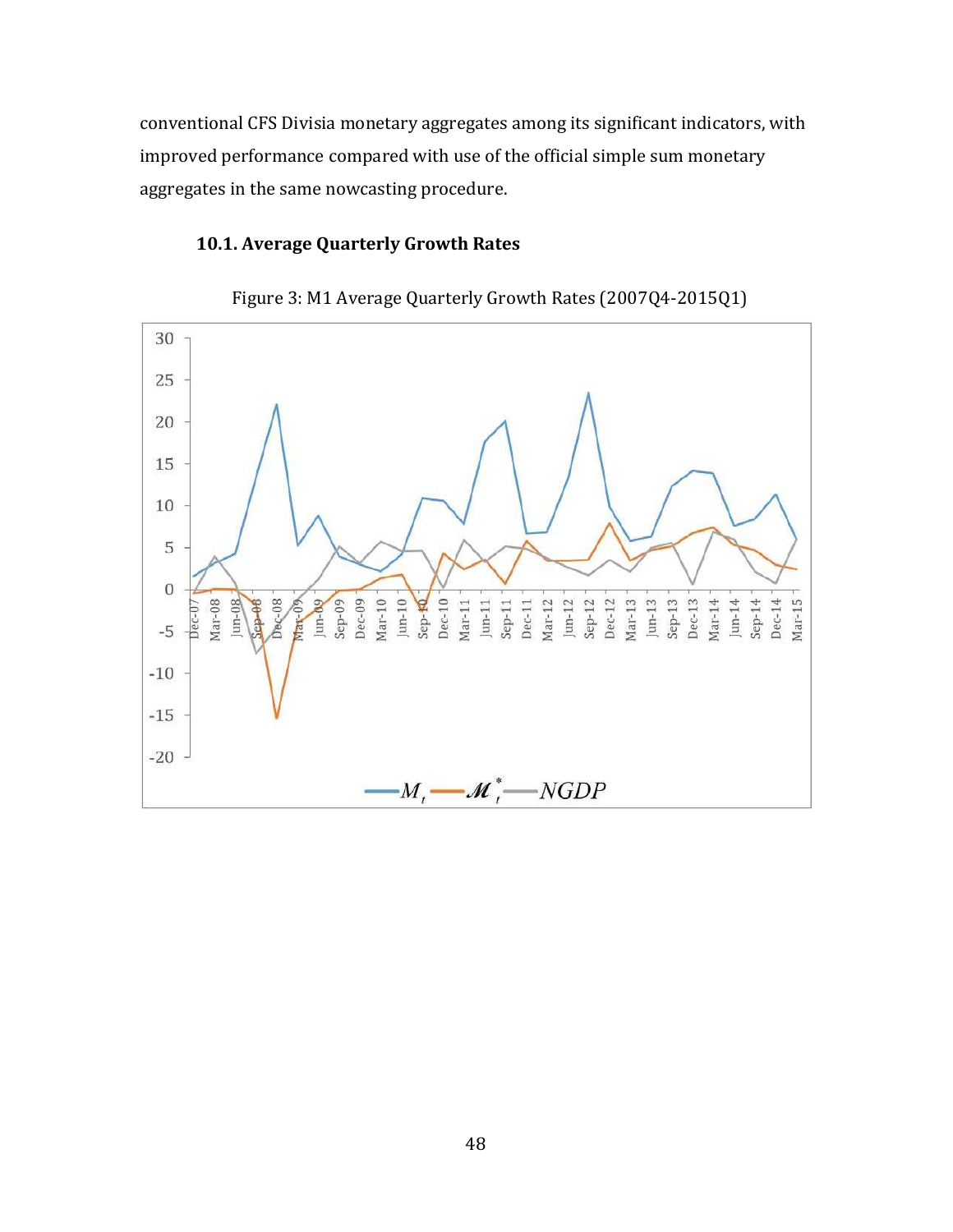

Figure 4: M2 Average Quarterly Growth Rates (2007Q4 – 2015Q1)

Figure 5: M3 Average Quarterly Growth Rates (2007Q4 – 2015Q1)

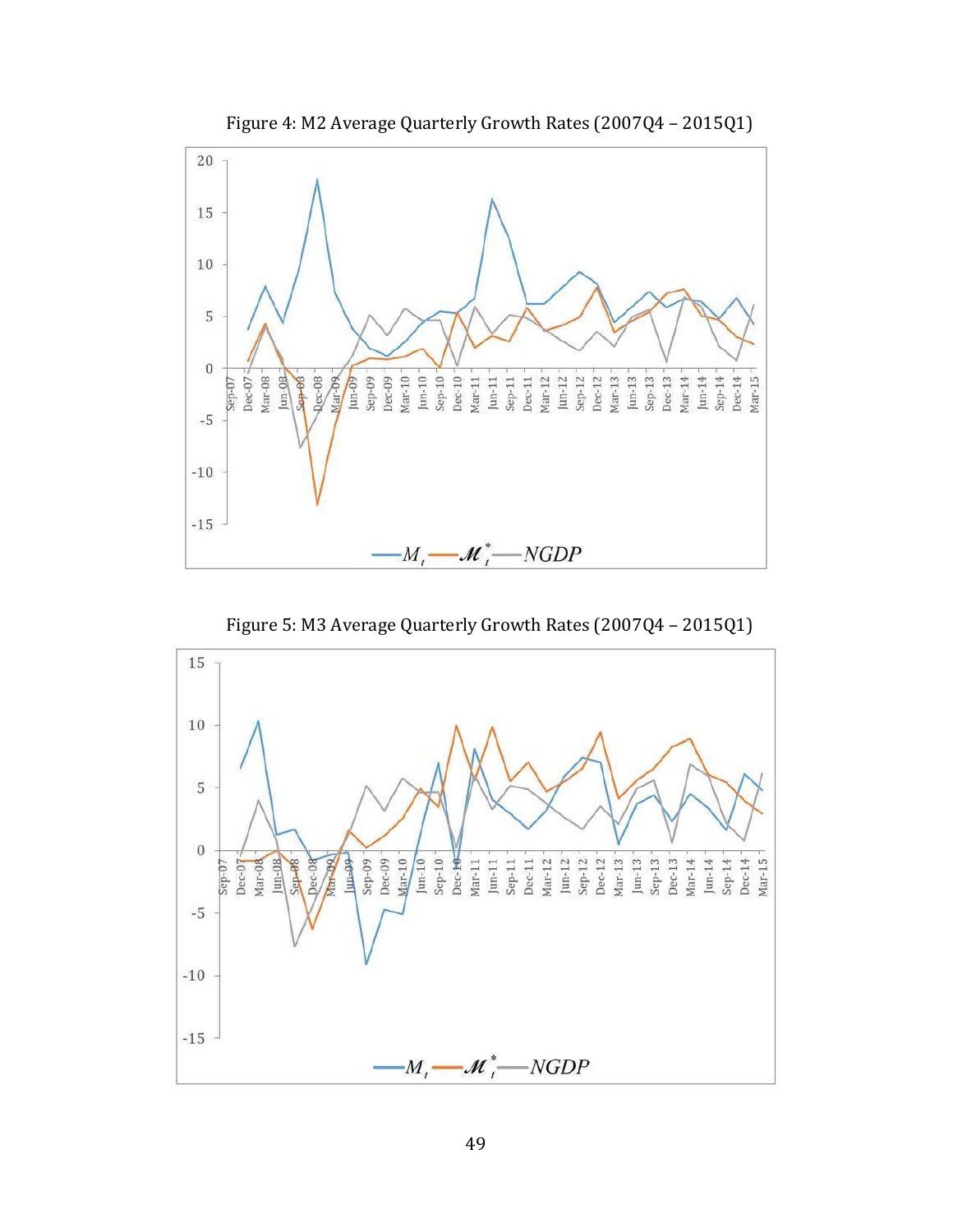

Figure 6: M4 Average Quarterly Growth Rates (2007Q4 – 2015Q1)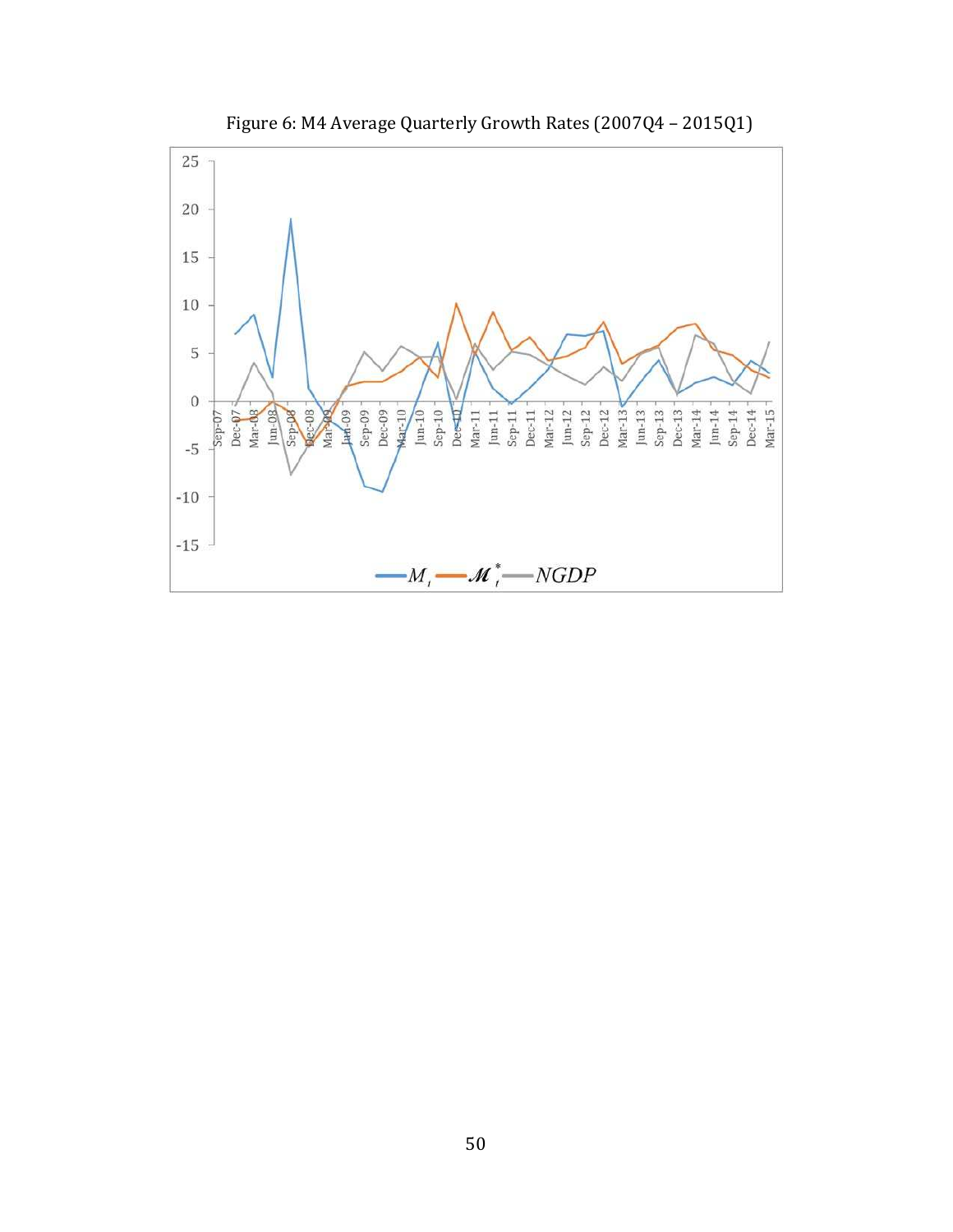# **10.2. Quarterly Year-over-Year Growth Rates**



Figure 7: M1 Quarterly Year-over-Year Growth Rates (2007Q4 – 2015Q1)

Figure 8: M2 Quarterly Year-over-Year Growth Rates (2007Q4 – 2015Q1)

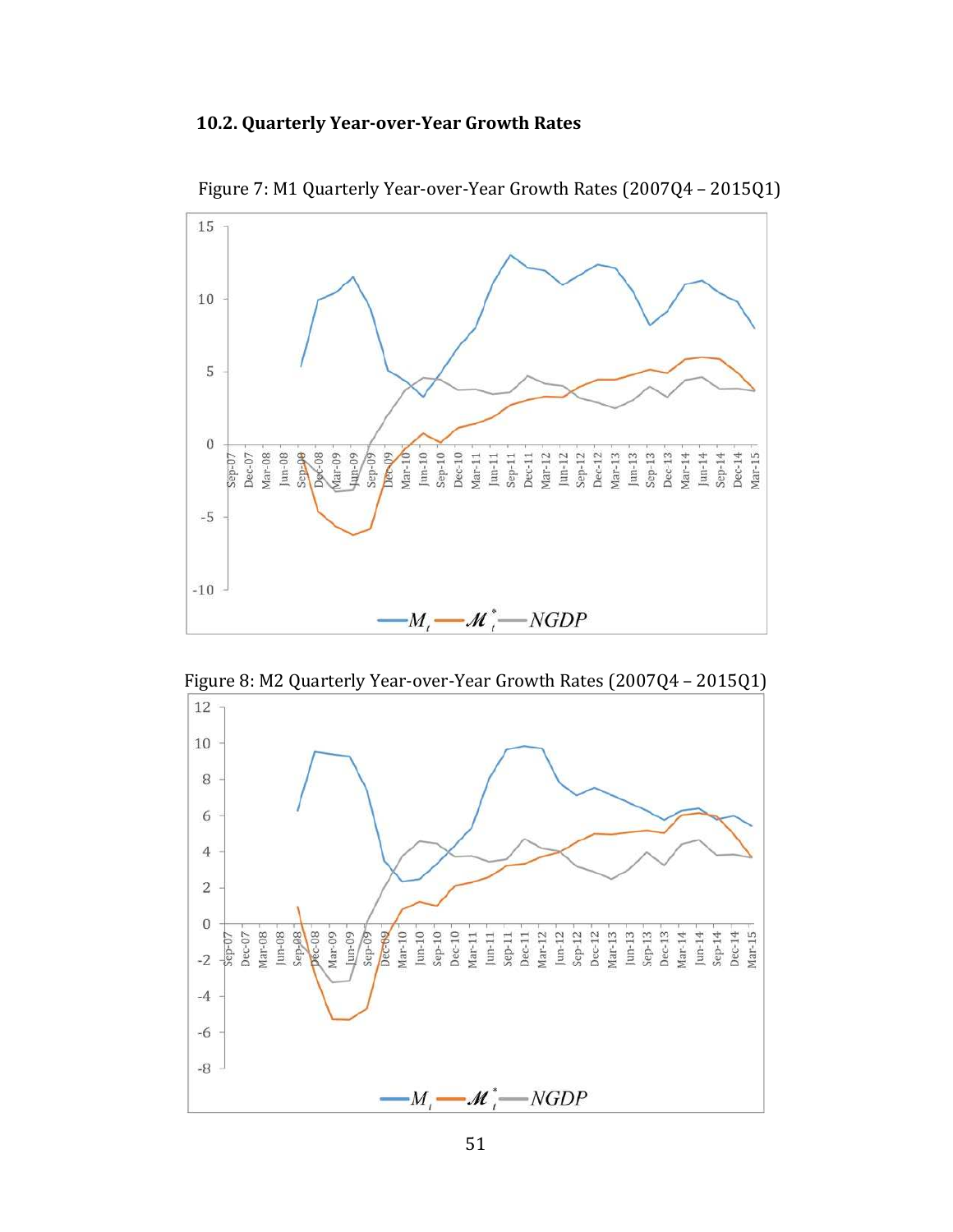

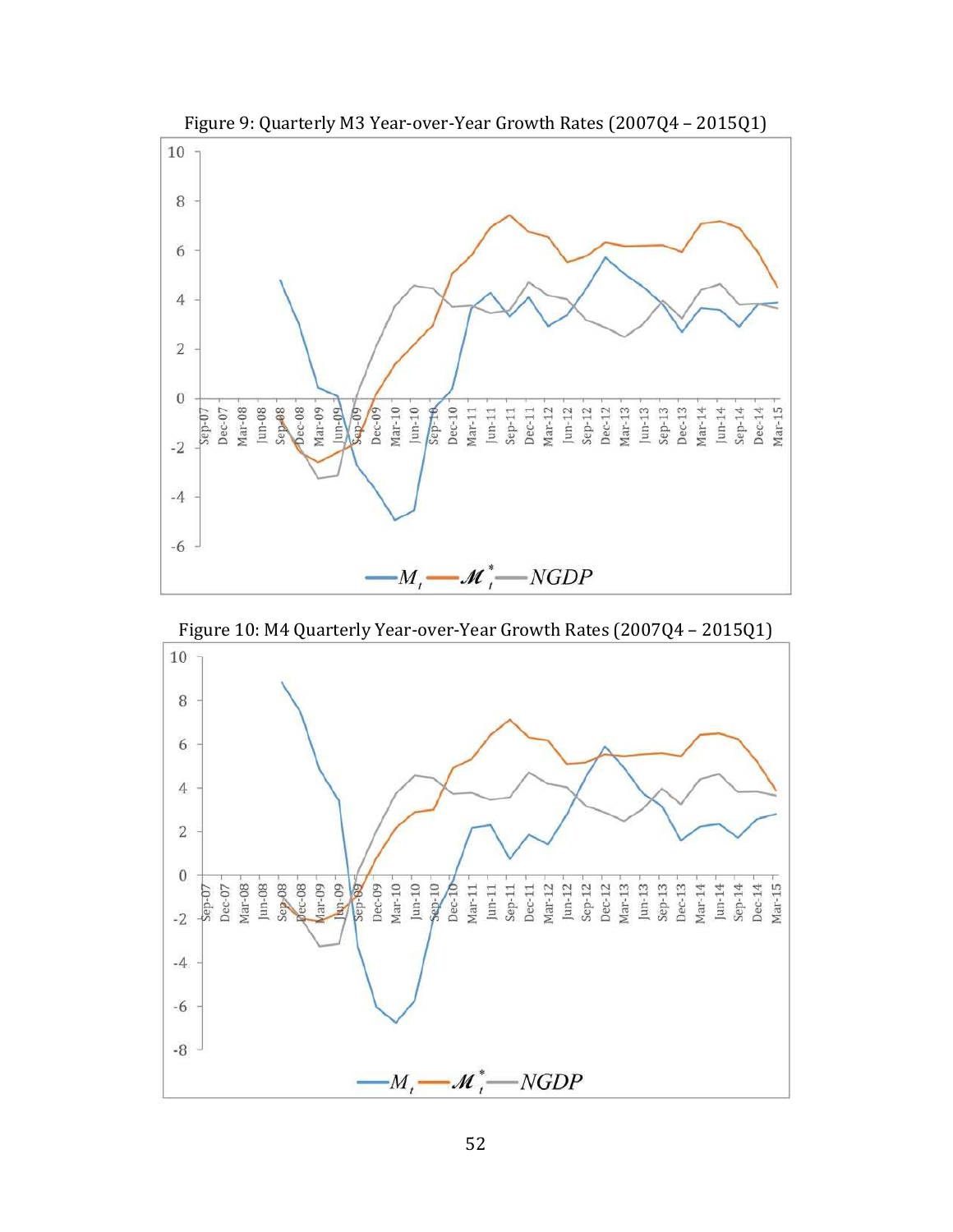## **11. Conclusions**

Many economists have wondered how the transactions services of credit cards could be included in monetary aggregates. The conventional simple sum accounting approach precludes solving that problem, since accounting conventions do not permit adding liabilities to assets. But economic aggregation and index number theory measure service flows, independently of whether from assets or liabilities. We have provided theory solving that long overlooked problem both for use as a structural economic variable and as an indicator. The aggregation theoretic exact approach to aggregation as a structural variables provides our credit cardaugmented aggregate,  $\mathcal{M}_t = \mathcal{M}(\mathbf{m}_t, \mathbf{c}_t)$ , while the indicator optimized augmented aggregate, uniquely derived from our nowcasting model, produces our aggregate,  $\mathcal{M}_t^* = \mathcal{M}_t^*(\mathbf{m}_t, \mathbf{c}_t)$ . In the former case, the aggregate is defined to be weakly separable within the structure of the economy, while in the latter approach the aggregate is defined to be separable within the nowcasting equation. The former approach is relevant to any application requiring a measure of monetary services within the structure of the economy, while the latter approach is application specific and only relevant for use as an indicator.

We have provided the solution under various levels of complexity in terms of theory, econometrics, and data availability. We have implemented the theory under risk neutrality. We have further provided the extension of our theory to CCAPM risk adjustment under risk aversion. The new aggregates will be provided to the public in monthly releases by the Center for Financial Stability (CFS) in NY City and also to Bloomberg terminal users. The CFS is now providing the unaugmented aggregates,  $M_t = M(\mathbf{m}_t)$ , and will soon be providing both of the credit card augmented aggregates: the structural augmented aggregates,  $\mathcal{M}_t = \mathcal{M}(\mathbf{m}_t, \mathbf{c}_t)$ , and indicator optimized aggregates,  $\mathcal{M}_t^* = \mathcal{M}_t^*(\mathbf{m}_t, \mathbf{c}_t)$ .

A more demanding approach would remove the CCAPM assumption of intertemporal separability, in accordance with Barnett and Wu (2005). Adapting that advanced approach to our augmented aggregates, including credit card services, remains a topic for future research. While excluding credit card services, the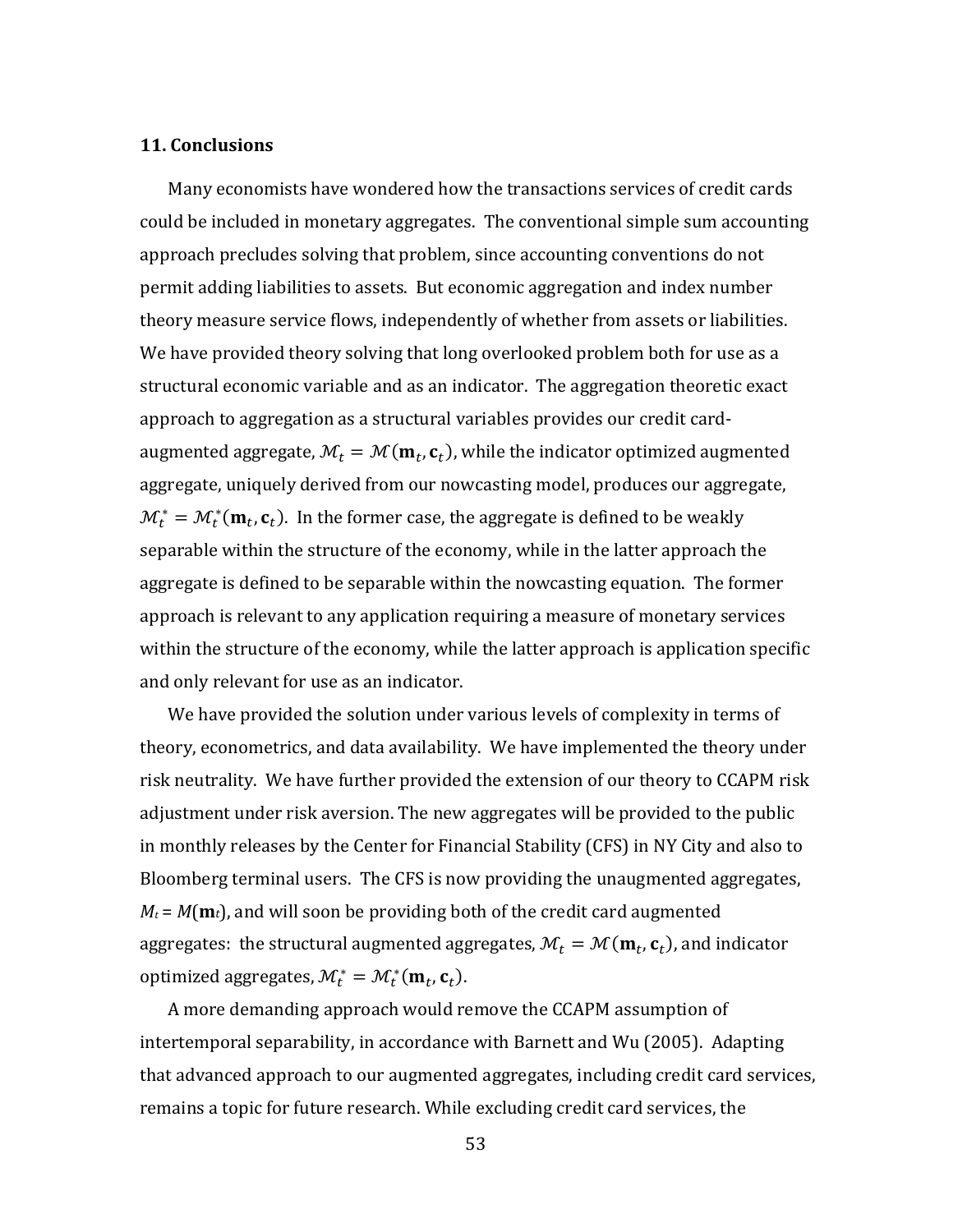currently available CFS Divisia monetary aggregates have been found to be reasonably robust to introduction of risk, variations of the benchmar[k r](#page-54-0)ate, introduction of taxation of interest rates, and other such refinements.<sup>22</sup> But such simplifications might not be the case with our augmented monetary aggregates, because of the high and volatile interest rates on credit card balances.

In previous research, Barnett, Chauvet, and Leiva-Leon (2016) have found that the CFS un-augmented Divisia monetary aggregate,  $M_t = M(\mathbf{m}_t)$ , is a valuable indicator in a four factor nowcasting model of nominal GDP. In this research, we have found that our new augmented Divisia monetary aggregates,  $\mathcal{M}_t^* = \mathcal{M}_t^*(\mathbf{m}_t, \mathbf{c}_t)$ , have substantially greater indicator value than  $M_t = M(\mathbf{m}_t)$ . Considering the current interest in the possibility of nominal GDP targeting, requiring the existence of monthly nominal GDP nowcasts, the augmented aggregates merit serious consideration. Although the greater indicator value is evident from the time series plots, we have provided the formal nowcasting results to confirm the evidence from the plots.

An extensive literature exists on policy relevance of the Divisia monetary aggregates. See, e. g., Barnett (2012), Belongia and Ireland (2014; 2015a,b), Barnett and Chauvet (2011a), Serletis and Rahman (2013), and Serletis and Gogas (2014). Much of that literature could be strengthened further by use of the soon to be available credit-card augmented CFS Divisia monetary aggregates.

-

<span id="page-54-0"></span> $22$  While those refinements slightly change the un-augmented Divisia monetary aggregates, those changes are negligible relative to the gap between the simple sum monetary aggregate path and the corresponding Divisia monetary aggregate path. See, e.g., the online library of relevant research and the Divisia monetary aggregates databases at the Center for Financial Stability (www.centerforfinancialstability.org/amfm.php).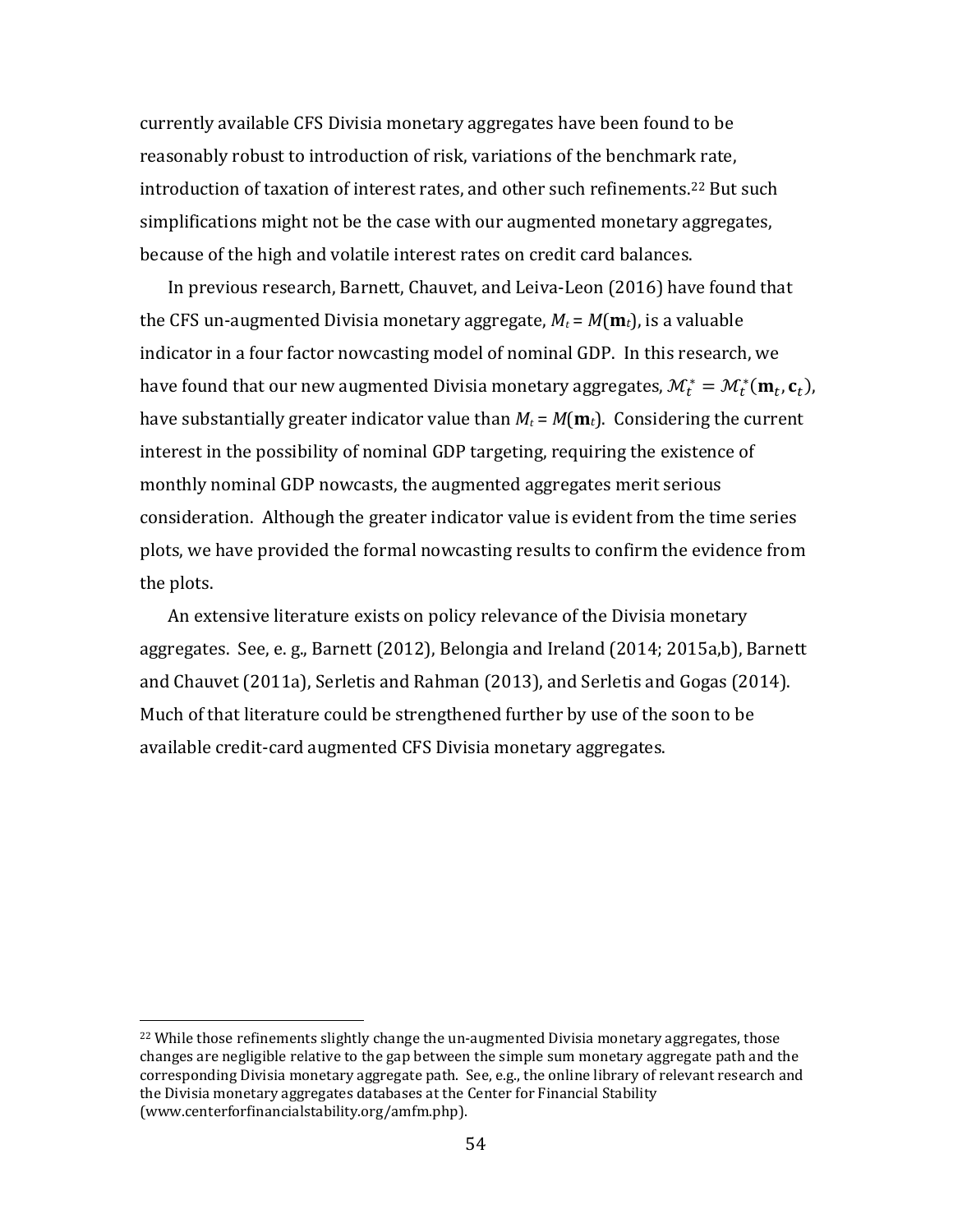- Arrow, K. J. and F. Hahn (1971). *General Competitive Analysis*. San Francisco, Holden-Day.
- Banbura, M. and G. Runstler (2011). "A Look into the Factor Model Black Box: Publication Lags and the Role of Hard and Soft Data in Forecasting GDP". *International Journal of Forecasting* **27**(2): 333-346.
- Barnett, W. A. (1978). "The User Cost of Money," *Economics Letter* **1**: 145-149. Reprinted in W. A. Barnett and A. Serletis (eds.), 2000, *The Theory of Monetary Aggregation*, North Holland, Amsterdam, chapter **1**: 6-10.
- Barnett, W. A. (1980). "Economic Monetary Aggregates: An Application of Aggregation and Index Number Theory," *Journal of Econometrics* **14**: 11-48. Reprinted in W. A. Barnett and A. Serletis (eds.), 2000, *The Theory of Monetary Aggregation*, North Holland, Amsterdam, chapter 1: 6-10.
- Barnett, W. A. (1982). "The Optimal level of Monetary Aggregation," *Journal of Money, Credit, and Banking***14**: 687-710. Reprinted in W. A. Barnett and A. Serletis (eds.), 2000, *The Theory of Monetary Aggregation*, North Holland, Amsterdam, chapter 7: 125-149.
- Barnett, W. A. (1987). "The Microeconomic Theory of Monetary Aggregation," in W. A. Barnett and K. Singleton (eds.), *New Approaches to Monetary Economics*, Cambridge U. Press. Reprinted in W. A. Barnett and A. Serletis (eds.), 2000, *The Theory of Monetary Aggregation*, North Holland, Amsterdam, chapter 3: 49-99.
- Barnett, W.A. (1995). "Exact Aggregation under Risk," in W. A. Barnett, M. Salles, H. Moulin, and N. Schofield (eds.), *Social Choice, Welfare and Ethics*, Cambridge University Press, Cambridge. Reprinted in W. A. Barnett and A. Serletis, (eds.), 2000, *The Theory of Monetary Aggregation*, North Holland, Amsterdam, chapter 10: 195-216.
- Barnett, W. A. (2012). *Getting It Wrong: How Faulty Monetary Statistics Undermine the Fed, the Financial System, and the Economy*, MIT Press, Cambridge, MA.
- Barnett, W.A. and M. Chauvet (2011a). "How Better Monetary Statistics Could Have Signaled the Financial Crisis". *Journal of Econometrics* **161**(1): 6-23.
- Barnett, W.A. and M. Chauvet (eds) (2011b). *Financial Aggregation and Index Number Theory*. Singapore: World Scientific.
- Barnett, W. A. and A. Serletis (1990)." A Dispersion-Dependency Diagnostic Test for Aggregation Error: with Applications to Monetary Economics and Income Distribution," *Journal of Econometrics* **43**: 5-34. Reprinted in W. A. Barnett and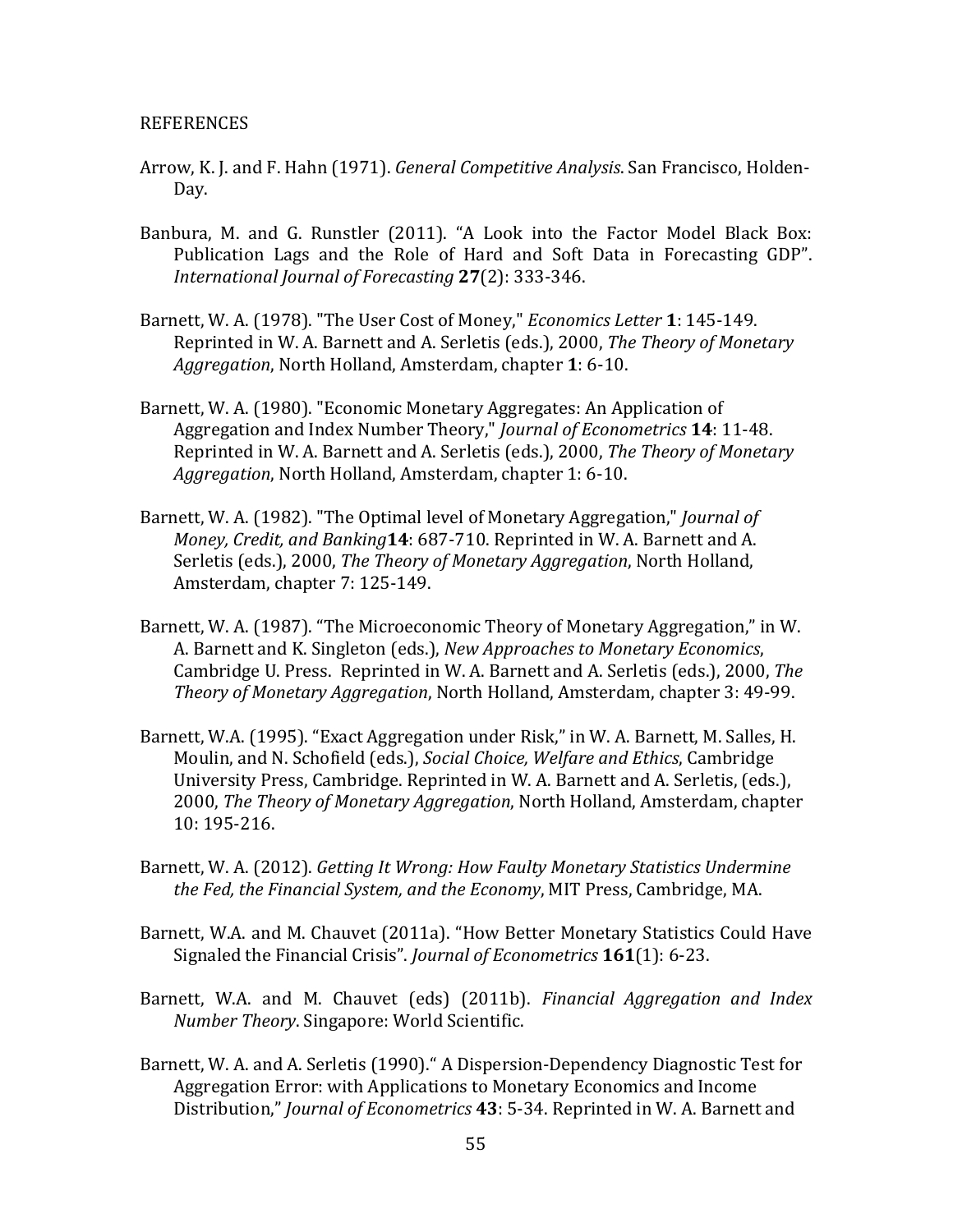A. Serletis (eds.), 2000, *The Theory of Monetary Aggregation*, North-Holland, Amsterdam, chapter 9: 167-194

- Barnett, W. A. and A. Serletis (eds) (2000). *The Theory of Monetary Aggregation*, Contributions to Economic Analysis Monograph Series, Elsevier, Amsterdam.
- Barnett, W. A. and B. Tang (1916)." Chinese Divisia Monetary Index and GDP Nowcasting," *Open Economies Review*, forthcoming.
- Barnett, W. A. and S. Wu (2005). "On User Costs of Risky Monetary Assets," *Annals of Finance***1**, 35-50. Reprinted in W. A. Barnett and M. Chauvet (eds.), 2010, *Financial Aggregation and Index Number Theory*, World Scientific, Singapore, chapter 3.
- Barnett, W. A. and L. Su (2016). "Data Sources for the Credit-Card Augmented Divisia Monetary Aggregates," *Research in International Business and Finance*, Elsevier, forthcoming.
- Barnett, W. A., M. Chauvet, and D. Leiva-Leon (2016). "Real-Time Nowcasting of Nominal GDP Under Structural Break," *Journal of Econometrics*, 191(2), 312- 324.
- Barnett, W. A., Y. Liu, and M. Jensen (1997). "The CAPM Risk Adjustment for Exact Aggregation over Financial Assets," *Macroeconomic Dynamics* **1**: 485- 512.Reprinted in W. A. Barnett and A. Serletis (eds.), 2000, *The Theory of Monetary Aggregation*, North Holland, Amsterdam, chapter 12: 245-295.
- Barnett, W.A., J. Liu, R.S. Mattson, and J. van den Noort (2013). "The New CFS Divisia Monetary Aggregates: Design, Construction, and Data Sources," *Open Economies Review* **24**: 101-124.
- Belongia, M.T. and P.N. Ireland (2014). "The Barnett Critique after Three Decades: A New Keynesian Analysis". *Journal of Econometrics* **183**(1): 5-21.
- Belongia, M.T. and P.N. Ireland (2015a). "Interest Rates and Money in the Measurement of Monetary Policy." *Journal of Business and Economic Statistics* **332**: 255-269.
- Belongia, M.T. and P.N. Ireland (2015b)."A 'Working' Solution to the Question of Nominal GDP Targeting."*Macroeconomic Dynamics* **19**: 508-534.
- Bernanke, Ben and Alan Blinder (1988). "Is it Money or Credit, or Both, or Neither? Credit, Money, and Aggregate Demand," *American Economic Review* **78**, no. 2, May, Papers and Proceedings of the One-Hundredth Annual Meeting of the American Economic Association, 435-439.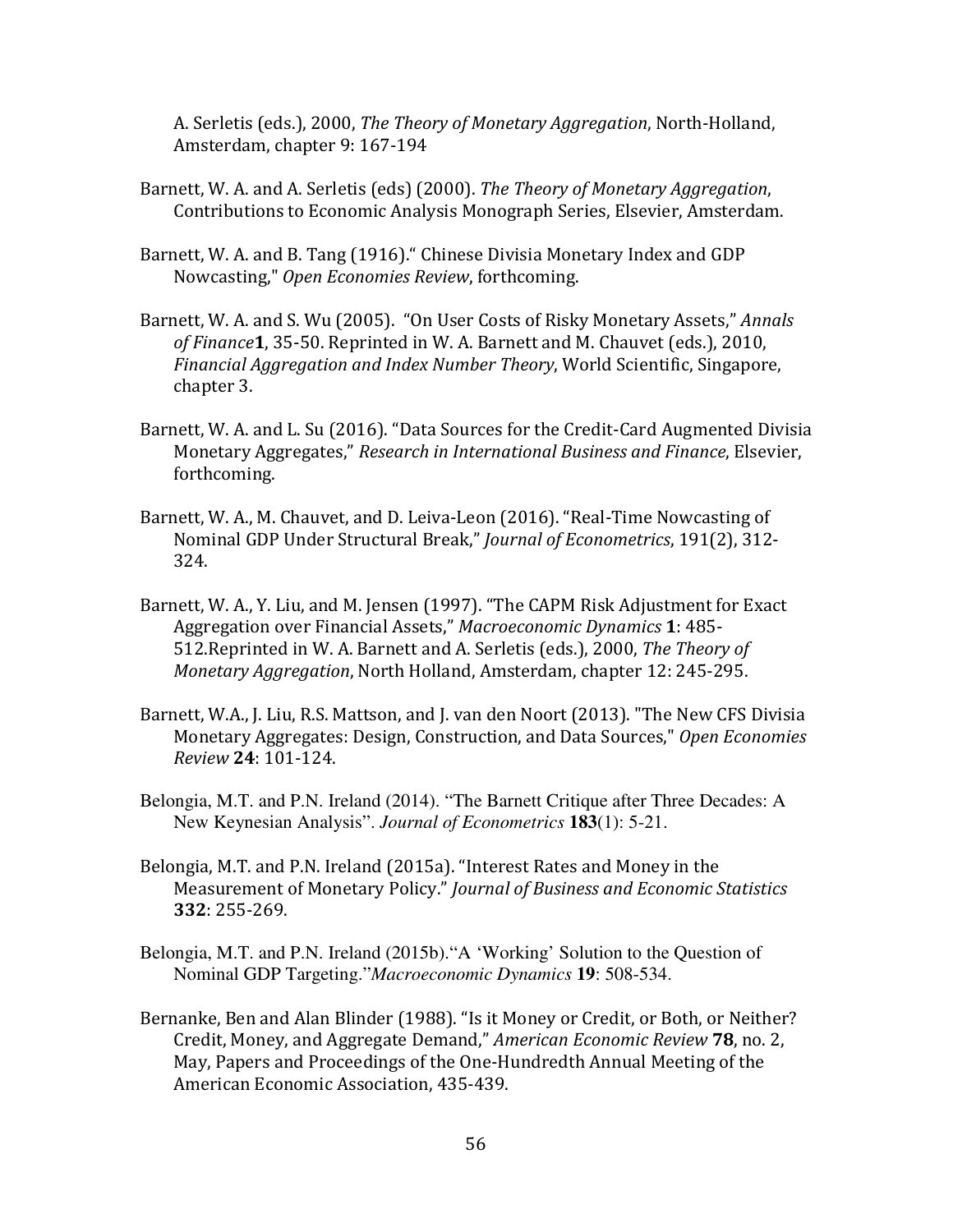- Breeden, Douglas (1979), "An Intertemporal Asset Pricing Model with Stochastic Consumption and Investment Opportunities," *Journal of Financial Economics* **7**: 265-296.
- Campbell, J. Y. and J. H. Cochrane (1999). "By force of Habit: a Consumption-Based Explanation of Aggregate Stock Market Behavior," *Journal of Political Economy* **107**: 205–251.
- Caves, D.W., L.R. Christensen, and W. E. Diewert (1982a). "The Economic Theory of Index Numbers and the Measurement of Input, Output, and Productivity," *Econometrica* **50**, 1392-1414.
- Cochrane, J. H. (2000). *Asset Pricing*, Princeton University Press, Princeton, NJ.
- Diewert, W. (1976). "Exact and Superlative Index Numbers," *Journal of Econometrics* **4**: 115–45.
- Divisia, F. (1925 and 1926). "L'IndiceMonétaire et la Théorie de la Monniae". *Revue d'ÉconomiePolitique* **39**: 842-61, 980-1008 and 1121-51; and **40**: 49-87.
- Duca, J. V. and W. C. Whitesell (1995). "Credit Cards and Money Demand: a Crosssectional Study," *Journal of Money, Credit and Banking* **27**: 604-623.
- Feenstra, Robert C. (1986). "Functional Equivalence Between Liquidity Costs and the Utility of Money," *Journal of Monetary Economics,* March, 271-291.
- Fischer, Stanley (1974). "Money and the Production Function," *Economic Inquiry* **12**, pp. 517-33.
- Giannone,D., L. Reichlin, and D. Small (2008)."Nowcasting: The Real-Time Informational Content of Macroeconomic Data." *Journal of Monetary Economics*, 55(2008), 665-676.
- Green, H.A.J. (1964). *Aggregation in Economic Analysis: An Introductory Survey*. Princeton, N.J.: Princeton University Press.
- Ingersoll, J. E. (1987). *Theory of Financial Decision Making*, Rowman and Littlefield, Totowa, NJ.
- Kocherlakota, N. (1996). "The Equity Premium: It's Still a Puzzle," *Journal of Economic Literature* **34**: 43–71.
- Lucas, R. E. (1978). "Asset Prices in an Exchange Economy," *Econometrica* **46**: 1429- 1445.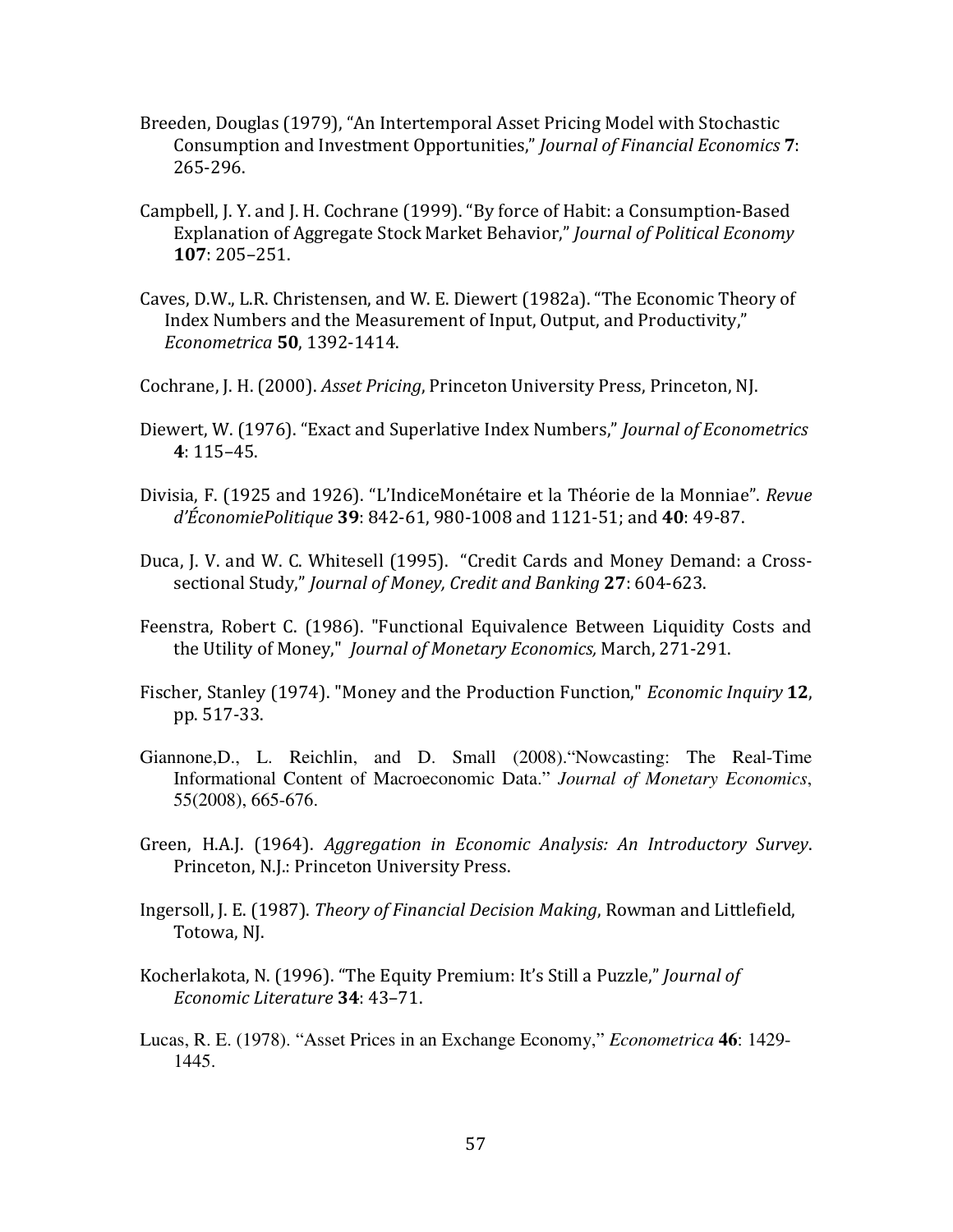- Mariano, R., and Y. Murasawa (2003). A New Coincident Index of Business Cycles based on Monthly and Quarterly Series. *Journal of Applied Econometrics*, **18**(4) 427-443.
- Marshall, D (1997). "Comments on CAPM Risk Adjustment for Exact Aggregation over Financial Assets, *Macroeconomic Dynamics* **1**: 513–523.
- Mehra, R. and E. C. Prescott (1985). "The Equity Premium: A Puzzle," *Journal of Monetary Economics* **15**, 145-61.
- Mishkin, Frederic (1996). "The Channels of Monetary Transmission: Lessons for Monetary Policy." NBER Working Paper No. 5464.
- Phlips, Louis and Frans Spinnewyn (1982). "Rationality versus Myopia in Dynamic Demand Systems," in R. L. Basmann and G. F. Rhodes (eds.), *Advances in Econometrics*, JAI Press, pp. 3-33.
- Poterba, J.M. and J.J. Rotemberg (1987). "Money in the Utility Function: An Empirical Implementation," Chapter 10 in W.A. Barnett and K.J. Singleton (eds) *New Approaches to Monetary Economics*. Cambridge: Cambridge University Press: 219-40.
- Quirk, J. and R. Saposnik (1968). *Introduction to General Equilibrium Theory and Welfare Economics*. New York: McGraw-Hill.
- Rubinstein, M. (1976). "The Valuation of Uncertain Income Streams and the Pricing of Options," *Bell Journal of Economics* **7**: 407-425.
- Samuelson, Paul (1948). *Foundations of Economic Analysis*, Harvard University Press, Cambridge, Mass.
- Sharpe, W. F. (1964). Capital Asset Prices: A Theory of Market Equilibrium under Conditions of Risk, *The Journal of Finance* **19**: 425–442.
- Serletis, A. and P. Gogas (2014)."Divisia Monetary Aggregates, the Great Ratios, and Classical Money Demand Functions," *Journal of Money, Credit and Banking* **46**(1): 229-41.
- Serletis, A. and S. Rahman (2013). "The Case for Divisia Money Targeting," *Macroeconomic Dynamics* **17**: 1638-1658.
- Stein, C. (1973). "Estimation of the Mean of a Multivariate Normal Distribution," *Proceedings of the Prague Symposium on Asymptotic Statistics*, September.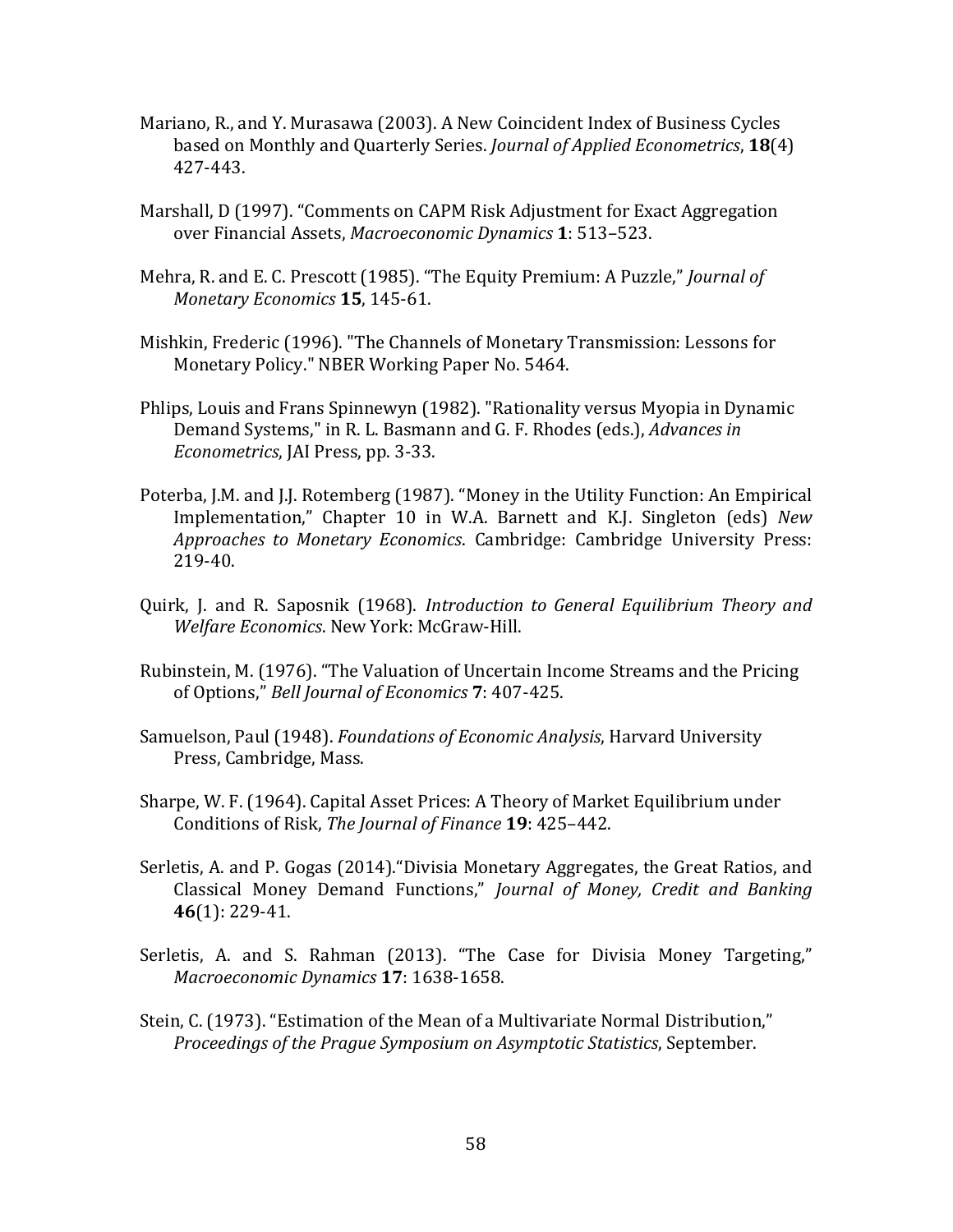- Stock, J. H., and M. W. Watson (1989), New Indexes of Coincident and Leading Economic Indicators. *NBER Macroeconomics Annual*, 351-393.
- Telyukova, I. and R. Wright (2008). "A Model of Money and Credit, with Application to the Credit Card Debt Puzzle," *Review of Economic Studies* **75**: 629-647.
- Törnqvist, L. (1936). "The Bank of Finland's Consumption Price Index," *Bank of FinlandReview* **10**: 1-8.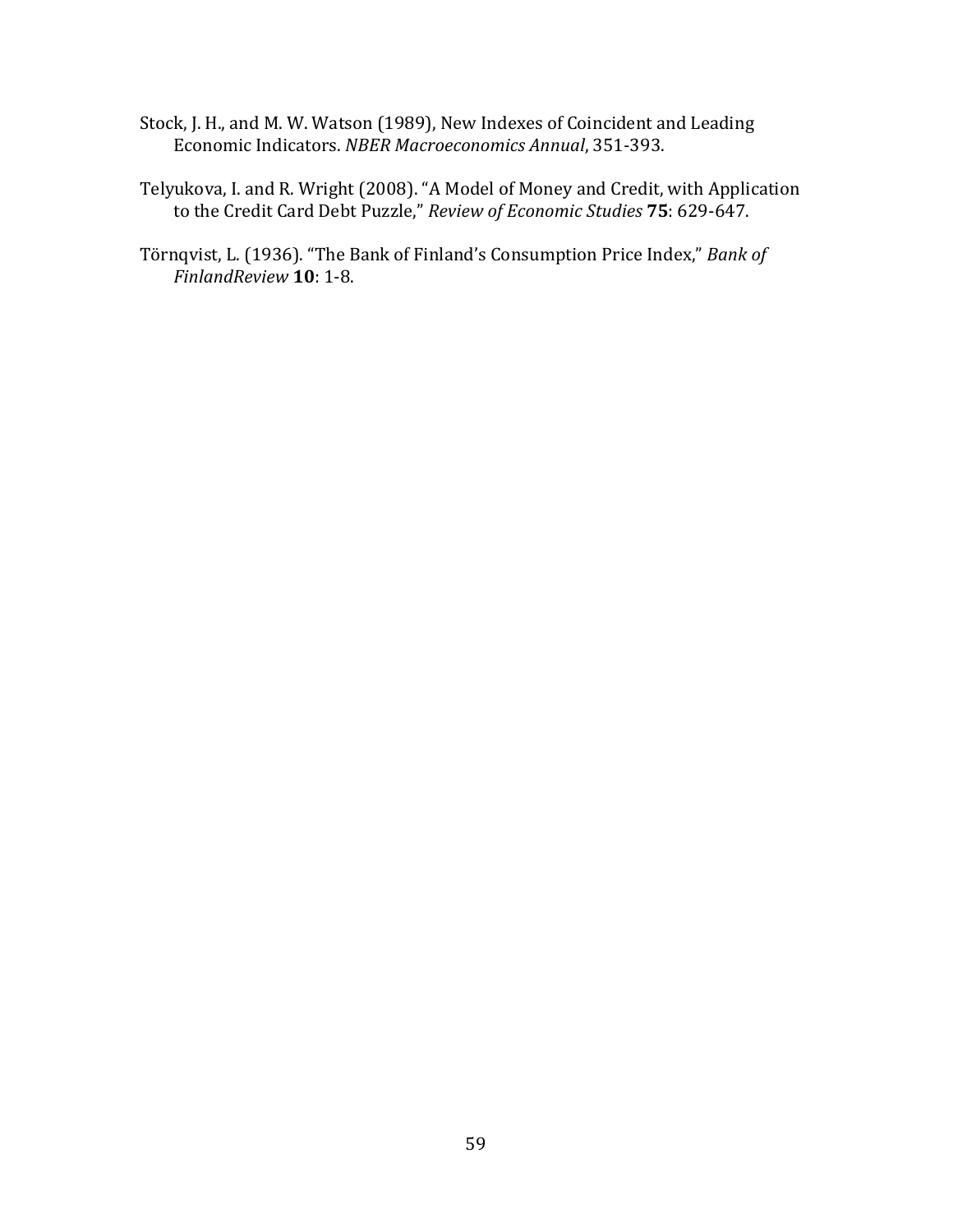## **APPENDICES**

# *(I) Derivation of the User Cost Formula for Credit Card Services, Equation (7), in the Infinite Lifetimes Case under Perfect Certainty:*

From equation 2, the flow of funds identities, for  $s = t, t + 1, \ldots, \infty$ , are

$$
\mathbf{p}'_{s}\mathbf{x}_{s} = w_{s}L_{s} + \sum_{i=1}^{n} [(1 + r_{i,s-1})p^{*}_{s-1}m_{i,s-1} - p^{*}_{s}m_{is}] + \sum_{j=1}^{k} [p^{*}_{s}c_{js} - (1 + e_{j,s-1})p^{*}_{s-1}c_{j,s-1}] + [(1 + R_{s-1})p^{*}_{s-1}A_{s-1} - p^{*}_{s}A_{s}].
$$
\n(A. 1)

The intertemporal utility function

$$
u(\mathbf{m}_t, \mathbf{c}_t, \mathbf{x}_t) + E_t \left[ \sum_{s=t+1}^{\infty} \left( \frac{1}{1+\xi} \right)^{s-t} u(\mathbf{m}_s, \mathbf{c}_s, \mathbf{x}_s) \right]
$$

under perfect certainty is

$$
\sum_{s=t}^{\infty} \left(\frac{1}{1+\xi}\right)^{s-t} u(\mathbf{m}_s, \mathbf{c}_s, \mathbf{x}_s).
$$
 (A. 2)

Let  $\mathfrak I$  be the Lagrangian for maximizing intertemporal utility subject to the sequence of flow of funds identities for  $s = t, ..., \infty$ , and let  $\lambda_t$  be the Lagrange multiplier for the *t*'th constraint. Then the following are the first order conditions for maximizing (A.2) subject to the sequence of constraints, (A.1).

$$
\frac{\partial \mathfrak{I}}{\partial A_t} = -\lambda_{t+1} (1 + R_t) p_t^* + \lambda_t p_t^* = 0,
$$
\n(A.3)

$$
\frac{\partial \mathfrak{I}}{\partial x_{it}} = \frac{\partial u}{\partial x_{it}} - \lambda_t p_{it} = 0,
$$
\n(A.4)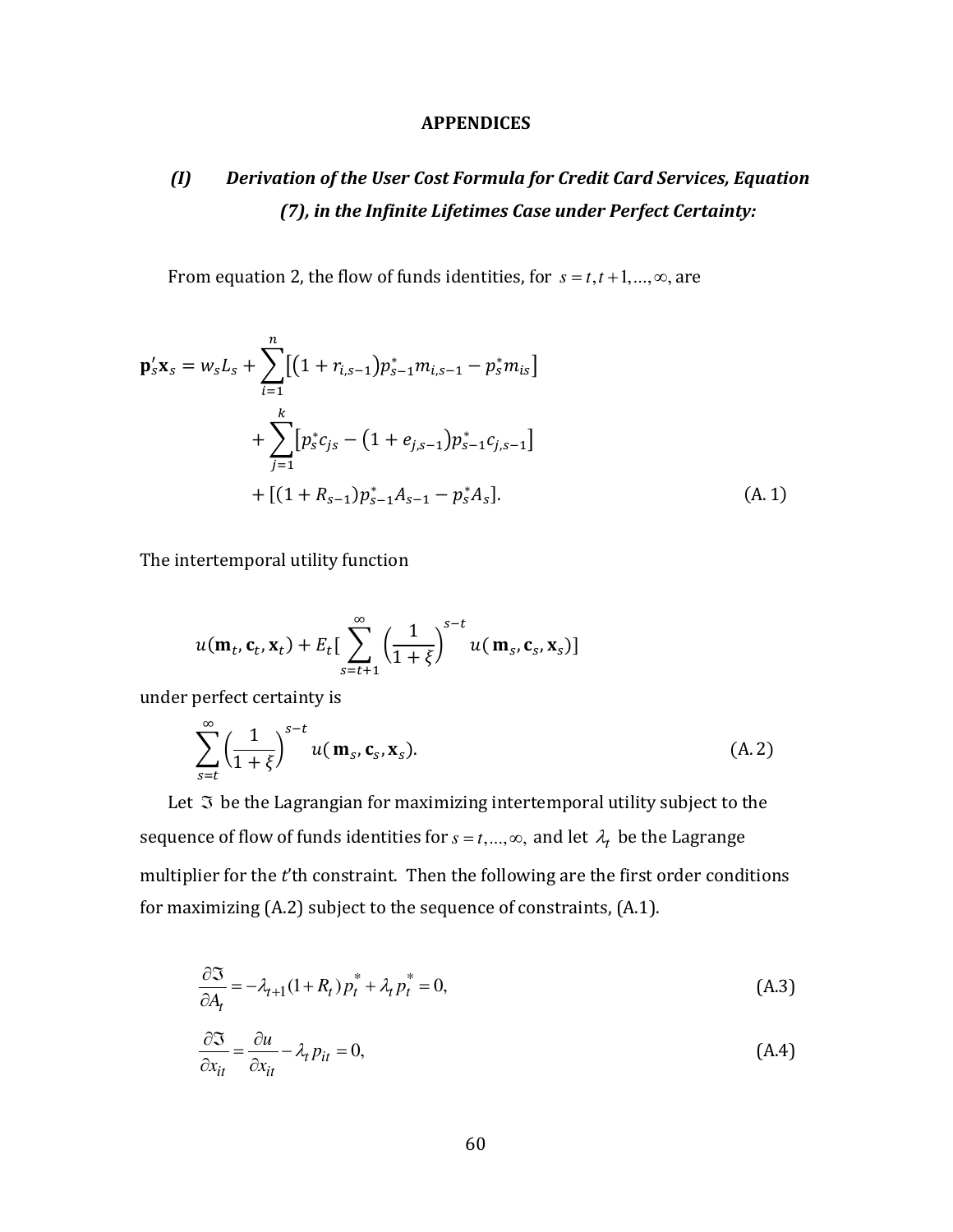$$
\frac{\partial \mathfrak{I}}{\partial m_{it}} = \frac{\partial u}{\partial m_{it}} - \lambda_t p_t^* + \lambda_{t+1} (1 + r_{it}) p_t^* = 0,
$$
\n(A.5)

$$
\frac{\partial \mathfrak{I}}{\partial c_{jt}} = \frac{\partial u}{\partial c_{jt}} + \lambda_t p_t^* - \lambda_{t+1} (1 + e_{jt}) p_t^* = 0.
$$
 (A.6)

From equation (A.3), we have

$$
-\lambda_{t+1}(1+R_t) + \lambda_t = 0. \tag{A.7}
$$

Substitute equation (A.7) into (A.6) to eliminate  $\lambda_{t+1}$  , we get

$$
\frac{\partial u}{\partial c_{jt}} = -\lambda_t p_t^* + \frac{\lambda_t}{1 + R_t} p_t^* (1 + e_{jt}).
$$
\n(A.8)

Rearranging we get the first order condition that identifies  $\tilde{\pi}_{j_t}$  as the user cost price of credit card services:

$$
\frac{\partial u}{\partial c_{jt}} = \lambda_t \tilde{\pi}_{jt},\tag{A.9}
$$

where

$$
\tilde{\pi}_{jt} = p_t^* \frac{e_{jt} - R_t}{1 + R_t}.
$$
\n(A.10)

# *(II) Derivation of Euler Equations for Credit Card Services, Equation (35):*

The following are the Euler equations provided in the paper as equations (34), (35), and (36):

$$
\frac{\partial V}{\partial m_{it}} - \rho E_t \left[ (R_t^* - r_{it}^*) \frac{\partial V}{\partial X_{t+1}} \right] = 0, \tag{A.11}
$$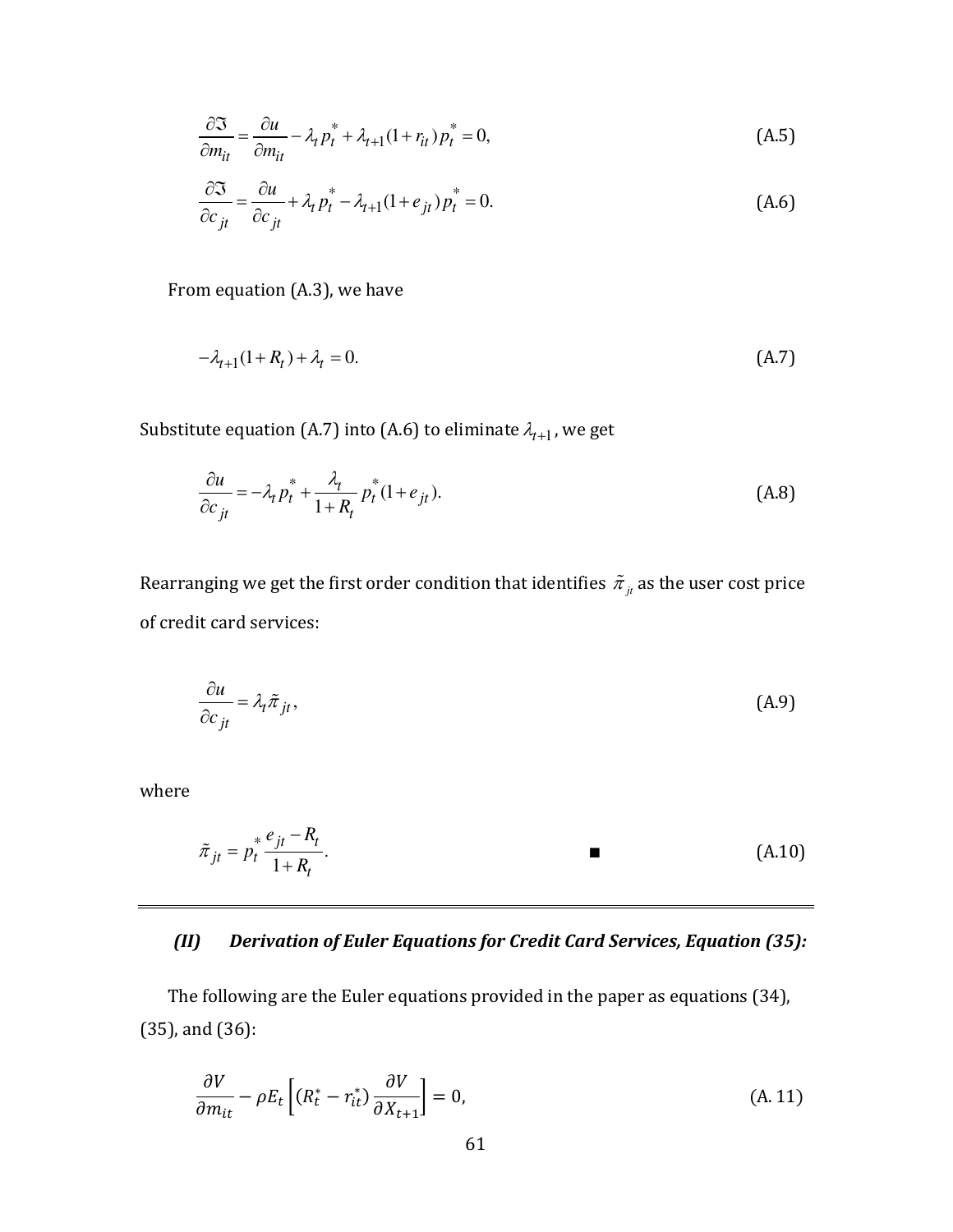$$
\frac{\partial V}{\partial c_{jt}} - \rho E_t \left[ \left( e_{jt}^* - R_t^* \right) \frac{\partial V}{\partial X_{t+1}} \right] = 0, \tag{A.12}
$$

$$
\frac{\partial V}{\partial X_t} - \rho E_t \left[ (1 + R_t^*) \frac{\partial V}{\partial X_{t+1}} \right] = 0.
$$
 (A. 13)

for all  $s \ge t$ ,  $i = 1, ..., n$ , and  $j = 1, ..., k$ , where  $\rho = 1/(1 + \xi)$  and where  $p_s^*$  is the exact price aggregate that is dual to the consumer goods quantity aggregate  $X_{\boldsymbol{s}}.$ 

Equation (A.11) was derived in Barnett (1995, Sec 2.3) using Bellman's method. An alternative approach to that derivation using calculus of variations was provided by Poterba and Rotemberg (1987). Equation (A.12) follows by the same approach to derivation, using either Bellman's method or calculus of variations. We are not providing the lengthy derivation of (A.12) in this appendix, since the steps in the Bellman method approach for this class of models are provided in detail in Barnett and Serletis (2000, pp. 201-204).

## *(III) Proof of Theorem 1*

**Theorem 1 (a).** *The risk adjusted real user cost of the services of monetary asset under risk is*  $p_{it}^m = \pi_{it} + \psi_{it}$ *, where* 

$$
\pi_{it} = \frac{E_t R_t^* - E_t r_{it}^*}{1 + E_t R_t^*}
$$
\n(A. 14)

*and*

$$
\psi_{it} = \rho (1 - \pi_{it}) \frac{Cov \left( R_t^*, \frac{\partial V}{\partial X_{t+1}} \right)}{\frac{\partial V}{\partial X_t}} - \rho \frac{Cov \left( r_{it}^*, \frac{\partial V}{\partial X_{t+1}} \right)}{\frac{\partial V}{\partial X_t}}.
$$
\n(A. 15)

**(b).** *The risk adjusted real user cost of the services of credit card type under risk is*  $\wp_{jt}^c = \tilde{\pi}_{jt} + \tilde{\psi}_{jt}$ , where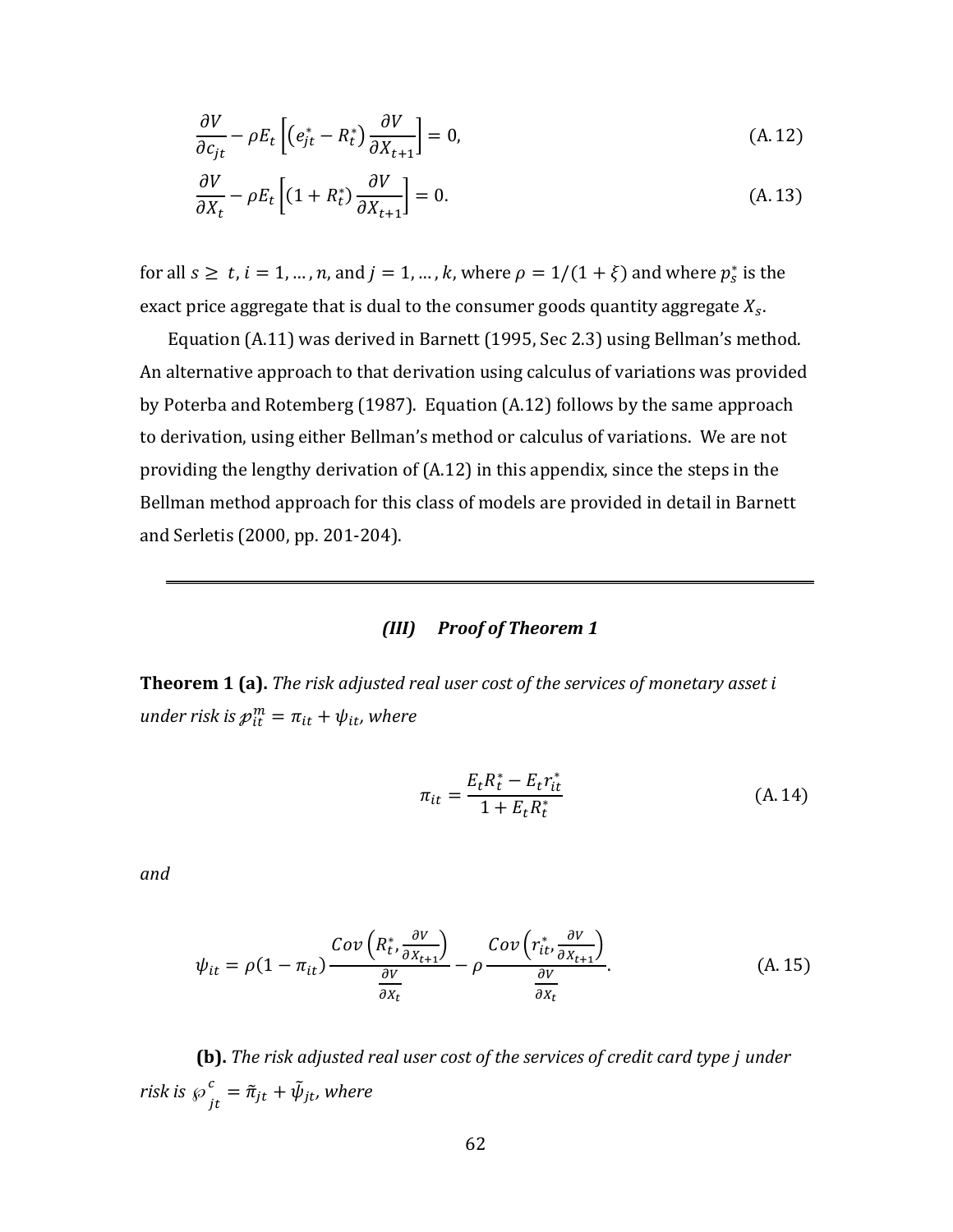$$
\tilde{\pi}_{jt} = \frac{E_t e_{jt}^* - E_t R_t^*}{1 + E_t R_t^*}
$$
\n(A. 16)

and

$$
\tilde{\psi}_{jt} = \rho \frac{Cov \left(e_{jt}^*, \frac{\partial V}{\partial X_{t+1}}\right)}{\frac{\partial V}{\partial X_t}} - \rho \left(1 + \tilde{\pi}_{jt}\right) \frac{Cov \left(R_t^*, \frac{\partial V}{\partial X_{t+1}}\right)}{\frac{\partial V}{\partial X_t}}.
$$
\n(A. 17)

**Proof***.* For the analogous proof in the case of monetary assets only, relevant to part (a), see Barnett, Liu, and Jensen (1997), Barnett and Serletis (2000, ch. 12), or Barnett (2012, Appendix D). We provide the proof of part (b) for the extended case including credit. There are two approaches to proving this important theorem, the direct approach and the indirect approach. We provide both approaches, beginning with the indirect approach.

By definition (1) in the paper, we have for the credit card services user cost price

$$
\wp_{j_t}^c = \frac{\frac{\partial V}{\partial c_{j_t}}}{\frac{\partial V}{\partial X_t}}.
$$
\n(A.18)

Defining  $\tilde{\psi}_{jt}$  to be  $\tilde{\psi}_{jt} = \wp_{jt}^c - \tilde{\pi}_{jt}$ , it follows that

$$
\frac{\partial V}{\partial c_{ji}} = (\tilde{\pi}_{jt} + \tilde{\psi}_{jt}) \frac{\partial V}{\partial X_t}.
$$

Substituting equations (A.12) and (A.13) into this equation, we get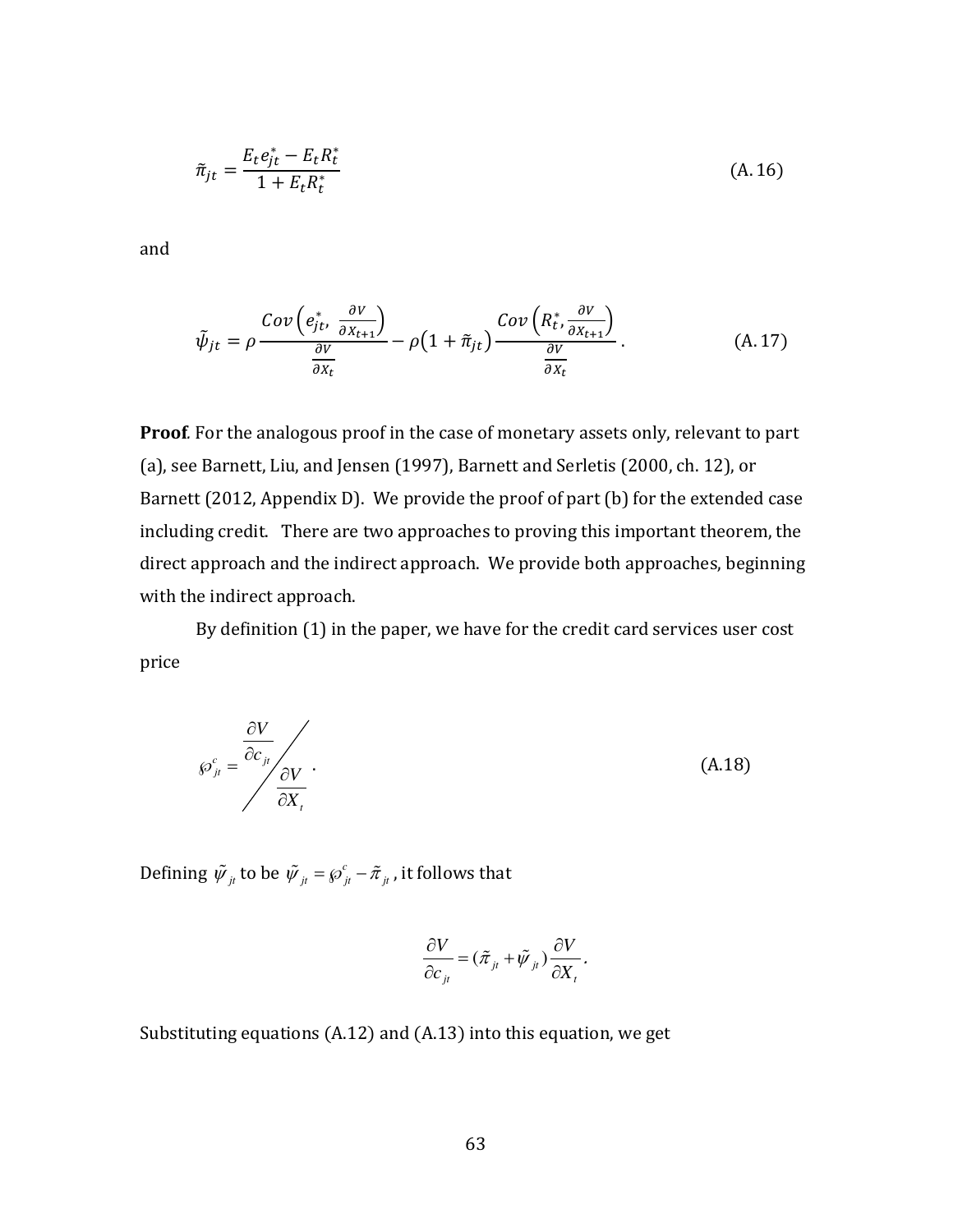$$
\rho E_t \left[ \left( e_{jt}^* - R_t^* \right) \frac{\partial V}{\partial X_{t+1}} \right] = (\tilde{\pi}_{jt} + \tilde{\psi}_{jt}) \rho E_t \left[ \left( 1 + R_t^* \right) \frac{\partial V}{\partial X_{t+1}} \right].
$$

Using the expectation of the product of correlated random variables, we have

$$
E_{t}\left(e_{jt}^{*}-R_{t}^{*}\right)E_{t}\left(\frac{\partial V}{\partial X_{t+1}}\right)+Cov\left(e_{jt}^{*}-R_{t}^{*},\frac{\partial V}{\partial X_{t+1}}\right)
$$
  
=
$$
\left\{\left[\frac{E_{t}e_{jt}^{*}-E_{t}R_{t}^{*}}{1+E_{t}R_{t}^{*}}\right]+\tilde{\psi}_{jt}\right\}\left\{E_{t}\left(1+R_{t}^{*}\right)E_{t}\left(\frac{\partial V}{\partial X_{t+1}}\right)+Cov\left(R_{t}^{*},\frac{\partial V}{\partial X_{t+1}}\right)\right\}.
$$

Multiplying $\left( 1+E_{_{t}}R_{_{t}}^{\ast}\right)$  through on both sides of the equation, we get:

$$
(1 + E_{t}R_{t}^{*})E_{t}(e_{jt}^{*} - R_{t}^{*})E_{t}(\frac{\partial V}{\partial X_{t+1}}) + (1 + E_{t}R_{t}^{*})Cov(e_{jt}^{*} - R_{t}^{*}, \frac{\partial V}{\partial X_{t+1}})
$$
  
= 
$$
\left[E_{t}(e_{jt}^{*} - R_{t}^{*}) + (1 + E_{t}R_{t}^{*})\tilde{\psi}_{jt}\right]\left[E_{t}(1 + R_{t}^{*})E_{t}(\frac{\partial V}{\partial X_{t+1}}) + Cov(R_{t}^{*}, \frac{\partial V}{\partial X_{t+1}})\right].
$$

Manipulating the algebra, we have

$$
E_{t}\left(e_{jt}^{*}-R_{t}^{*}\right)E_{t}\left(\frac{\partial V}{\partial X_{t+1}}\right)+\left(E_{t}R_{t}^{*}\right)E_{t}\left(e_{jt}^{*}-R_{t}^{*}\right)E_{t}\left(\frac{\partial V}{\partial X_{t+1}}\right)+Cov\left(e_{jt}^{*}-R_{t}^{*},\frac{\partial V}{\partial X_{t+1}}\right)\\+\left(E_{t}R_{t}^{*}\right)Cov\left(e_{jt}^{*}-R_{t}^{*},\frac{\partial V}{\partial X_{t+1}}\right)\\=\left[E_{t}\left(e_{jt}^{*}-R_{t}^{*}\right)+\left(1+E_{t}R_{t}^{*}\right)\tilde{\psi}_{jt}\right]\left\{E_{t}\left(\frac{\partial V}{\partial X_{t+1}}\right)+\left(E_{t}R_{t}^{*}\right)E_{t}\left(\frac{\partial V}{\partial X_{t+1}}\right)+Cov\left(R_{t}^{*},\frac{\partial V}{\partial X_{t+1}}\right)\right\},\right.
$$

and hence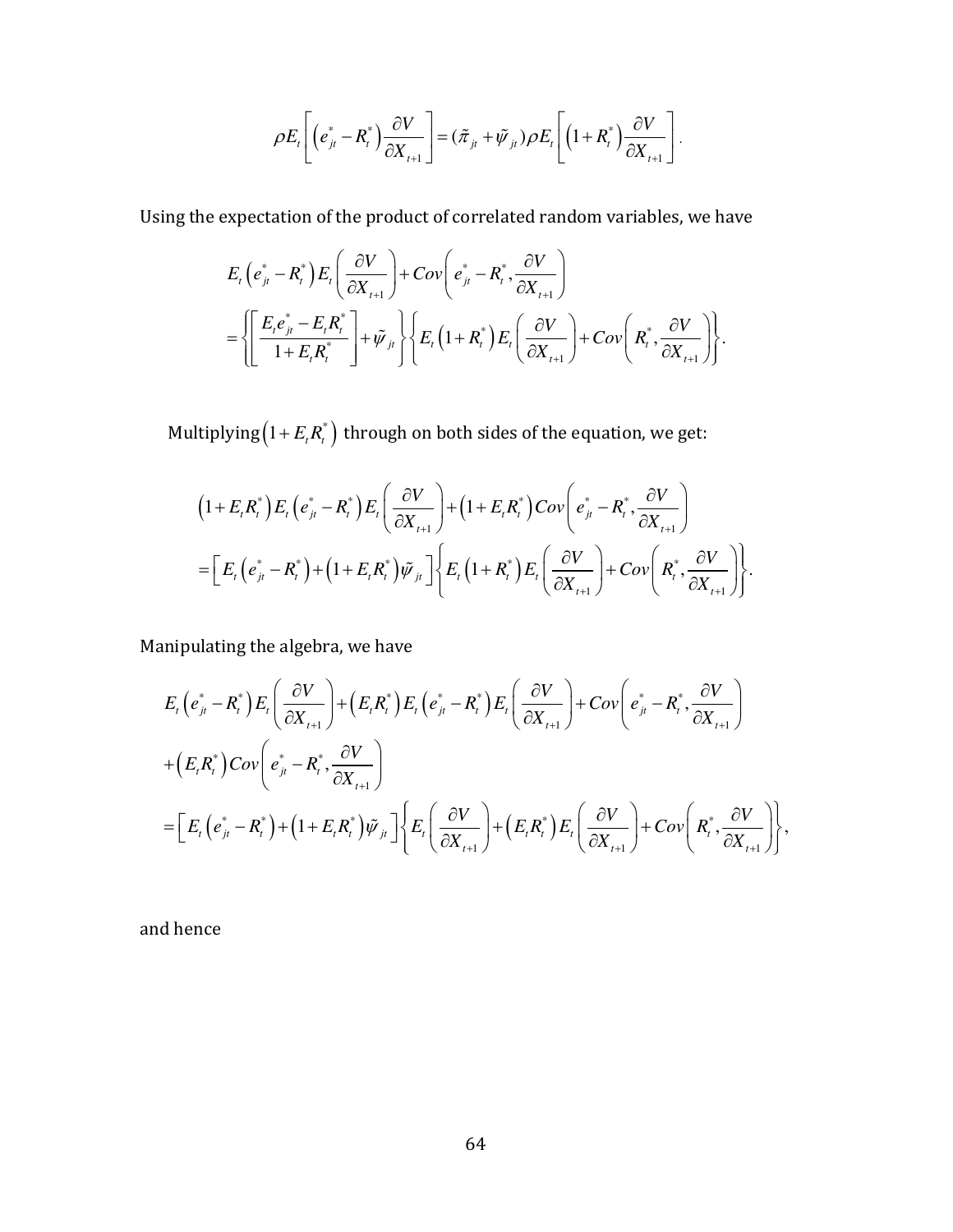$$
E_{t}\left(e_{jt}^{*}-R_{t}^{*}\right)E_{t}\left(\frac{\partial V}{\partial X_{t+1}}\right)+\left(E_{t}R_{t}^{*}\right)E_{t}\left(e_{jt}^{*}-R_{t}^{*}\right)E_{t}\left(\frac{\partial V}{\partial X_{t+1}}\right)+Cov\left(e_{jt}^{*}-R_{t}^{*},\frac{\partial V}{\partial X_{t+1}}\right) + \left(E_{t}R_{t}^{*}\right)Cov\left(e_{jt}^{*}-R_{t}^{*},\frac{\partial V}{\partial X_{t+1}}\right) = E_{t}\left(e_{jt}^{*}-R_{t}^{*}\right)E_{t}\left(\frac{\partial V}{\partial X_{t+1}}\right)+E_{t}\left(e_{jt}^{*}-R_{t}^{*}\right)\left(E_{t}R_{t}^{*}\right)\left(E_{t}\left(\frac{\partial V}{\partial X_{t+1}}\right)\right)+E_{t}\left(e_{jt}^{*}-R_{t}^{*}\right)Cov\left(R_{t}^{*},\frac{\partial V}{\partial X_{t+1}}\right) + \left(1+E_{t}R_{t}^{*}\right)\tilde{\psi}_{jt}\left\{E_{t}\left(\frac{\partial V}{\partial X_{t+1}}\right)+\left(E_{t}R_{t}^{*}\right)\left(E_{t}\left(\frac{\partial V}{\partial X_{t+1}}\right)\right)+Cov\left(R_{t}^{*},\frac{\partial V}{\partial X_{t+1}}\right)\right\}.
$$

Notice that by equation (A.13),

$$
\frac{\partial V}{\partial X_t} = \rho E_t \left[ \left( 1 + R_t^* \right) \frac{\partial V}{\partial X_{t+1}} \right]
$$
  
=  $\rho \left\{ E_t \left( \frac{\partial V}{\partial X_{t+1}} \right) + \left( E_t R_t^* \right) \left( E_t \left( \frac{\partial V}{\partial X_{t+1}} \right) \right) + Cov \left( R_t^*, \frac{\partial V}{\partial X_{t+1}} \right) \right\}.$ 

Substituting this back into the prior equation, we have

$$
E_{t}\left(e_{jt}^{*}-R_{t}^{*}\right)E_{t}\left(\frac{\partial V}{\partial X_{t+1}}\right)+\left(E_{t}R_{t}^{*}\right)E_{t}\left(e_{jt}^{*}-R_{t}^{*}\right)E_{t}\left(\frac{\partial V}{\partial X_{t+1}}\right)+Cov\left(e_{jt}^{*}-R_{t}^{*},\frac{\partial V}{\partial X_{t+1}}\right) + \left(E_{t}R_{t}^{*}\right)Cov\left(e_{jt}^{*}-R_{t}^{*},\frac{\partial V}{\partial X_{t+1}}\right) = E_{t}\left(e_{jt}^{*}-R_{t}^{*}\right)E_{t}\left(\frac{\partial V}{\partial X_{t+1}}\right)+E_{t}\left(e_{jt}^{*}-R_{t}^{*}\right)\left(E_{t}R_{t}^{*}\right)\left(E_{t}\left(\frac{\partial V}{\partial X_{t+1}}\right)\right)+E_{t}\left(e_{jt}^{*}-R_{t}^{*}\right)Cov\left(R_{t}^{*},\frac{\partial V}{\partial X_{t+1}}\right) + \left(1+E_{t}R_{t}^{*}\right)\tilde{\psi}_{jt}\left(\frac{1}{\rho}\frac{\partial V}{\partial X_{t}}\right).
$$

Simplifying the equation, we get

$$
Cov\bigg(e_{jt}^* - R_t^*, \frac{\partial V}{\partial X_{t+1}}\bigg) + \Big(E_t R_t^*\Big) Cov\bigg(e_{jt}^* - R_t^*, \frac{\partial V}{\partial X_{t+1}}\bigg) = E_t\Big(e_{jt}^* - R_t^*\Big) Cov\bigg(R_t^*, \frac{\partial V}{\partial X_{t+1}}\bigg) + \Big(1 + E_t R_t^*\Big) \tilde{\psi}_{jt}\bigg(\frac{1}{\rho}\frac{\partial V}{\partial X_{t}}\bigg).
$$

Recall that by equation (A.16),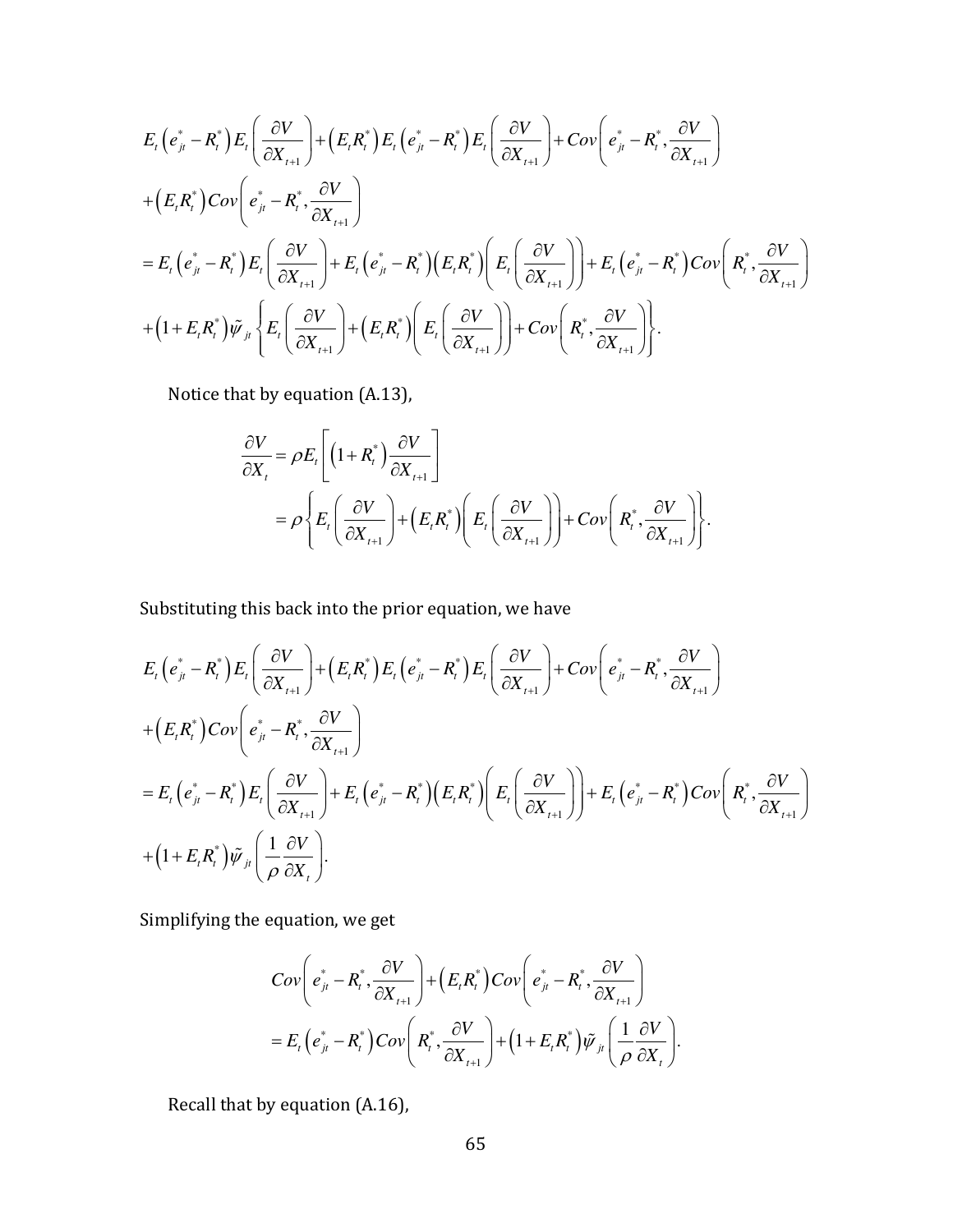$$
\widetilde{\pi}_{jt} = \frac{E_t e_{jt}^* - E_t R_t^*}{1 + E_t R_t^*}.
$$

Substituting this equation back into the prior equation, we have

$$
Cov\bigg(e_{jt}^* - R_t^*, \frac{\partial V}{\partial X_{t+1}}\bigg) + \Big(E_t R_t^*\Big) Cov\bigg(e_{jt}^* - R_t^*, \frac{\partial V}{\partial X_{t+1}}\bigg) = \tilde{\pi}_{jt} \Big(1 + E_t R_t^*\Big) Cov\bigg(R_t^*, \frac{\partial V}{\partial X_{t+1}}\bigg) + \Big(1 + E_t R_t^*\Big) \tilde{\psi}_{jt} \bigg(\frac{1}{\rho} \frac{\partial V}{\partial X_{t}}\bigg).
$$

Rearranging the equation, we have

$$
(1 + E_{t}R_{t}^{*})Cov\bigg(e_{jt}^{*} - R_{t}^{*}, \frac{\partial V}{\partial X_{t+1}}\bigg) = \tilde{\pi}_{jt}(1 + E_{t}R_{t}^{*})Cov\bigg(R_{t}^{*}, \frac{\partial V}{\partial X_{t+1}}\bigg) + (1 + E_{t}R_{t}^{*})\tilde{\psi}_{jt}\bigg(\frac{1}{\rho}\frac{\partial V}{\partial X_{t}}\bigg),
$$

so that

$$
Cov\bigg(e_{ji}^* - R_i^*, \frac{\partial V}{\partial X_{i+1}}\bigg) = \tilde{\pi}_{ji} Cov\bigg(R_i^*, \frac{\partial V}{\partial X_{i+1}}\bigg) + \tilde{\psi}_{ji}\bigg(\frac{1}{\rho}\frac{\partial V}{\partial X_{i}}\bigg).
$$

Hence, it follows that

$$
\tilde{\psi}_{ji} = \rho \frac{Cov\left(e_{ji}^* - R_i^*, \frac{\partial V}{\partial X_{i+1}}\right)}{\frac{\partial V}{\partial X_i}} - \rho \tilde{\pi}_{ji} \frac{Cov\left(R_i^*, \frac{\partial V}{\partial X_{i+1}}\right)}{\frac{\partial V}{\partial X_i}} \\
= \rho \frac{Cov\left(e_{ji}^*, \frac{\partial V}{\partial X_{i+1}}\right)}{\frac{\partial V}{\partial X_i}} - \rho \frac{Cov\left(R_i^*, \frac{\partial V}{\partial X_{i+1}}\right)}{\frac{\partial V}{\partial X_i}} - \rho \tilde{\pi}_{ji} \frac{Cov\left(R_i^*, \frac{\partial V}{\partial X_{i+1}}\right)}{\frac{\partial V}{\partial X_i}} \\
= \rho \frac{Cov\left(e_{ji}^*, \frac{\partial V}{\partial X_{i+1}}\right)}{\frac{\partial V}{\partial X_i}} - \rho \left(1 + \tilde{\pi}_{ji}\right) \frac{Cov\left(R_i^*, \frac{\partial V}{\partial X_{i+1}}\right)}{\frac{\partial V}{\partial X_i}} \\
= \rho \frac{\frac{\partial V}{\partial Y}}{\frac{\partial V}{\partial X_i}} - \rho \left(1 + \tilde{\pi}_{ji}\right) \frac{\frac{\partial V}{\partial Y}}{\frac{\partial V}{\partial X_i}}.
$$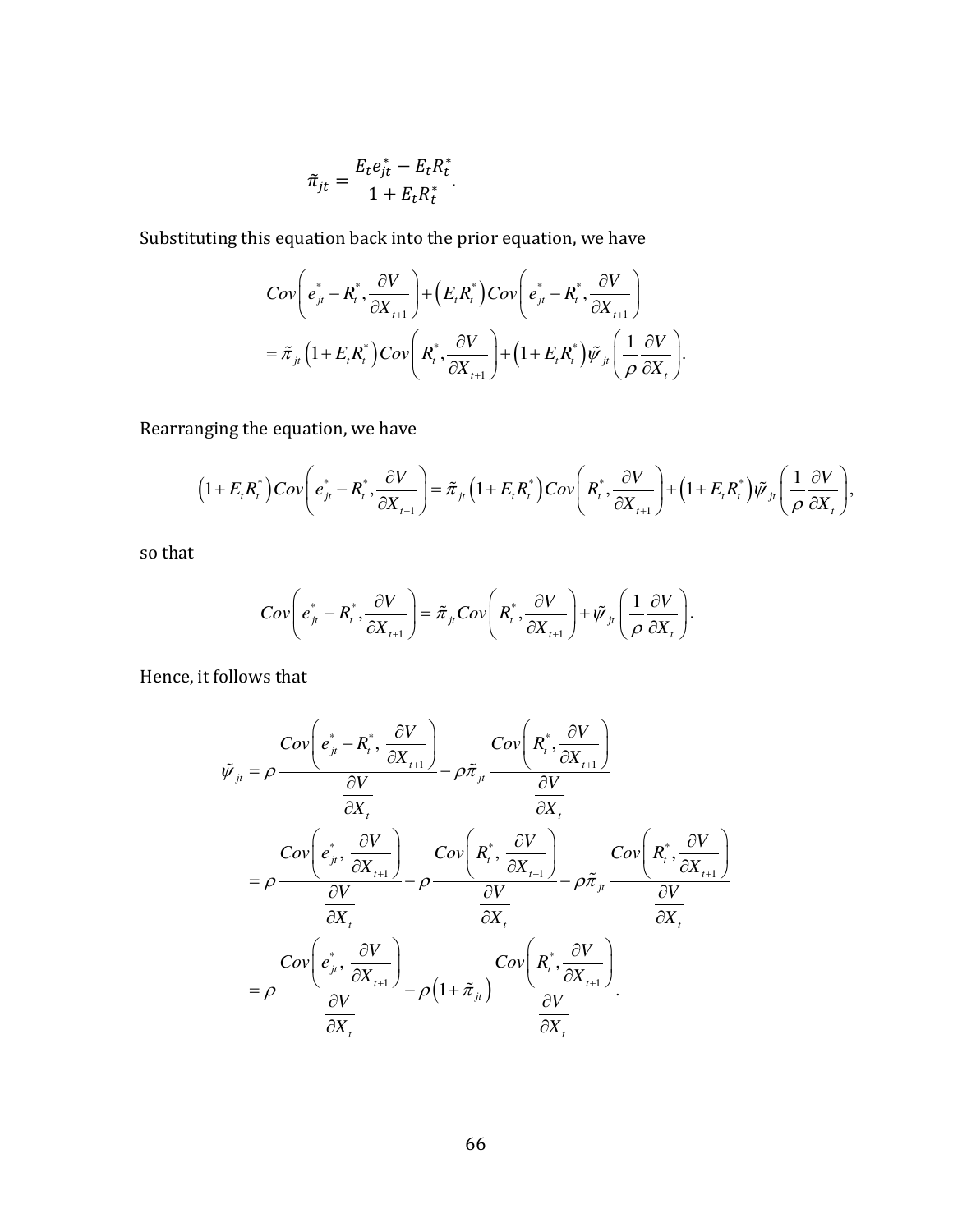The alternative direct approach to proof is the following.

By equation (A.13), we have

$$
\frac{\partial V}{\partial X_t} = \rho E_t \left[ \left( 1 + R_t^* \right) \frac{\partial V}{\partial X_{t+1}} \right]
$$
  
=  $\rho \left( 1 + E_t R_t^* \right) \left( E_t \left( \frac{\partial V}{\partial X_{t+1}} \right) \right) + \rho Cov \left( R_t^* , \frac{\partial V}{\partial X_{t+1}} \right).$ 

Rearranging, we get

$$
\rho\big(1+E_{t}R_{t}^{*}\big)\bigg(E_{t}\bigg(\frac{\partial V}{\partial X_{t+1}}\bigg)\bigg)=\frac{\partial V}{\partial X_{t}}-\rho Cov\bigg(R_{t}^{*},\frac{\partial V}{\partial X_{t+1}}\bigg),
$$

and hence

$$
\rho E_t \left( \frac{\partial V}{\partial X_{t+1}} \right) = \frac{1}{1 + E_t R_t^*} \left[ \frac{\partial V}{\partial X_t} - \rho Cov \left( R_t^*, \frac{\partial V}{\partial X_{t+1}} \right) \right].
$$
 (A.19)

But from (A.12), we have

$$
\frac{\partial V}{\partial c_{j_t}} = \rho E_t \left[ \left( e_{j_t} - R_t^* \right) \frac{\partial V}{\partial X_{t+1}} \right].
$$

From the expectation of the correlated product, we then have

$$
\frac{\partial V}{\partial c_{j_t}} = \rho E_t \left( e_{j_t} - R_t^* \right) E_t \left( \frac{\partial V}{\partial X_{t+1}} \right) + \rho Cov \left[ \left( e_{j_t} - R_t^* \right), \frac{\partial V}{\partial X_{t+1}} \right],
$$

so that

$$
\frac{\partial V}{\partial c_{j_t}} = \rho E_t \left( e_{j_t} - R_t^* \right) E_t \left( \frac{\partial V}{\partial X_{t+1}} \right) + \rho Cov \left( e_{j_t}, \frac{\partial V}{\partial X_{t+1}} \right) - \rho Cov \left( R_t^*, \frac{\partial V}{\partial X_{t+1}} \right). \tag{A.20}
$$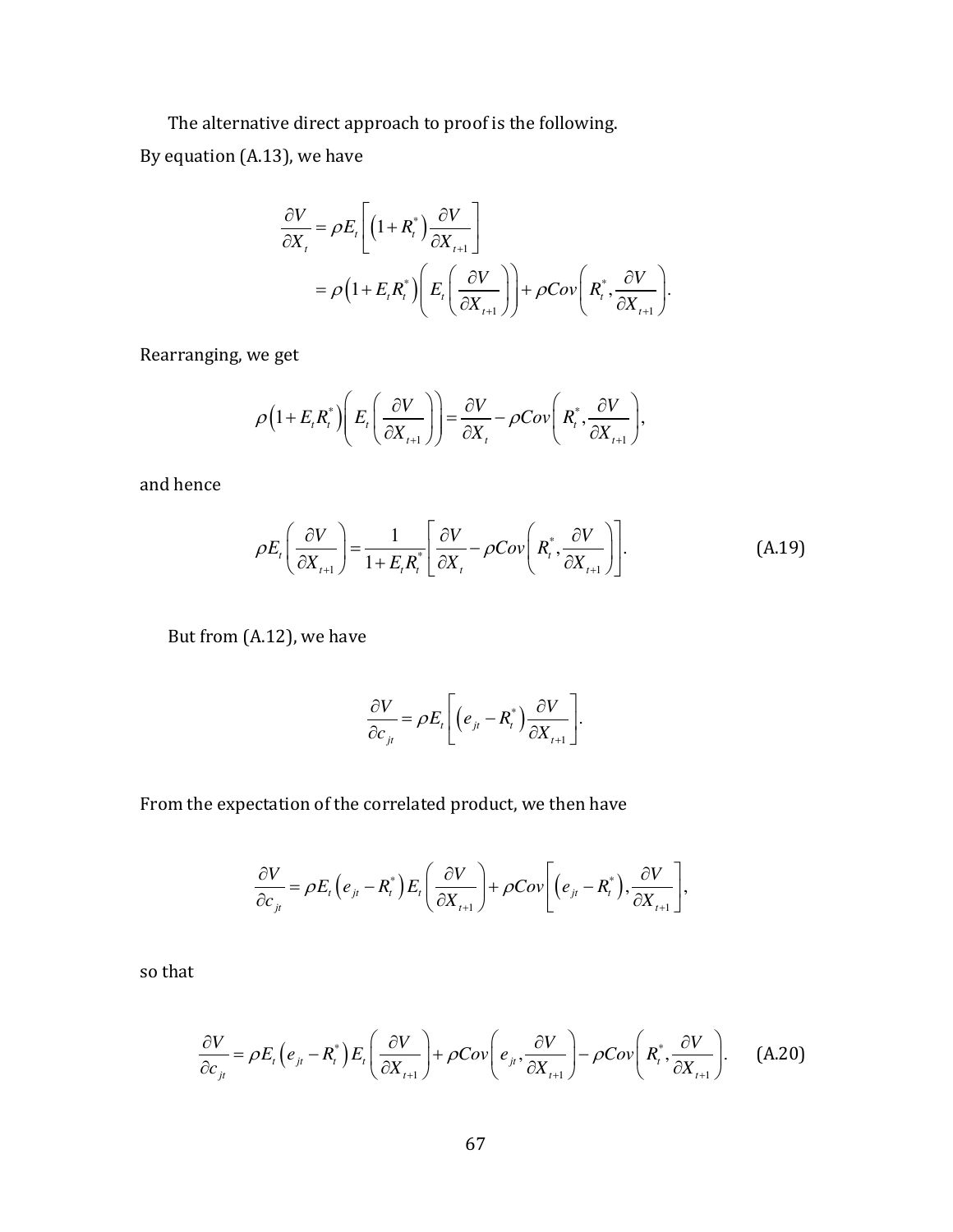Now substitute equation (A.19) into equation (A.20), to acquire

$$
\frac{\partial V}{\partial c_{ji}} = \frac{E_t \left( e_{jt} - R_i^* \right)}{1 + E_t R_i^*} \left[ \frac{\partial V}{\partial X_t} - \rho Cov \left( R_i^*, \frac{\partial V}{\partial X_{t+1}} \right) \right] + \rho Cov \left( e_{jt}, \frac{\partial V}{\partial X_{t+1}} \right) - \rho Cov \left( R_i^*, \frac{\partial V}{\partial X_{t+1}} \right)
$$
\n
$$
= \tilde{\pi}_{ji} \left[ \frac{\partial V}{\partial X_t} - \rho Cov \left( R_i^*, \frac{\partial V}{\partial X_{t+1}} \right) \right] + \rho Cov \left( e_{jt}, \frac{\partial V}{\partial X_{t+1}} \right) - \rho Cov \left( R_i^*, \frac{\partial V}{\partial X_{t+1}} \right).
$$

Multiplying and dividing the right side by *t V X* ∂ ∂ , we get

$$
\frac{\partial V}{\partial c_{ji}} = \frac{\partial V}{\partial X_{i}} \left\{ \tilde{\pi}_{ji} - \rho \tilde{\pi}_{ji} \frac{Cov\left(R_{i}^{*}, \frac{\partial V}{\partial X_{i+1}}\right)}{\frac{\partial V}{\partial X_{i}}} + \rho \frac{Cov\left(e_{ji}, \frac{\partial V}{\partial X_{i+1}}\right)}{\frac{\partial V}{\partial X_{i}}} - \rho \frac{Cov\left(R_{i}^{*}, \frac{\partial V}{\partial X_{i+1}}\right)}{\frac{\partial V}{\partial X_{i}}} \right\}
$$
\n
$$
= \frac{\partial V}{\partial X_{i}} \left\{ \tilde{\pi}_{ji} + \rho \frac{Cov\left(e_{ji}, \frac{\partial V}{\partial X_{i+1}}\right)}{\frac{\partial V}{\partial X_{i}}} - \rho \left(1 + \tilde{\pi}_{ji}\right) \frac{Cov\left(R_{i}^{*}, \frac{\partial V}{\partial X_{i+1}}\right)}{\frac{\partial V}{\partial X_{i}}} \right\}.
$$

Define  $\tilde{\psi}_{jt}$  by

$$
\tilde{\psi}_{ji} = \rho \frac{Cov\left(e_{ji}, \frac{\partial V}{\partial X_{i+1}}\right)}{\frac{\partial V}{\partial X_i}} - \rho \left(1 + \tilde{\pi}_{ji}\right) \frac{Cov\left(R_i^*, \frac{\partial V}{\partial X_{i+1}}\right)}{\frac{\partial V}{\partial X_i}}.
$$

Then we have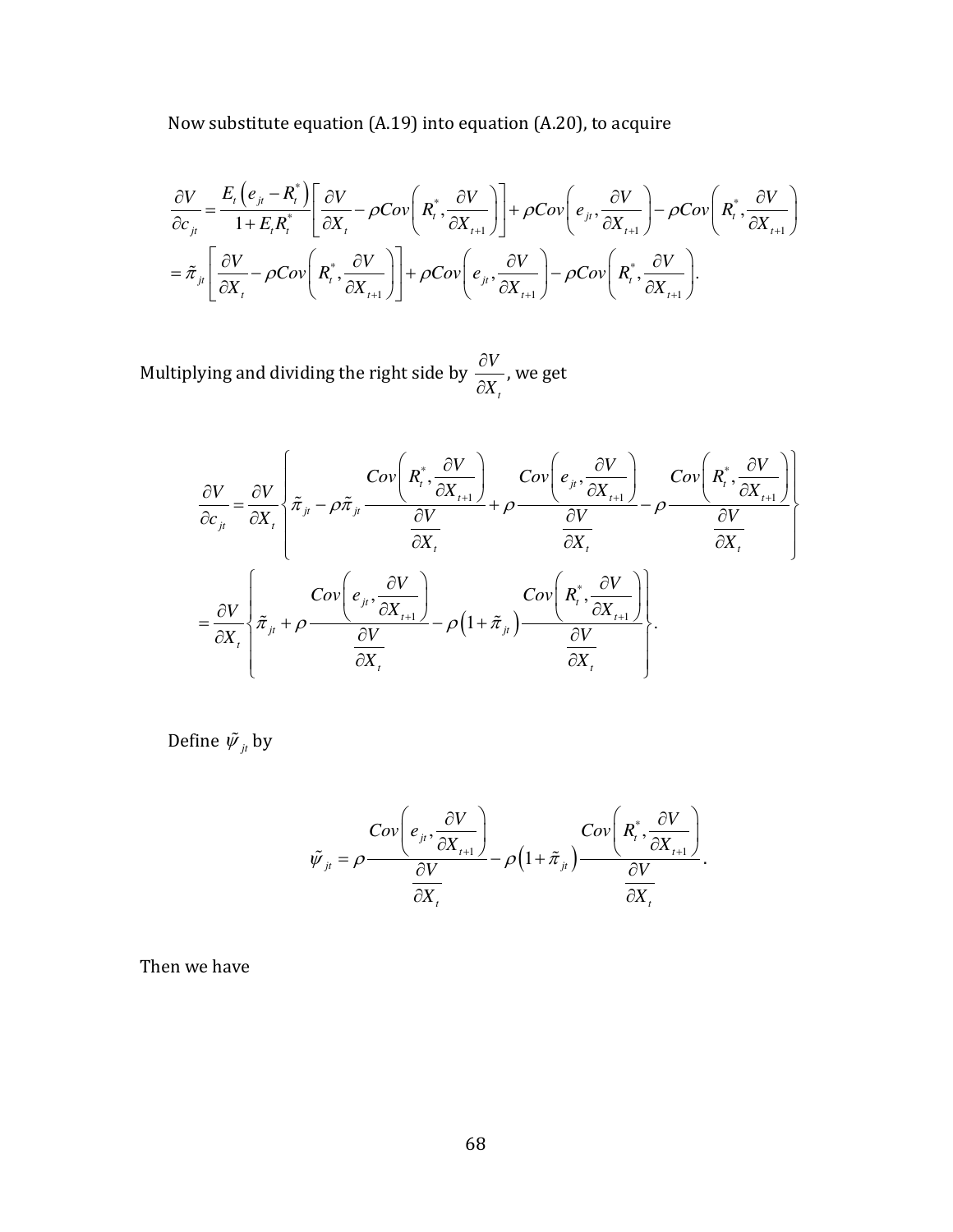$$
\frac{\partial V}{\partial c_{ji}} = \tilde{\pi}_{ji} + \tilde{\psi}_{ji},
$$
  

$$
\frac{\partial V}{\partial X_i}
$$

so that

$$
\wp_{jt}^c = \tilde{\pi}_{jt} + \tilde{\psi}_{jt}.
$$

## *(IV) Proof of Lemma 2:*

**Assumption 1.** Let *V* have the form

$$
V(\mathbf{m}_t, \mathbf{c}_t, X_t) = F[\mathcal{M}(\mathbf{m}_t, \mathbf{c}_t), X_t] = A[\mathcal{M}(\mathbf{m}_t, \mathbf{c}_t)]X_t - \frac{1}{2}B[\mathcal{M}(\mathbf{m}_t, \mathbf{c}_t)]X_t^2, \quad (A. 21)
$$

Where  $A$  is a positive, increasing, concave function and  $B$  is a nonnegative, decreasing, convex function.

 ${\bf Assumption~2.}$  Let  $\left( {r_{it}^*,\mathit{e_{jt}^*,X_{t+1}}} \right)$  be a trivariate Gaussian process for each asset  $i=$ 1, ...,  $n$ , and credit card service,  $j = 1, ..., k$ .

**Assumption 3.** The benchmark rate process is deterministic or already riskadjusted, so that  $R_t^*$  is the risk-free rate.

Under this assumption, it follows that

$$
Cov\left(R_t^*,\frac{\partial V}{\partial X_{t+1}}\right)=0.
$$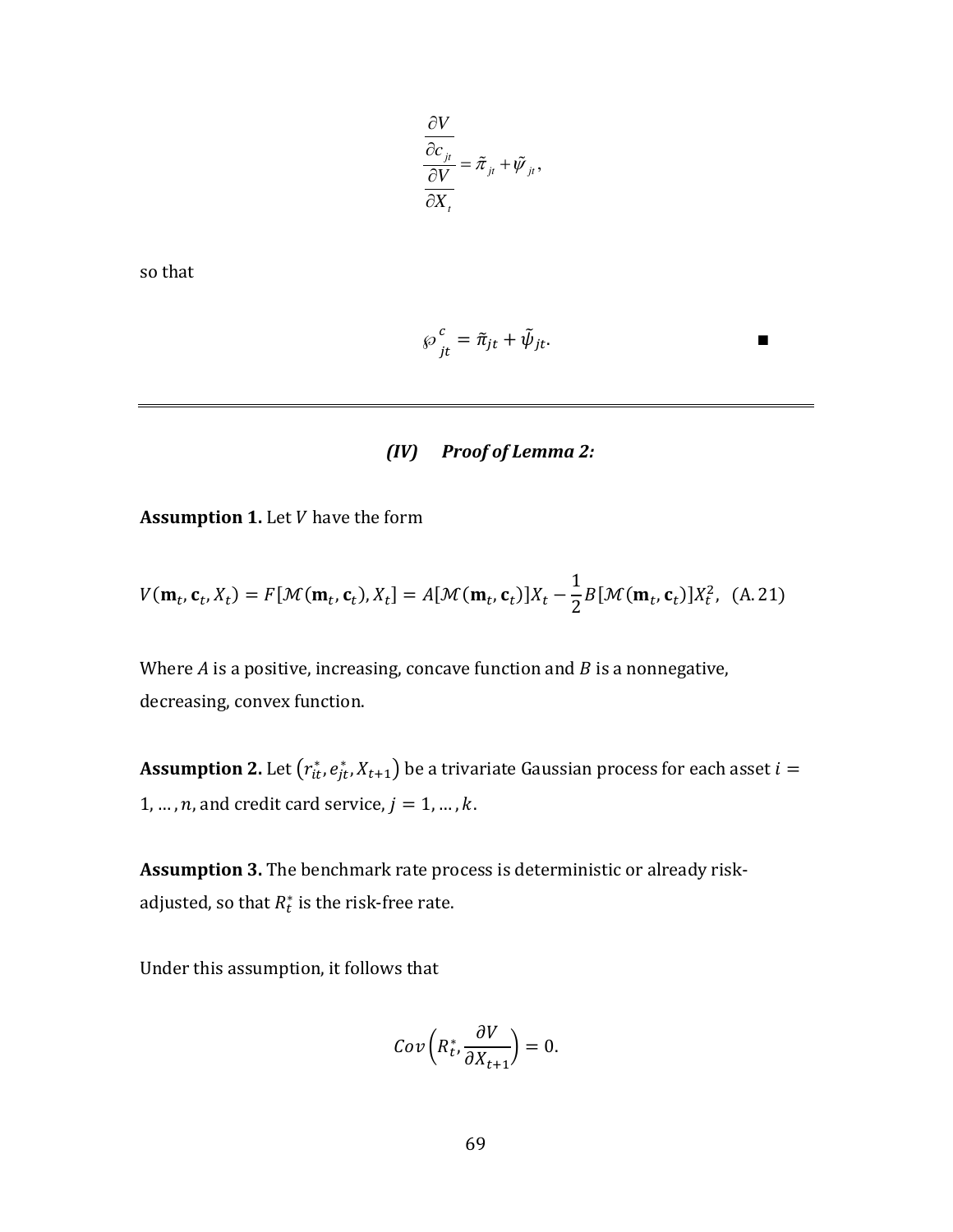Define  $H_{t+1} = H(\mathcal{M}_{t+1}, X_{t+1})$  to be the well-known Arrow-Pratt measure of absolute risk aversion,

$$
H(\mathcal{M}_{t+1}, X_{t+1}) = -\frac{E_t[V'']}{E_t[V']},
$$
\n(A. 22)

Where  $V' = \partial V(m_{t+1}^a, X_{t+1})/\partial X_{t+1}$  and  $V'' = \partial^2 V(m_{t+1}^a, X_{t+1})/\partial X_{t+1}^2$ .

**Lemma 2.** *Under Assumption 3 and either Assumption 1 or Assumption 2, the user-* $\epsilon$ ost risk adjustments,  $\psi_{it}$ and  $\,{\tilde{\psi}}_{jt}$ , defined by (A.15) and (A.17), reduce to

$$
\psi_{it} = \frac{1}{1 + R_t^*} H_{t+1} cov(r_{it}^*, X_{t+1})
$$
\n(A. 23)

*and*

$$
\tilde{\psi}_{jt} = -\frac{1}{1 + R_t^*} H_{t+1} cov(e_{jt}^*, X_{t+1}).
$$
\n(A. 24)

**Proof***.* For the analogous proof in the case of monetary assets only, relevant to equation (44a), see Barnett, Liu, and Jensen (1997), Barnett and Serletis (2000, ch. 12), or Barnett (2012, Appendix D). We provide the proof of equation (A.24) for the extended case including credit.

Under Assumption 3, the benchmark asset is risk-free, so that

$$
Cov\bigg(R_t^*,\frac{\partial V}{\partial X_{t+1}}\bigg)=0\,.
$$

By equation (A.17),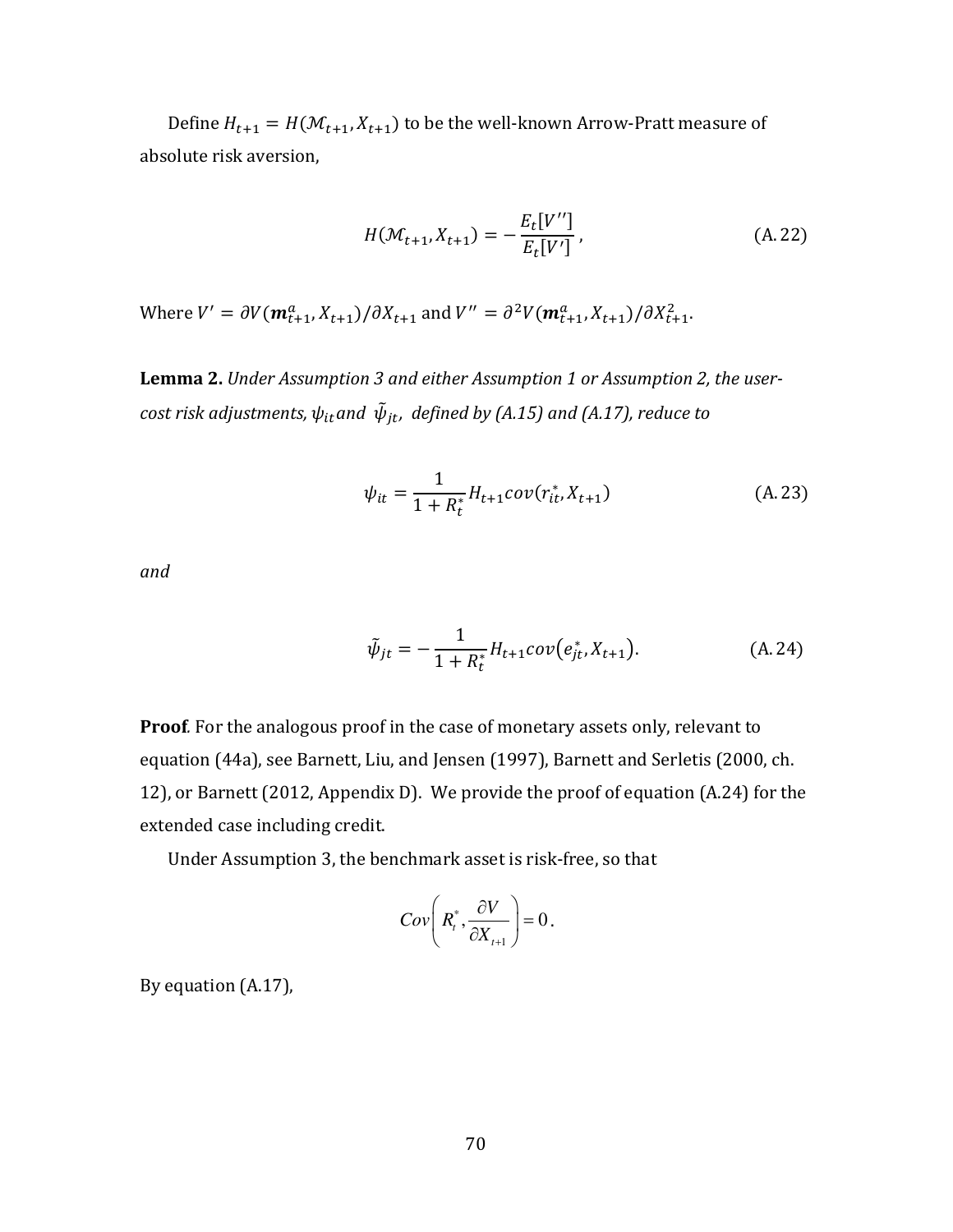$$
\tilde{\psi}_{ji} = \rho \frac{Cov\left(e_{ji}^*, \frac{\partial V}{\partial X_{i+1}}\right)}{\frac{\partial V}{\partial X_{i}}} - \rho \left(1 + \tilde{\pi}_{ji}\right) \frac{Cov\left(R_i^*, \frac{\partial V}{\partial X_{i+1}}\right)}{\frac{\partial V}{\partial X_{i}}}
$$
\n
$$
= \rho \frac{Cov\left(e_{ji}^*, \frac{\partial V}{\partial X_{i+1}}\right)}{\frac{\partial V}{\partial X_{i}}}.
$$

But by equation (A.13),

$$
\frac{\partial V}{\partial X_t} = \rho E_t \left[ \left( 1 + R_t^* \right) \frac{\partial V}{\partial X_{t+1}} \right],
$$

So

$$
\tilde{\psi}_{jt} = \rho \frac{Cov\left(e_{jt}^*, \frac{\partial V}{\partial X_{t+1}}\right)}{\rho \left(1 + R_t^* \right) E_t \left(\frac{\partial V}{\partial X_{t+1}}\right)}
$$
\n
$$
= \frac{Cov\left(e_{jt}^*, \frac{\partial V}{\partial X_{t+1}}\right)}{\left(1 + R_t^* \right) E_t \left(\frac{\partial V}{\partial X_{t+1}}\right)}.
$$
\n(A.25)

Under Assumption 1,

$$
\frac{\partial V}{\partial X_t} = A \big[\mathcal{M}\big(\mathbf{m}_t, \mathbf{c}_t\big)\big] - B \big[\mathcal{M}\big(\mathbf{m}_t, \mathbf{c}_t\big)\big] X_t.
$$

Hence,

$$
\frac{\partial^2 V}{\partial X_t^2} = -B \Big[ \mathcal{M}(\mathbf{m}_t, \mathbf{c}_t) \Big].
$$

Shifting one period forward, those two equations become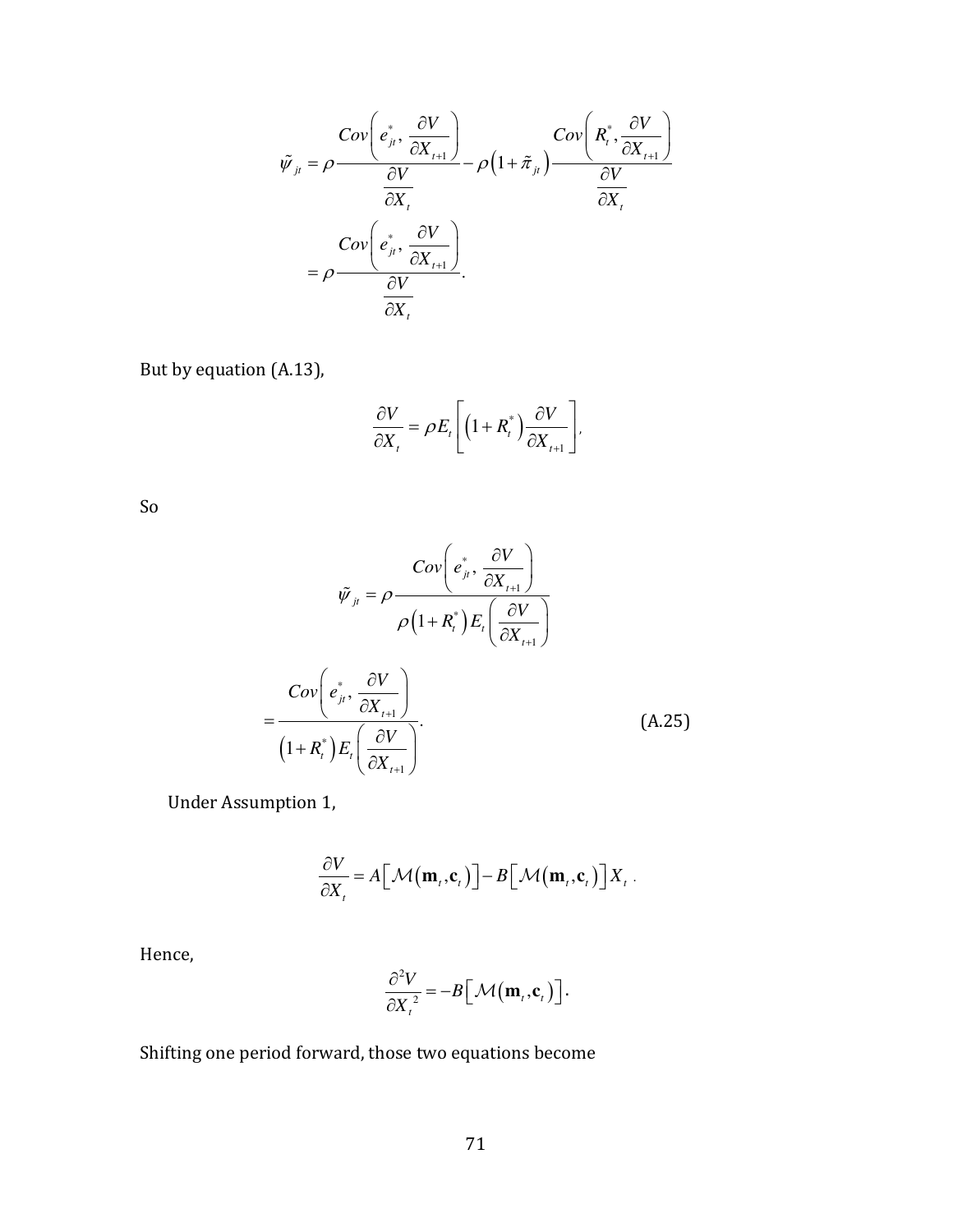$$
\frac{\partial V}{\partial X}_{t+1} = V' = A - BX_{t+1}
$$

and

$$
\frac{\partial^2 V}{\partial X_t^2} = V'' = -B.
$$

Substituting into equation (A.25), we get

$$
\tilde{\psi}_{ji} = \frac{Cov(e_{ji}^*, A - BX_{t+1})}{(1 + R_i^*)E_t \left(\frac{\partial V}{\partial X_{t+1}}\right)} \n= \frac{-B}{1 + R_i^*} \frac{Cov(e_{ji}^*, X_{t+1})}{E_t(V')} \n= \frac{1}{1 + R_i^*} \frac{E(V'')}{E_t(V')} Cov(e_{ji}^*, X_{t+1}) \n= -\frac{1}{1 + R_i^*} H_{t+1} Cov(e_{ji}^*, X_{t+1}).
$$

Alternatively, [con](#page-72-0)sider Assumption 2. We then can use Stein's lemma, which says the following.23 Suppose (*X*,*Y*) are multivariate normal. Then

$$
Cov(g(X),Y) = E(g'(X))Cov(X,Y).
$$

In that formula, let 1  $(X)$ *t*  $g(X) = \frac{\partial V}{\partial Y}$  $X_{_{t+}}$  $=\frac{\partial}{\partial x}$  $\frac{\partial V}{\partial X_{t+1}}$ ,  $X = X_{t+1}$ , and  $Y = e_{jt}^*$ . Then from Stein's lemma, we have

$$
Cov\bigg(e_{ji}^*, \frac{\partial V}{\partial X_{i+1}}\bigg) = E_i\bigg(\frac{\partial^2 V}{\partial X_{i+1}^2}\bigg) Cov(X_{i+1}, e_{ji}^*) .
$$

Substituting into (A.25), we get

 $\overline{a}$ 

<span id="page-72-0"></span><sup>&</sup>lt;sup>23</sup> For Stein's lemma, see Stein (1973), Ingersoll (1987, p. 13, eq. 62) or Rubinstein (1976).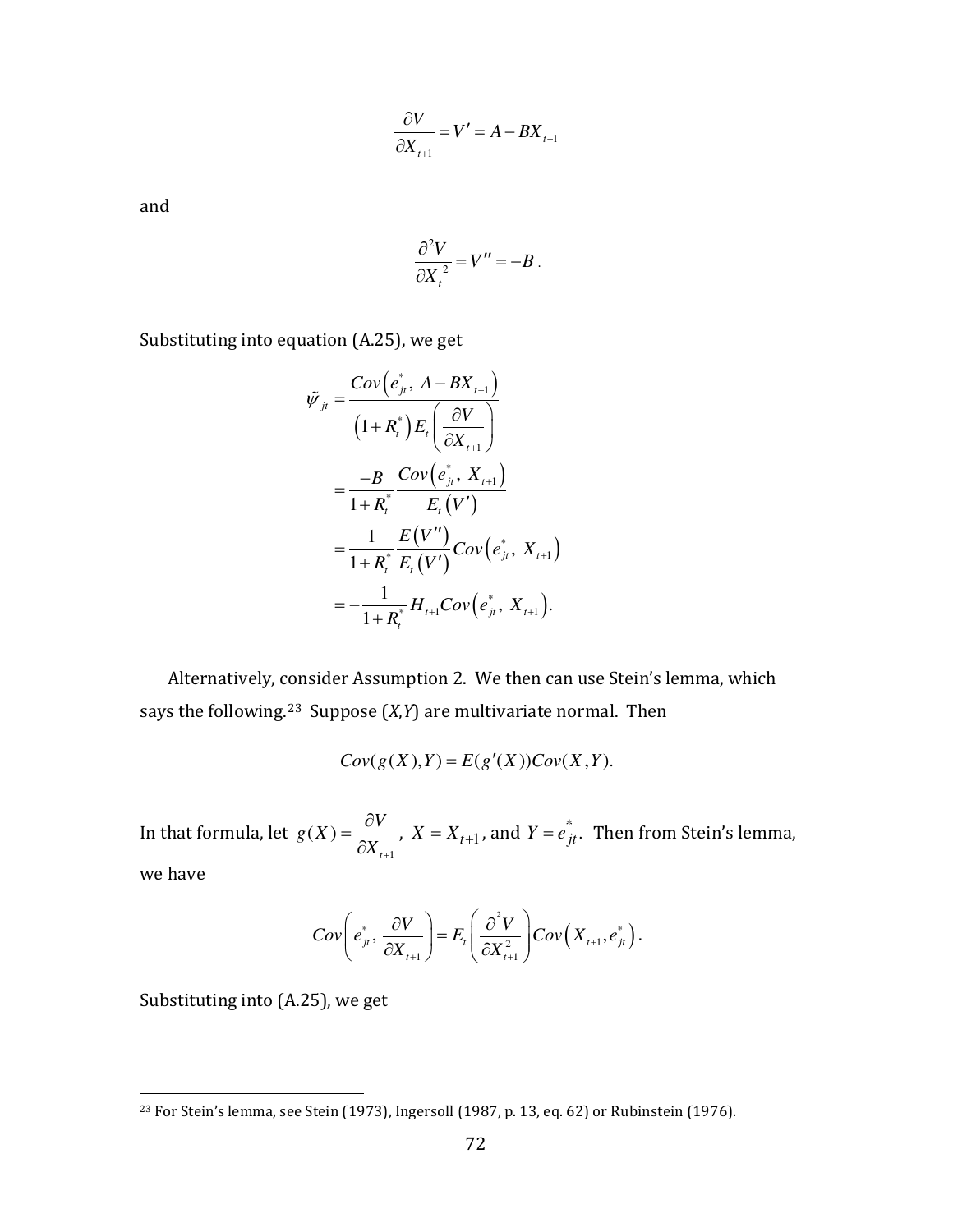$$
\tilde{\psi}_{ji} = \frac{E_{t}\left(\frac{\partial^{2} V}{\partial X_{t+1}^{2}}\right) Cov\left(X_{t+1}, e_{jt}^{*}\right)}{\left(1+R_{t}^{*}\right) E_{t}\left(\frac{\partial V}{\partial X_{t+1}}\right)}.
$$

Using the definitions of  $V'$ ,  $V''$ , and  $H_{t+1}$ , we have

$$
\tilde{\psi}_{ji} = -\frac{1}{1+R_i^*} H_{i+1} Cov(e_{ji}^*, X_{i+1}).
$$

## *(V) Proof of Theorem 3:*

**Theorem 3.** Let  $\hat{H}_t = H_{t+1}X_t$ . Under the assumptions of Lemma 2, we have the *following for each asset*  $i = 1, ..., n$ , and credit card service,  $j = 1, ..., k$ ,

$$
\wp_{it}^{m} = \frac{E_t R_t^* - (E_t r_{it}^* - \phi_{it})}{1 + E_t R_t^*},
$$
\n(A. 26)

*where*

$$
\phi_{it} = \hat{H}_t \, Cov\left(r_{it}^*, \frac{X_{t+1}}{X_t}\right),\tag{A.27}
$$

*and*

$$
\wp_{jt}^c = \frac{(E_t e_{jt}^* - \tilde{\phi}_{jt}) - E_t R_t^*}{1 + E_t R_t^*},
$$
\n(A. 28)

*where*

$$
\tilde{\phi}_{jt} = \hat{H}_t \, Cov\left(e_{jt}^* \cdot \frac{X_{t+1}}{X_t}\right). \tag{A.29}
$$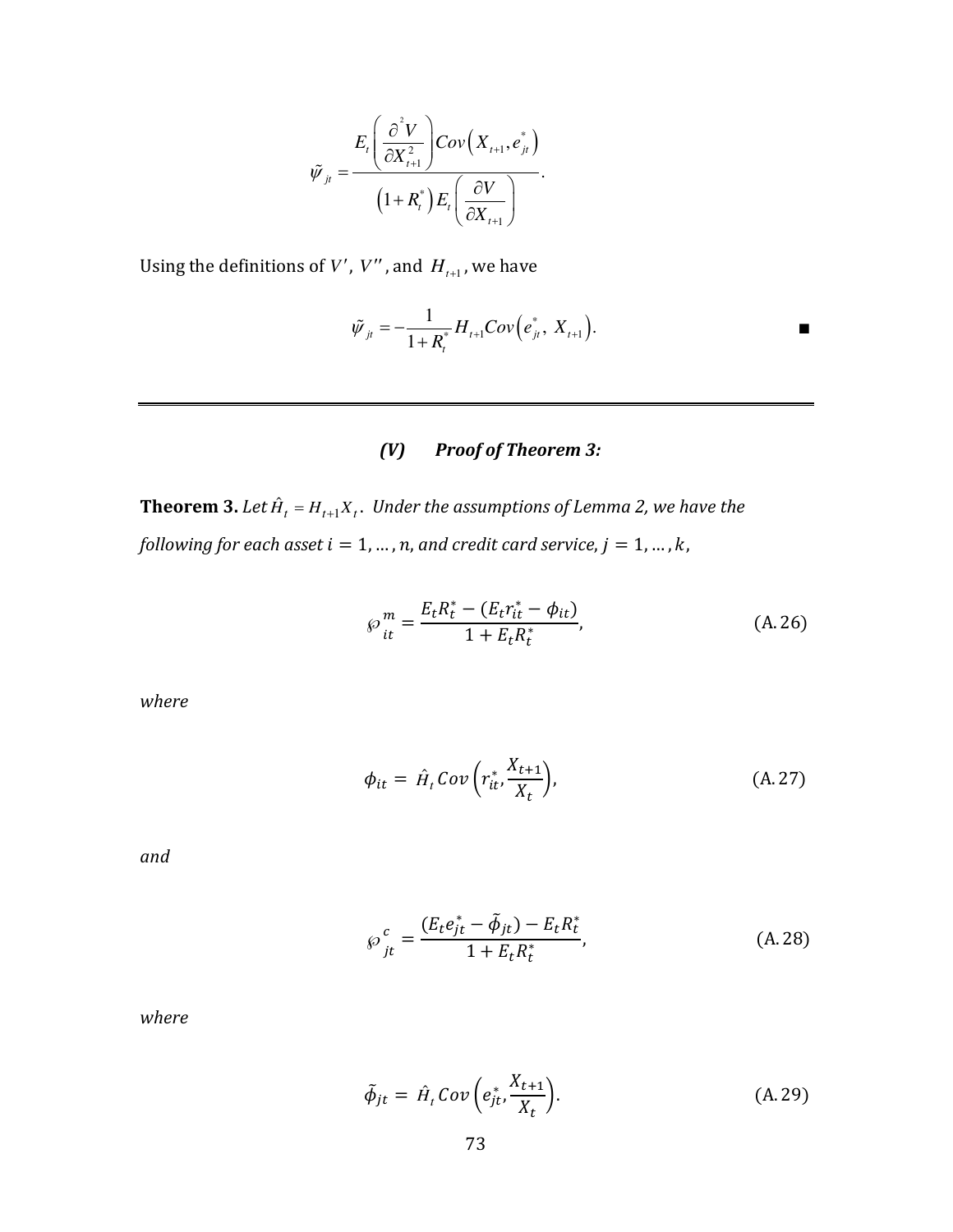**Proof**. For the proof in the case of monetary assets only, relevant to equations (A.26) and (A.27), see Barnett, Liu, and Jensen (1997), Barnett and Serletis (2000, ch. 12), or Barnett (2012, Appendix D). We here provide the proof of equations (A.28) and (A.29) for the extended case including credit.

From part b of Theorem 1,

$$
\wp_{j_t}^c = \frac{E_t e_{j_t}^* - E_t R_t^*}{1 + E_t R_t} + \tilde{\psi}_{j_t}.
$$

Letting  $\hat{H}_{t} = H_{t+1}X_{t}.$  and using Lemma 2, we get

$$
\wp_{j_t}^c = \frac{E_t e_{j_t}^* - E_t R_t^*}{1 + E_t R_t} - \frac{H_{t+1}Cov(e_{j_t}^*, X_{t+1})}{1 + E_t R_t^*}
$$
  

$$
= \frac{E_t e_{j_t}^* - E_t R_t^*}{1 + E_t R_t} - \frac{H_{t+1} X_t Cov(e_{j_t}^*, \frac{X_{t+1}}{X_t})}{1 + E_t R_t^*}
$$
  

$$
= \frac{E_t e_{j_t}^* - E_t R_t^*}{1 + E_t R_t} - \frac{\hat{H}_t Cov(e_{j_t}^*, \frac{X_{t+1}}{X_t})}{1 + E_t R_t^*}.
$$

Define 
$$
\tilde{\phi}_{j,t} = \hat{H}_i Cov \left( e_{jt}^*, \frac{X_{t+1}}{X_t} \right)
$$
 to get  
\n
$$
\wp_{jt}^c = \frac{E_t e_{jt}^* - E_t R_t^*}{1 + E_t R_t} - \frac{\tilde{\phi}_{jt}}{1 + E_t R_t^*}
$$
\n
$$
= \frac{(E_t e_{jt}^* - \tilde{\phi}_{jt}) - E_t R_t^*}{1 + E_t R_t^*}.
$$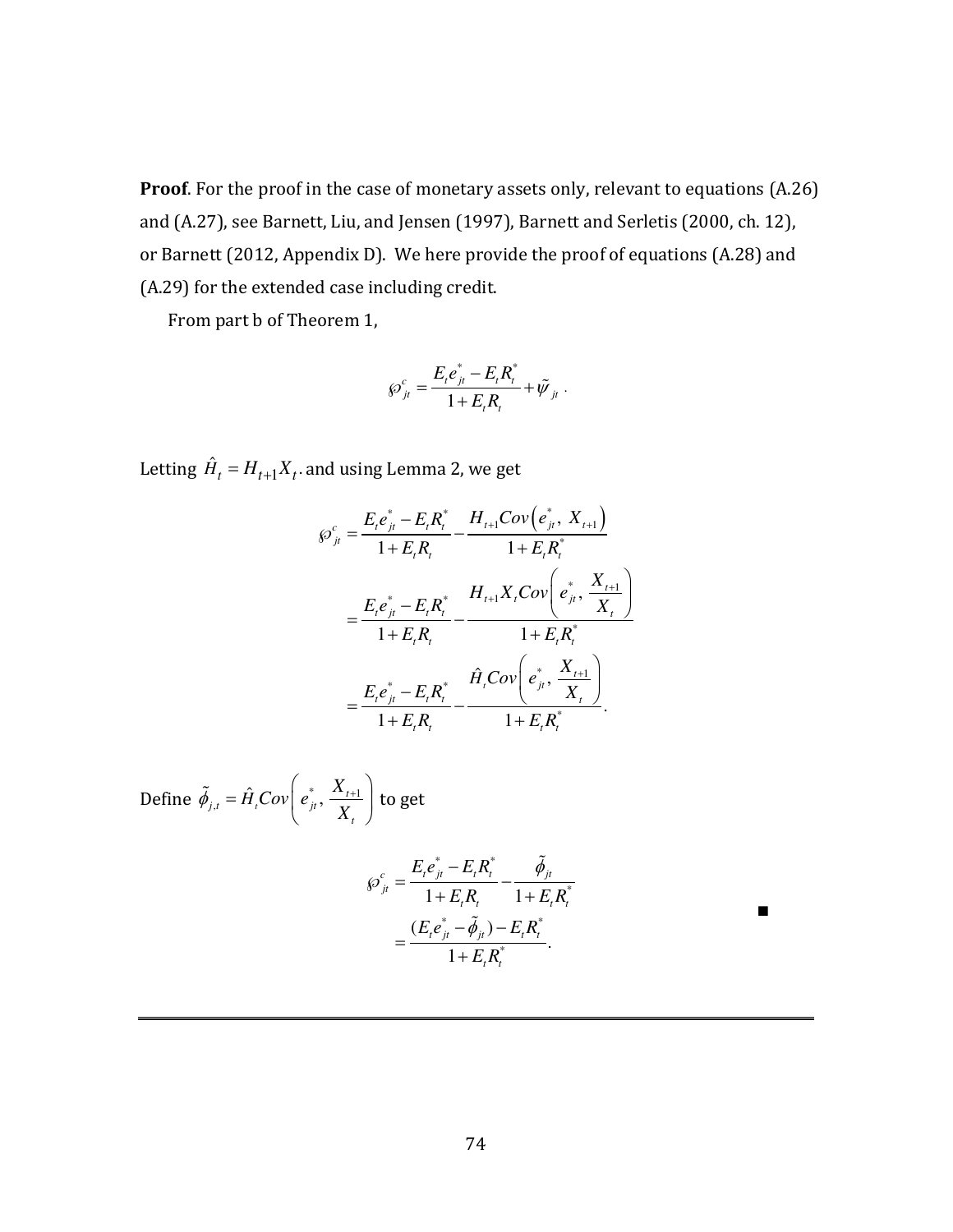## (VI) Computation of the Weights,  $\boldsymbol{\omega}_t$ , in Table 2 and the Indicator Optimized Augmented Aggregates,  $\mathcal{M}_t^* = \mathcal{M}_t^*(\mathbf{m}_t, \mathbf{c}_t)$ , in Figures 3 - 10:

The nowcasting model, defined in equations (49) - (51), contains information about the growth rates of Nominal GDP,  $y_{1,t}$ , Industrial Production,  $y_{2,t}$ , Consumer Price Index,  $y_{3,t}$ , CFS Divisia monetary aggregate,  $y_{4,t}$ , and credit card transactions volume,  $y_{5,t}$ . To facilitate convergence in the Maximum likelihood optimization, the data are standardized before entering the model. Define  $y_{i,t}^*$  for  $i$  = 1,  $\dots$  , 5, to be the standardized variables.

We then estimate the model in a recursive real-time manner. At each period of time, *t*, that the model is re-estimated, it produces nowcasts of standardized Nominal GDP, defined as  $\hat{y}^*_{1,t}$ , during the evaluation sample,  $t=\tau,...,T$ , where  $\tau$  is October 2007 and  $T$  is May 2015. The standardized nowcasts can be restandardized to recover the original units of measure to obtain  $\,\hat{y}_{1,t}$ , which are our nowcasts.

The weight,  $\omega_{i,t}$ , associated with each variable  $i$  of the model in the construction of the standardized nominal GDP nowcast,  $\hat{y}^*_{1,t}$ , can be computed from equation (55). Notice that the weights,  $\omega_{i,t}$ , can vary over time. There are two reasons: (*i*) the weights depend on the state-space model matrices, which change over time depending on the set of information available at time  $t$ , and  $(ii)$  the model is reestimated at every period of time to obtain updated parameter estimates. Accordingly, we acquire a vector of weights, one for each variable,

$$
\boldsymbol{\omega}_t = (\omega_{1,t}, \omega_{2,t}, \omega_{3,t}, \omega_{4,t}, \omega_{5,t})'.
$$

It is important to recognize that (*i*) these weights are endogenously computed inside the nowcasting model, (*ii*) they depend on the matrices of the state space model, equations (52) - (53), and (*iii*) they are time-varying.

Once we obtain the vector  $\boldsymbol{\omega}_t$ , we focus our attention on two elements of that vector: the weight,  $\omega_{4,t}$ , associate with the CFS Divisia aggregate,  $M_t$  =  $M(\mathbf{m}_t)$ , and